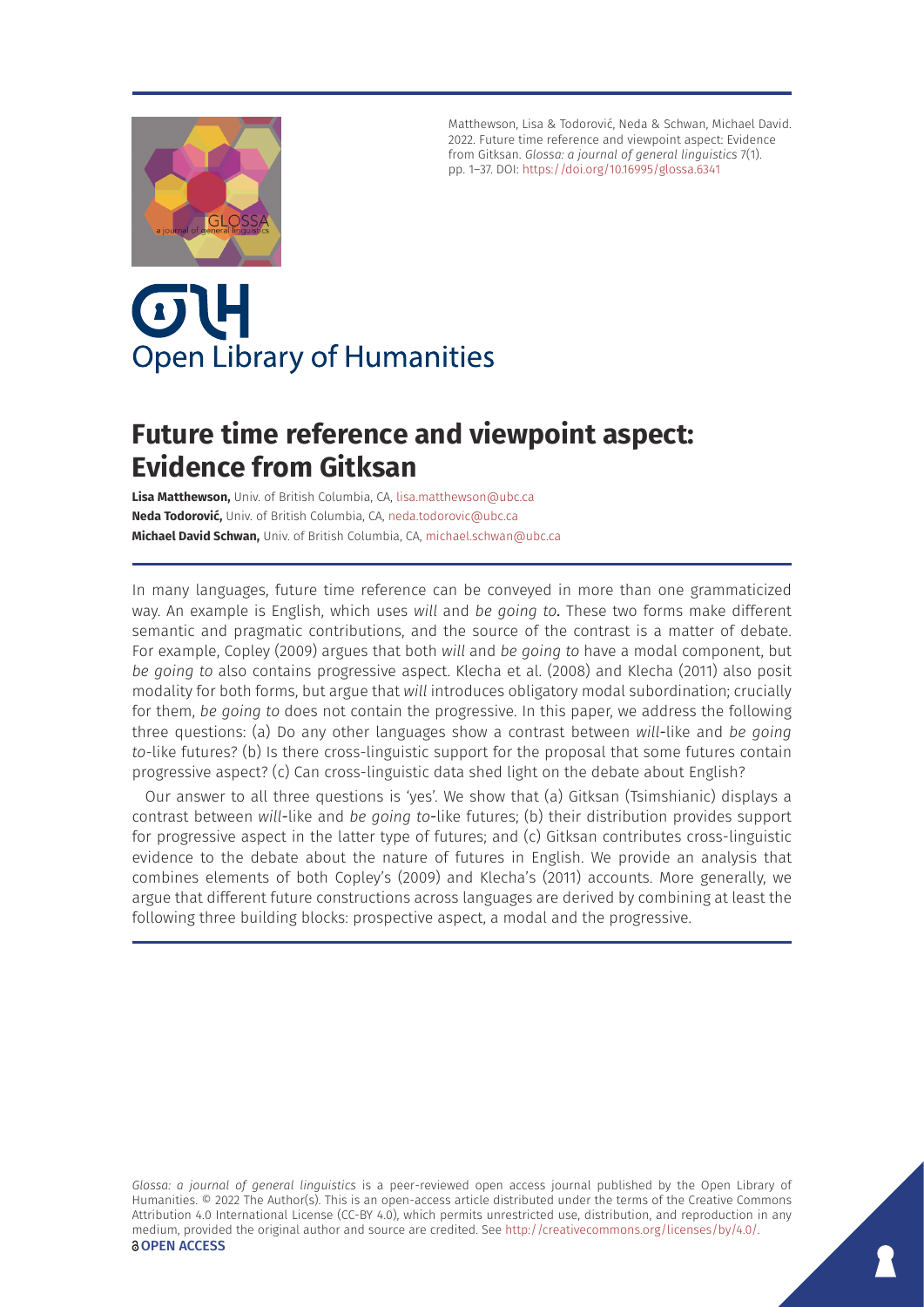# **1 Introduction 1.1 Overview**

Many languages have more than one grammaticized way to convey future time reference; an example is English, which has *will* and *be going to.* In these languages, the different forms typically convey different semantic and/or pragmatic information. For example, *will* is felicitous in an offer on an advertising billboard, while *be going to* is not (Copley 2009).

- (1) [A sign seen (a) and one not seen (b) on the highway.] a. We'**ll** change your oil in Madera.
	- b. #We'**re going to** change your oil in Madera. (Copley 2009: 77)

There is debate about how to analyze these contrasting future forms; in particular, there is controversy about whether *be going to* contains progressive aspect: Copley (2009) argues that it does, while Klecha et al. (2008) and Klecha (2011) argue that it does not. According to Klecha and colleagues, a core difference between the two future constructions is that only *will* introduces obligatory modal subordination.

In this paper we bring cross-linguistic evidence to bear on the interaction between future time reference and viewpoint aspect. We present new data from Gitksan (Tsimshianic), a language which also possesses more than one grammaticized way to refer to the future. We focus on the contrast between the plain future morpheme *dim*, and a complex form *yukw dim,*  which contains the progressive marker *yukw*. We demonstrate that these two Gitksan futures are semantically strikingly similar to English *will* and *be going to,* respectively*.* We argue that the presence of the progressive marker *yukw* in constructions similar to English *be going to*  provides support for Copley's (2009) proposal that *be going to* contains progressive aspect. In addition, we argue that the contrast between *dim* and *yukw dim* requires the adoption of modal subordination in the former but not in the latter, following proposals by Klecha et al. (2008) and Klecha (2011). Gitksan future constructions thus require features of both Copley's and Klecha et al.'s analyses.

In the remainder of the introduction we provide background about the Gitksan language and outline our data collection methodology. In section 2 we overview the two English futures and the debate about their analysis. In section 3, we show that Gitksan also has two grammaticized forms for future time reference: a plain *dim*, and a complex form *yukw dim.* We show, via a range of empirical tests, their semantic similarity to *will* and *be going to,* respectively. Section 4 presents our analysis, according to which *dim* is a non-modal prospective aspect and *yukw* is a modal progressive. In plain *dim* constructions, modal semantics is introduced by a phonologically null modal. Section 5 situates our approach within the debate about the denotations of different future forms, and argues that future constructions cross-linguistically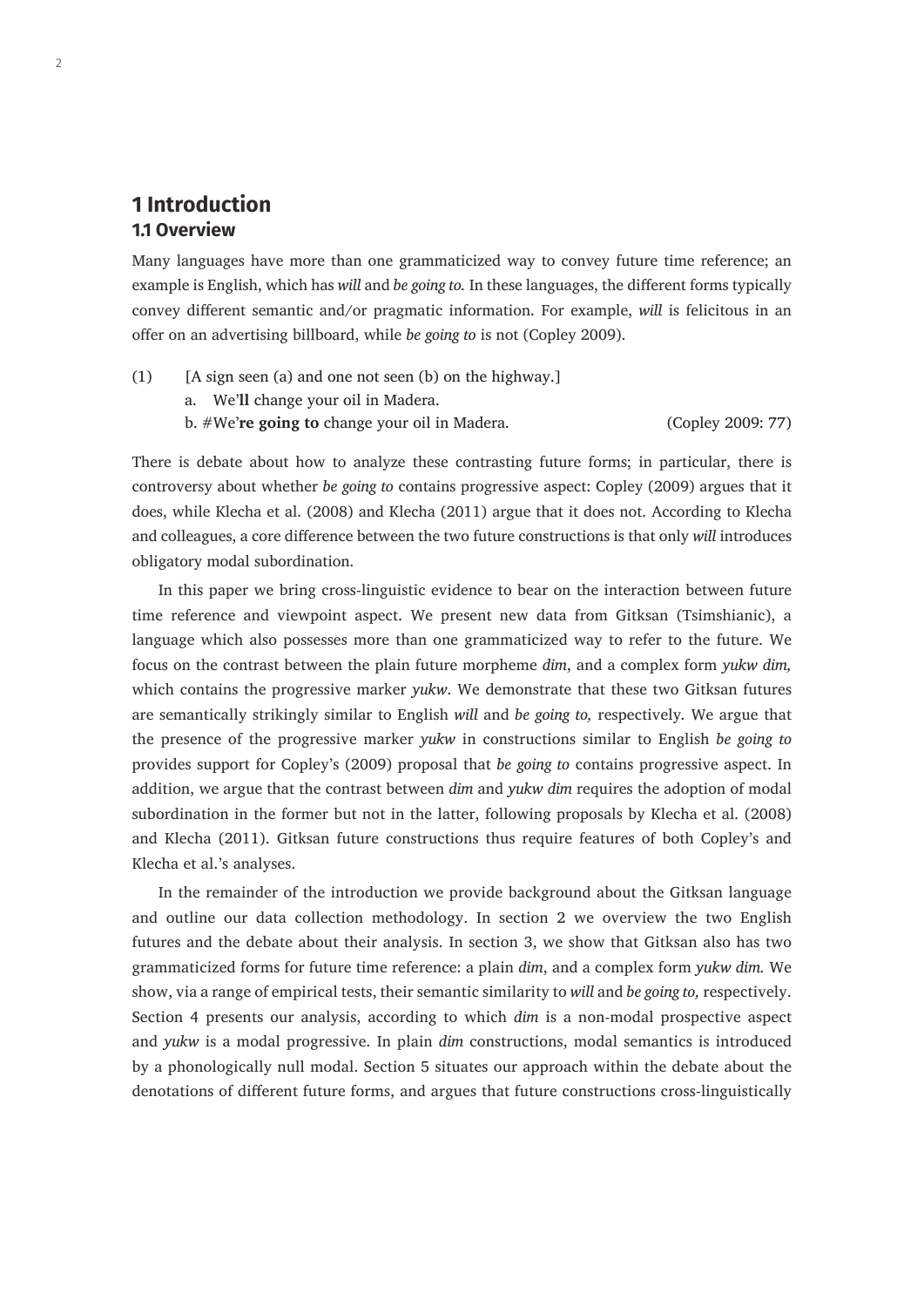are derived from smaller semantic building blocks that can include prospective aspect, a modal, and the progressive.<sup>1</sup>

### **1.2 Language background**

'Gitksan' (ISO code git) is the English name for a continuum of Interior Tsimshianic dialects spoken in the northwest Interior of British Columbia, Canada. Gitksan had approximately 523 fluent speakers at the time of writing of Dunlop et al. (2018). There are active community efforts towards language revitalization and retention.

Gitksan is a predicate-initial language, but the predicate may be preceded by a nominal that has undergone fronting, as in (2)b; the movement of *smax* 'bear' is signaled by the intransitive subject extraction morpheme *-it*.

- (2) a. Gyukwsxw=hl smax.  $wake = cN$  bear 'The bear woke.'
	- b. **Smax**<sub>i</sub>=hl gyukwsxw-**it t**<sub>i</sub>. **bear**=cn wake-**sx** 'It was a bear that woke.' (Bicevskis et al. 2017: 291)

The predicate may also be preceded by (a) one or more of over a hundred 'preverbals' that often convey adverbial notions (illustrated in (3)), (b) 'dependent markers' that induce dependentorder agreement on the clauses they embed  $(in (4))$ , and  $(c)$  other pre-predicative operators, one of which is the prospective marker *dim*, as in (5).3

| (3) | 'nii'y.<br>het-xw<br>Luu sga         |                                 |
|-----|--------------------------------------|---------------------------------|
|     | blocking stand-VAL 1SG.III<br>in     |                                 |
|     | 'I stood in, blocking the way.'      | (adapted from Rigsby 1986: 373) |
| (4) | Hlaa maadim.                         |                                 |
|     | <b>PROX</b> falling.snow             |                                 |
|     | 'It's now snowing.'                  | (Rigsby 1986: 275)              |
| (5) | amksiwaa-max-da.<br>Dim              |                                 |
|     | PROSP white.person-language-3PL.INDP |                                 |
|     | 'They'll speak English.'             | (Rigsby 1986: 415)              |

<sup>1</sup> We define prospective aspect as an element that orders an event time after a reference time (Klein 1994; Tonhauser 2011, among many others). See section 4.2 for more information.

<sup>&</sup>lt;sup>2</sup> The two clausal orders, 'independent' vs. 'dependent', correspond very roughly to a matrix/subordinate distinction. The two orders differ in agreement morphology (Rigsby 1986: 272; see also Hunt 1993).

<sup>&</sup>lt;sup>3</sup> *Dim* has been glossed both as future (e.g., Rigsby 1986; Matthewson 2013) and as prospective (e.g., Rullmann and Matthewson 2018). Anticipating our analysis below, we gloss it as prospective.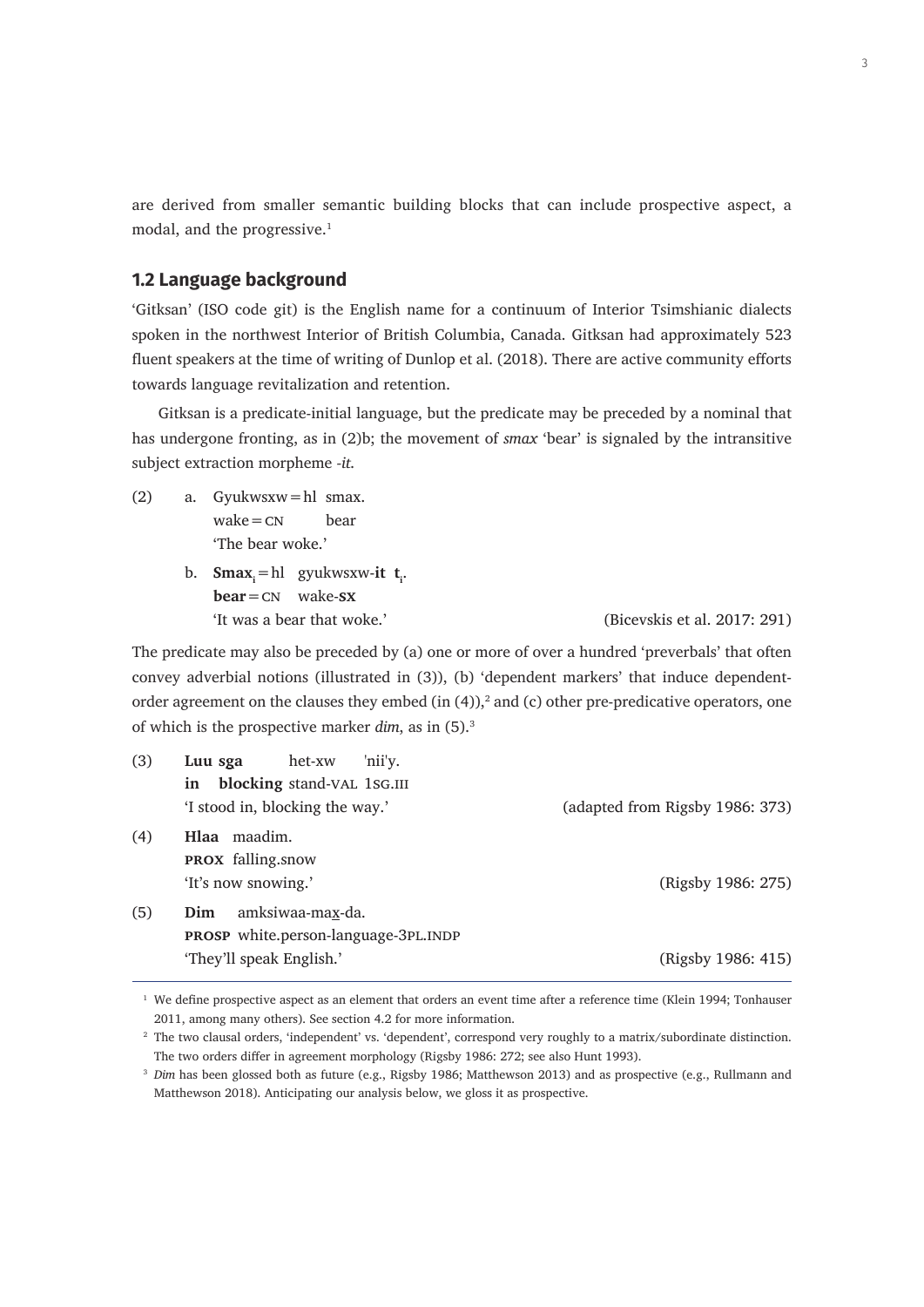#### **1.3 Methodology**

Un-cited data in the paper come from our fieldwork. The data come from seven speakers, from several dialects. Primary consultants are Vincent Gogag (from Git-anyaaw (Kitwancool), Hector Hill (from Gijigyukwhla'a (Gitsegukla)), Jeannie Harris (from Ansbayaxw (Kispiox)), and Barbara Sennott (from Ansbayaxw). Additional consultants are Ray Jones (from Prince Rupert and Gijigyukwhla'a), Herb Russell (from Gijigyukwhla'a), and Louise Wilson (from Ansbayaxw, and seasonally Prince Rupert).

The following fieldwork methodologies were used: translation tasks (in both directions), elicited production tasks, acceptability judgment tasks, and forced choice tasks. Translations from English to Gitksan were elicited within specific discourse contexts (conveyed verbally). The consultant was first given the context, and then asked to produce a Gitksan version of an English sentence within this context. Elicited production tasks differ only in the lack of the intermediate presence of English; consultants were given a discourse context and asked to produce an appropriate Gitksan sentence in that context.

Acceptability judgment tasks involved the consultant evaluating a Gitksan utterance in a particular discourse context. The consultants were not given a strict response scale, but simply responded verbally about whether the sentence sounded acceptable in the given context. Where relevant, we provide spontaneously volunteered comments by the consultant.

Forced-choice tasks involved the consultant being given a discourse context followed by two alternative Gitksan utterances, which had previously been either volunteered or judged as acceptable in some discourse context (therefore were known to be grammatical). Consultants were asked to choose which utterance was better in the context. In these cases, there is no explicit '#' judgment for the forms that were not chosen, because the task for the consultant was simply to pick which form they preferred.

# **2 Two futures in English**

Several distributional differences between English *will* and *be going to* have been discussed in the descriptive and formal literature. Here we focus on three contrasts brought to the forefront by Copley (2009), Klecha et al. (2008) and Klecha (2011).

The first contrast concerns offer contexts. As shown in (1) and further illustrated in (6), *will*  is felicitous inside offers, but *be going to* is dispreferred. It should be noted that (6)b is not totally unacceptable or consistently rejected, but (6)a is clearly more appropriate to convey the offer.

- (6) [I am hosting a potluck dinner next week. You have no idea what you're going to bring because you haven't thought about it yet. I tell you 'Nobody has offered to bring cake, but I hope somebody does.' You decide to offer to bring it so you reply:]
	- a. I'll bring cake.
	- b. #I'm going to bring cake.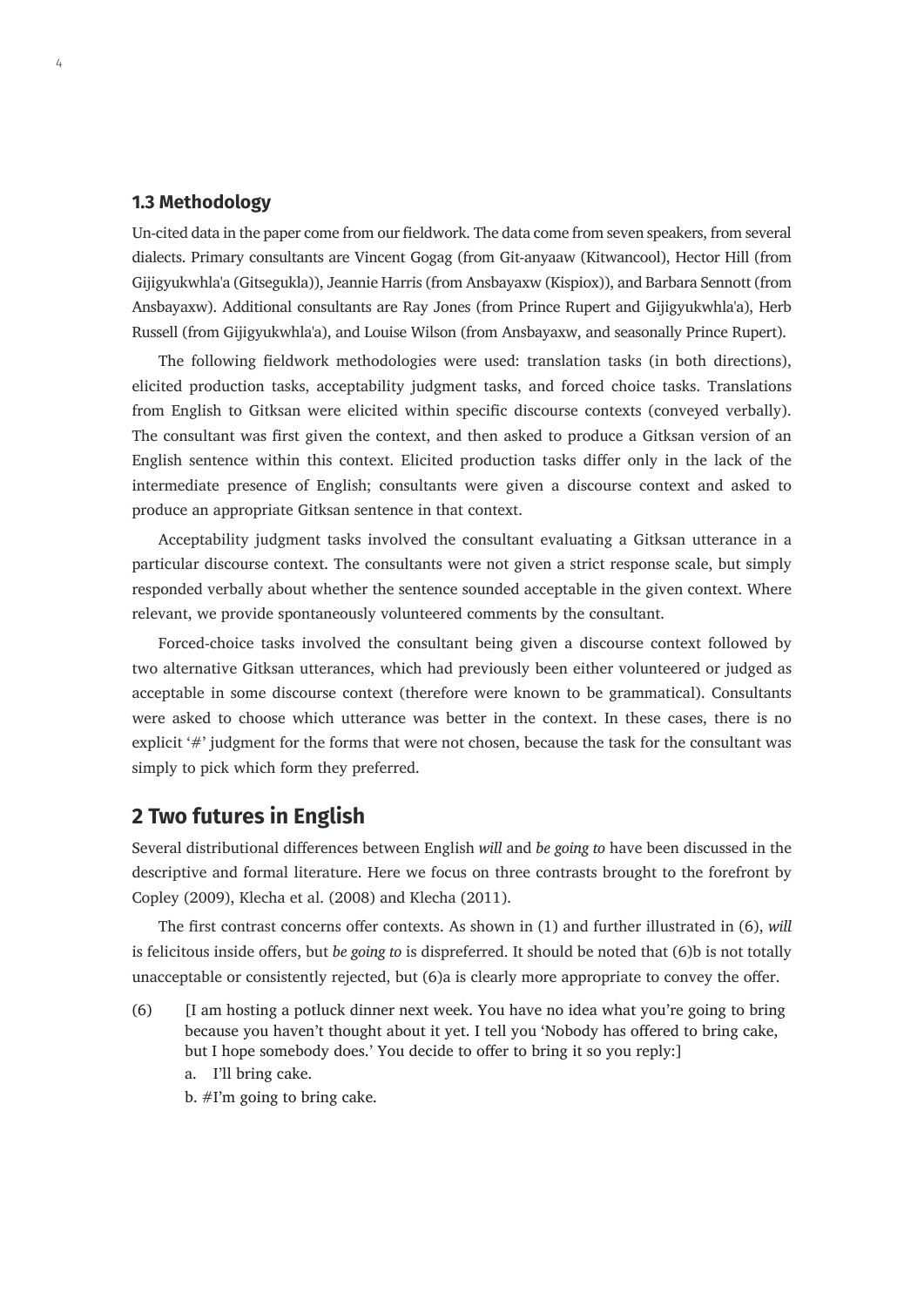The second contrast involves warnings, as in (7)–(8). *Will* is preferred when the explosion is contingent on some action by the addressee, as in (7), and *be going to* is preferred when the explosion will happen no matter what, as in (8). We will refer to these two types of contexts as *conditional warnings* and *inevitable warnings,* respectively*.*

- (7) [There is a bomb which explodes when somebody opens the door. You warn me:]
	- a. Don't touch the door! The bomb **will** explode!
	- b. ?Don't touch the door! The bomb **is going to** explode!<sup>4</sup>

(adapted from Binnick 1971; Klecha et al. 2008; Klecha 2011)

- (8) [There is a time-bomb which is set to explode in two minutes from now. You warn me:] a #Don't go near it! It **will** explode!
	- b. Don't go near it! It'**s going to** explode!

(adapted from Binnick 1971; Klecha et al. 2008; Klecha 2011)

The third contrast involves what Copley calls 'present temporal input', as in (9)–(10). According to Copley, such data show that *be going to* is the preferred form when the speaker's evidence for the future event is available in the utterance situation.

- (9) [Clouds have gathered and rain is imminent.]
	- a. #Oh look, it'**ll** rain.
	- b. Oh look, it'**s going to** rain. (Copley 2009: 71–72)

- (10) a. #Oh no! He'**ll** jump!
	- b. Oh, no! He'**s going to** jump! (Copley 2009: 72)

However, another of the supposed 'present temporal input' cases Copley provides, given in (11), does not seem to rely on evidence that is only present in the utterance situation. We believe that the important feature of the contexts in (9)–(11) is instead that they are discourse-initial; we will therefore refer to this set of examples as discourse-initial.<sup>5</sup> Binnick (1971) and Klecha (2011) also refer to the relevance of discourse-initialness in their discussion of the contrast between *will* and *be going to*.

<sup>4</sup> There is some disagreement in the literature about the status of utterances like (7)b. Klecha (2011) claims that (7)b is acceptable in contexts similar to that given here, although he notes that Binnick (1971) had claimed that *be going to* is not compatible with this type of context. In our judgment, *will* is better than *be going to* in this type of context, and in section 3, we will show that the *going to-*type future in Gitksan is clearly dispreferred here. See footnote 9 and section 5.3 for further discussion.

<sup>&</sup>lt;sup>5</sup> The reader may notice that the notion of inevitability also comes into play here, as it did with the warning data. In (11), for example, the speaker's upcoming marriage is conceived of as inevitable, rather than contingent on some other event or mental attitude. This is not an accident and we will show in section 4 that one unified analysis accounts for all these facts.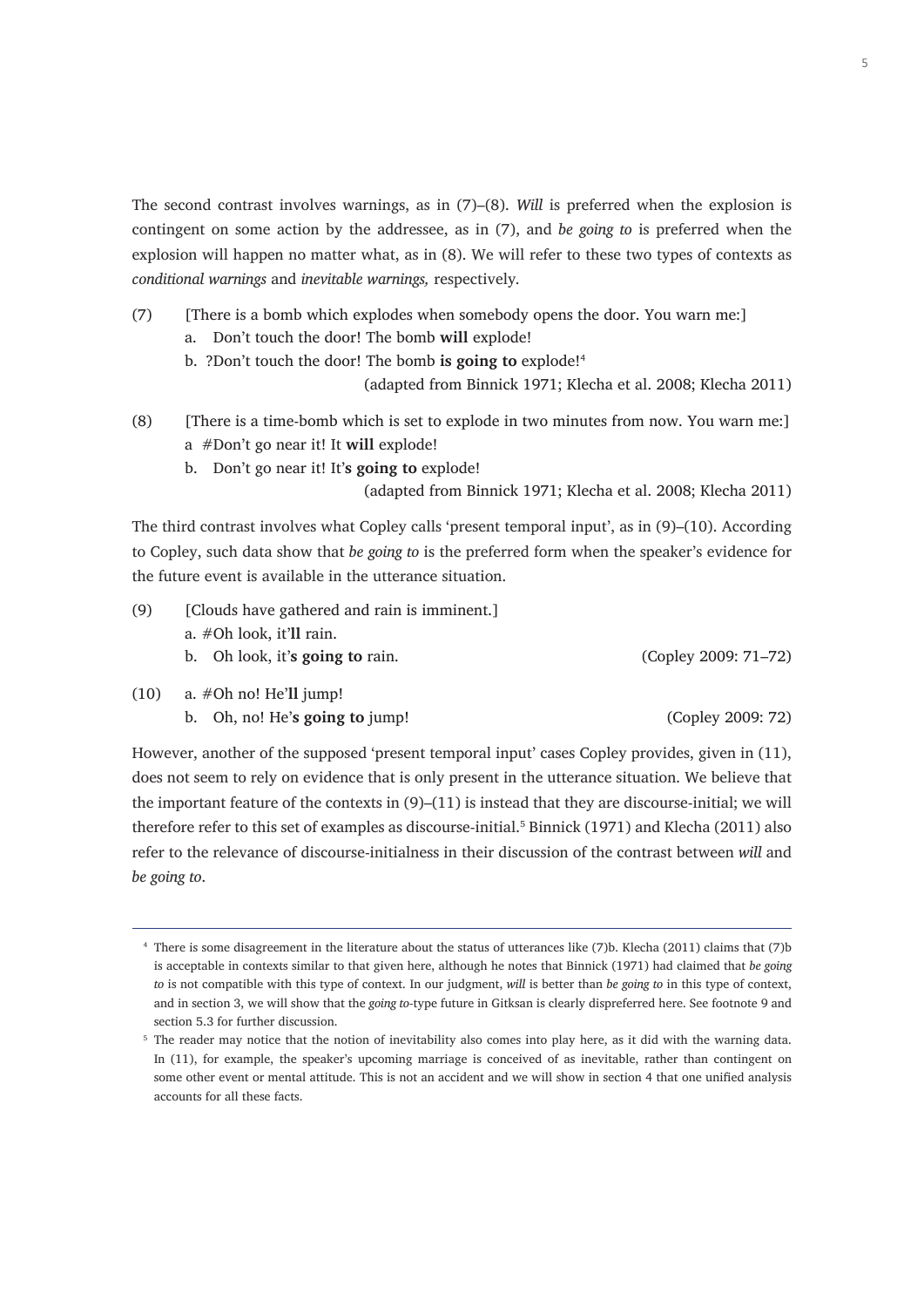(11) a. #Guess what? We'**ll** get married!

As we have already hinted, there are two main contrasting approaches to these differences between *will* and *be going to*. Both Copley (2009) and Klecha et al. (2008); Klecha (2011) propose that *will* and *be going to* convey modal semantics and futurity. However, Copley (2009) argues that *be going to* also contains a semantic progressive aspect, while Klecha et al. (2008) and Klecha (2011) argue that it does not. For Klecha and colleagues, *will* and *be going to* (which they call *gonna*) are truth-conditionally equivalent. They differ in that only *will* contains a presupposition that enforces modal subordination. In what follows, we outline the core conceptual ideas behind each of these analyses, while staying away from formalism.

# **2.1 Copley's account**

Copley's analysis is designed primarily to account for the offering data.<sup>6</sup> She argues that the reason *will* allows offers, and *be going to* does not, is because of the composition of the two forms and the pragmatics of offering. *Will* conveys a necessity modal and combines either with no viewpoint aspect or with a generic aspect (we set aside generic *will* here). Roughly speaking, the analysis of *will* is paraphrased in (12).

(12) An utterance of *will(p)*(*w)*(*t):* presupposes that there is a 'director' (an agent who determines what will happen in the future) of *p* in *w* at *t;*

asserts that in all worlds maximally consistent with the commitments of the director in *w* at *t*, the proposition denoted by *p* is realized (adapted from Copley 2009: 69).<sup>7</sup>

For *be going to*, Copley proposes that it contains the same necessity modal as *will*, and additionally includes progressive aspect. One core effect of the progressive is to introduce a super-interval of time surrounding the reference time; the relevant event takes place at that larger interval in some possible worlds (see section 4.3 for more details)*.* The relation between the reference time *t* and the super-interval introduced by the progressive, *t',* is schematized in (13).



<sup>6</sup> Our summary of Copley's analysis draws in part on the presentation in Louie (2014: 104ff). Any errors are our own.

<sup>7</sup> (12) does not force *p* to be realized at a time after *t.* At some points, Copley leaves futurity out of the formulas and suggests that it follows from the nature of the director relation (e.g., pp. 43, 67), and at other points, she hardwires the futurity (e.g., pp. 37, 69, 83). We set these details aside, but what is important is that *t* is a time at which the director's commitments hold. It is not necessarily equivalent to the utterance time.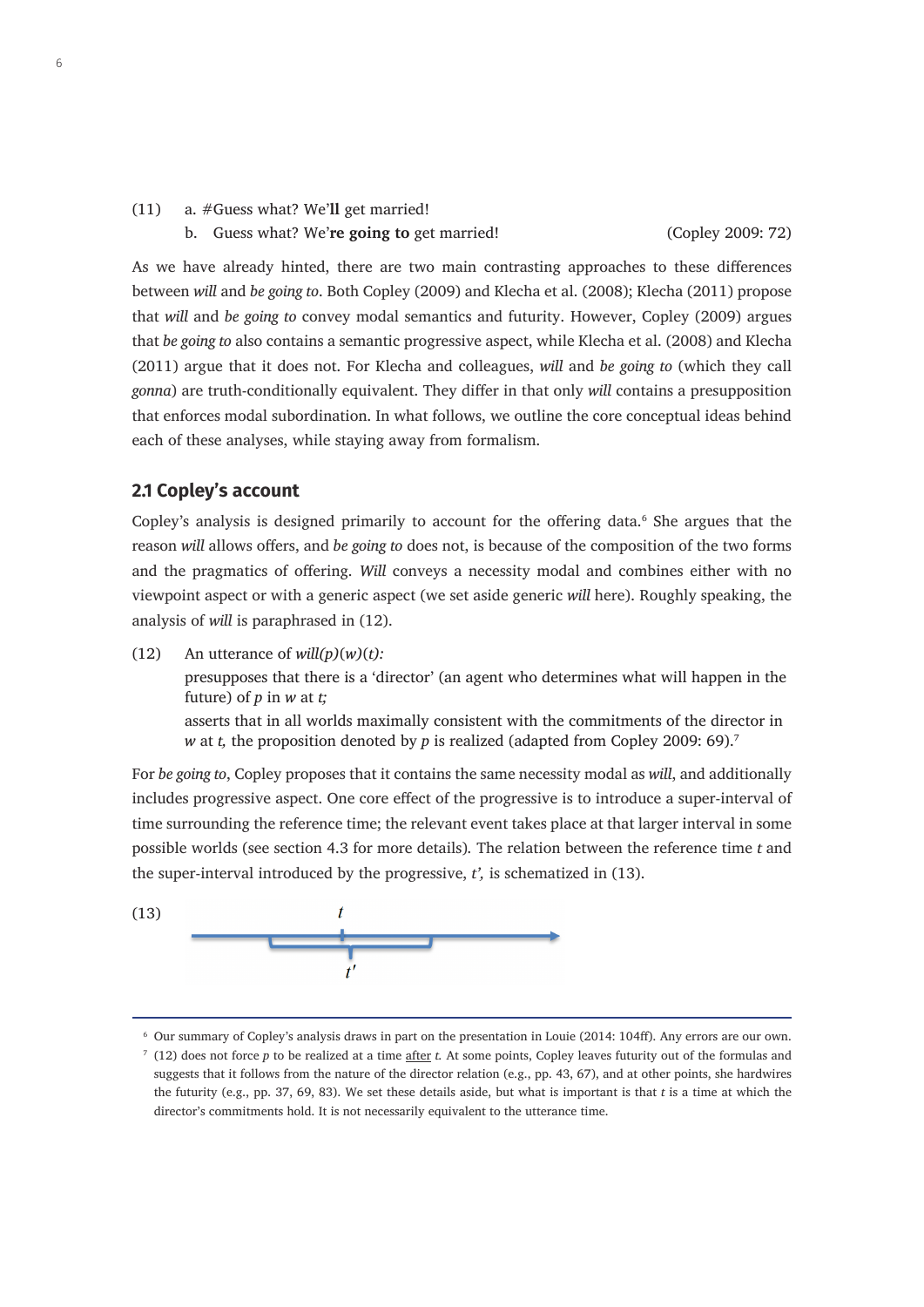Copley claims that in *be going to*, the progressive takes a proposition *q* which already contains the universal bouletic modal in (12); in other words, the progressive's prejacent *q* has itself the form *will(p).* Due to the semantics of the progressive, the following happens: instead of *p* being realized in all worlds maximally consistent with the director's commitments at the reference time *t,* it is realized in all worlds maximally consistent with the director's commitments throughout an interval *t'* surrounding *t.* Crucially, *t'* begins before *t.* This means that in a *be going to* assertion, the director is already committed to the future event before *t.*

Copley's idea is that the semantics of *will* is compatible with the pragmatics of offering, but the semantics for *be going to* is not. She captures the restrictions on felicitous offering as in (14). This condition considers both the role of the speaker (director) and the desires of the hearer. If the hearer wants what is offered, it will happen. If she doesn't want it, it won't.

(14) An offer *q* by a director *d* to a hearer *h:*  presupposes that *d* directs *q* (has the ability and commitment to make *q* true); asserts that if *h* wants *q, q;* asserts that if *h* doesn't want *q,* ¬*q*. (adapted from Copley 2009: 79)

There is also crucially a temporal component to offering: the time at which the hearer wants what is offered must be the same time that the speaker is prepared to carry it out (Copley 2009: 78). For example, if the hearer wants what is denoted by *q* at the utterance time but won't want it at the future time when *q* will happen, *q* shouldn't happen, as in (15). Similarly, if the hearer wanted *q* in the past but no longer wants it at the utterance time, proposing *q* at the utterance time does not make a good offer, as in (16). Neither (15) nor (16) are successful offers.

- (15) [A is getting married this afternoon and the florist hasn't shown up! A asks B if B can provide any flowers for the wedding. B replies:] #I will bring some flowers tomorrow.
- (16) [Yesterday, A got married and the florist never showed up! A couple of hours before the wedding, A texted B asking if they could bring flowers, but B didn't receive the text until today. Today, B replies:] #I will bring some flowers right now.

Putting all this together, the reason that offers don't work with *be going to* is because the speaker is committed to *q* at a super-interval *t'* of *t,* where *t* is the time at which the hearer's desires are checked. This means that the speaker is committed to *q* throughout an interval that begins *before* the hearer's desire for *q* is confirmed. In other words, the speaker is committed throughout *t'* to *q*  happening, even though it is possible that at some point during *t',* the hearer does not want *q* to happen. Since the time of the hearer's desires and the speaker's commitment do not necessarily align, *be going to* doesn't make an acceptable offer. Conversely, w*ill* does not involve any superinterval *t'*. Thus, the speaker is committed to *q* at *t,* which is the point in time when the hearer's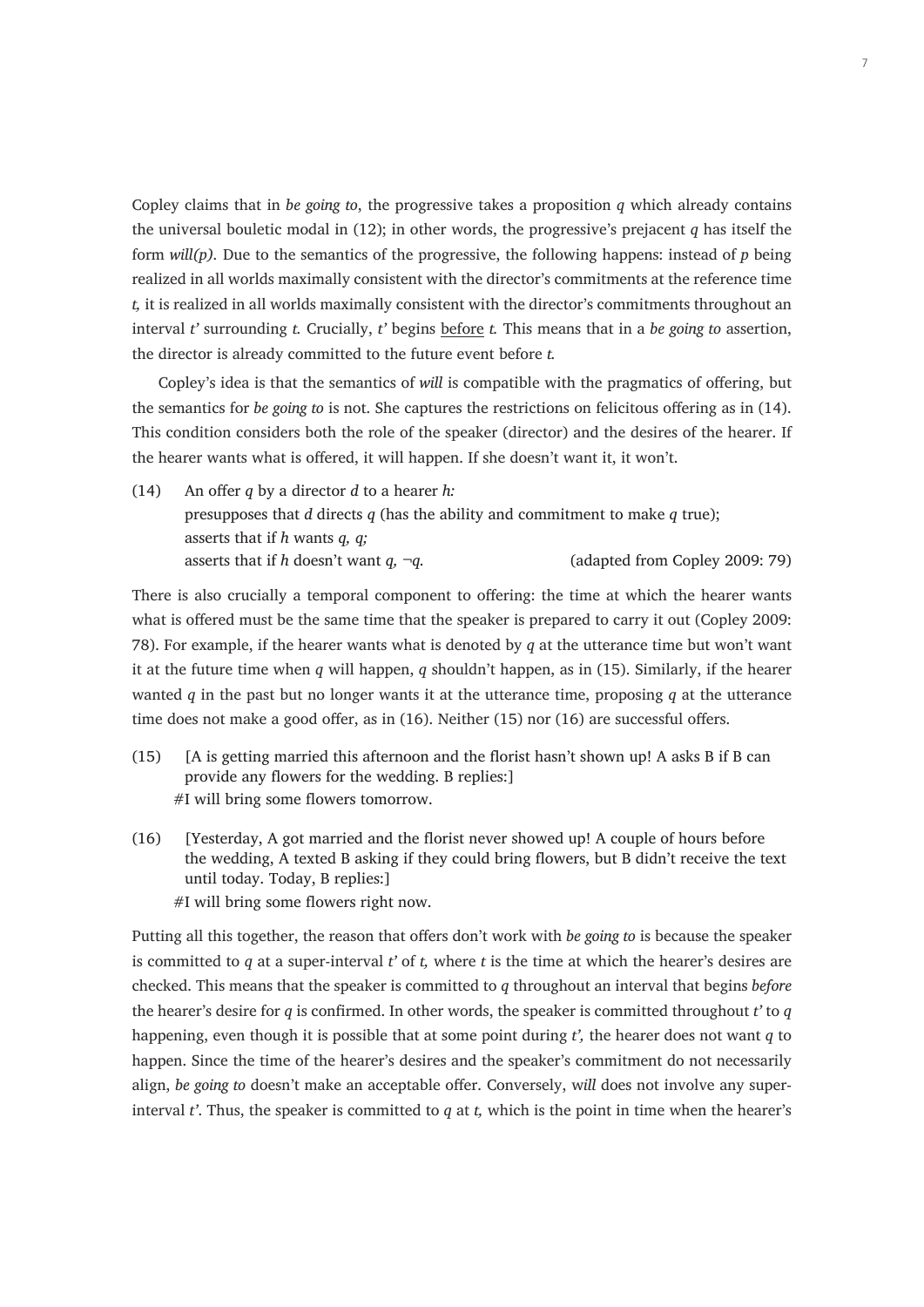desires are checked. Given that the speaker's commitment and the hearer's desires are checked at the same time, the speaker can act based on the hearer's desires, making *will* felicitous in an offer context.

#### **2.2 Klecha's account**

The analysis of Klecha et al. (2008) and Klecha (2011) is designed primarily to account for the warning data in (7)–(8). Unlike in Copley's analysis, Klecha and colleagues argue that *will* and *gonna* are truth-conditionally equivalent*,* and *gonna* does not include progressive. The difference between them is that *will* has, and *gonna* lacks, a presupposition that obligatorily enforces modal subordination.

Modal subordination (Roberts 1989) is domain restriction on the set of worlds quantified over by a modal, and it involves anaphora. An example with *will* is given in (17).

(17) If Edna forgets to fill the birdfeeder, she will feel very bad. The birds **will** get hungry. (Roberts 1989: 683)

The second sentence in (17) means that in all the worlds *in which Edna forgets to fill the birdfeeder,*  the birds will get hungry. The *if-*clause in the first sentence restricts the set of worlds that *will* in the second sentence takes into account; the domain restriction of *will* is anaphoric to the *if*-clause. According to Klecha, *will* obligatorily requires a discourse antecedent that provides the domain restriction, and *gonna* does not need one. He thus draws a parallel between *will* and definites, which similarly introduce familiarity presuppositions (Heim 1982). In (18), *a dog* restricts the domain of assignment functions for *it; it* is felicitous only if there is a discourse antecedent, in this case *a dog.* 

(18) A dog walked in. It sat down. (Klecha 2011: 370)

Given that Klecha incorporates an obligatory antecedent in his analysis of *will,* the prediction is that *will* always needs an explicit or implicit *if-*clause (such as *If you touch the door*), which provides domain restriction on the set of worlds quantified over.<sup>8</sup>

This account explains why *will* works well for conditional warnings, but is inappropriate for inevitable warnings. *Will* quantifies over every world in which, for example, the hearer goes near the bomb. In a context where the bomb will explode no matter what, there is no discourse

<sup>8</sup> There is a similarity between this idea and an intuition of Copley's (although Klecha and Copley implement the idea in different ways and apply it to different subsets of the data). According to Copley, offers of the form *will(q)* are interpreted as if they had a silent *If you want q* clause (Copley 2009: 79–80).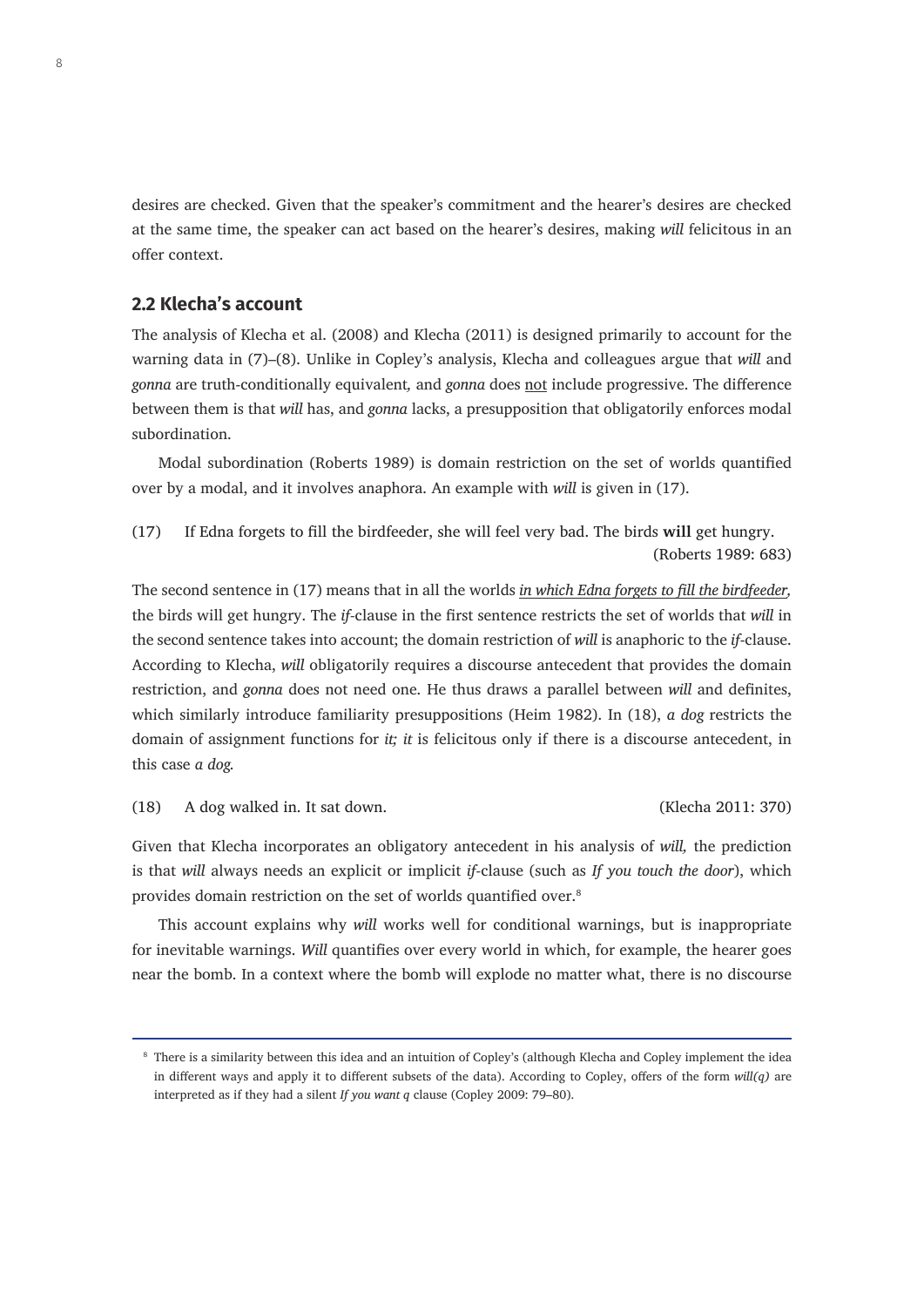antecedent necessary to provide the modal restriction for *will.* Conversely, *be going to* is not restricted to quantifying over worlds where the hearer goes near the bomb.<sup>9</sup>

Unlike Copley's (2009) account, Klecha's (2011) analysis does not involve decomposition of the different future forms into smaller parts. Instead, Klecha argues that the contrast between them is simply a matter of 'lexical idiosyncracy' (2011: 367). He proposes that there are in fact three separate lexical items: *will, gonna,* and offering-*will.* Klecha treats offering-*will* as a separate lexicalized item for two reasons: (a) in some languages, offers are not expressed using future constructions (so there is a lexically distinct form for offers), and (b) when *will* is used in an offer, it has a performative flavor, unlike when it is used in non-offer scenarios. This is shown in the contrast between (19) and (20).

| (19) |        | Alice: I'll make coffee.           |                             |                    |  |  |
|------|--------|------------------------------------|-----------------------------|--------------------|--|--|
|      |        | Ryan: $#That's not true!$          | <b>OFFER: PERFORMATIVE</b>  | (Klecha 2011: 378) |  |  |
| (20) | Alice: | Don't go near that! It'll blow up! |                             |                    |  |  |
|      |        | Ryan: That's not true!             | NON-OFFER: NOT PERFORMATIVE | (Klecha 2011: 378) |  |  |

One problem with this argument is that (19) and (20) are not fully parallel; only (19) mentions a future action by the speaker, and only (20) has a follow-up sentence that is clearly nonperformative. As (21) shows, warnings involving future actions by the speaker can be performative. Conversely, offers can be rejected with 'That's not true' in contexts such as (22).

- (21) Alice: I'll have the locks changed! Ryan: #That's not true!
- (22) [Alice is talking to her friend Megan. Ryan knows that Alice's apartment has dry rot and is going to need extensive renovations, but he hasn't had a chance to tell Alice that yet.]

Alice: Get in touch if you come to town – my spare room will always be available.

Ryan: That's not true!

We therefore do not believe that a separate lexical item is needed for offering-*will.* Instead, we will argue that the offer and warning data (and, indeed, the discourse-initial data) can all be captured under a unified analysis that combines features of both Copley's and Klecha's accounts.

<sup>9</sup> Klecha's analysis, as it stands, seems to predict that *gonna* is available either with or without domain restriction; however, one also might expect there to be a pragmatic preference for *will* over *gonna* when *will*'s presupposition is satisfied. As noted above, some speakers do in fact disprefer *gonna* in conditional warning contexts, while others are fine with it.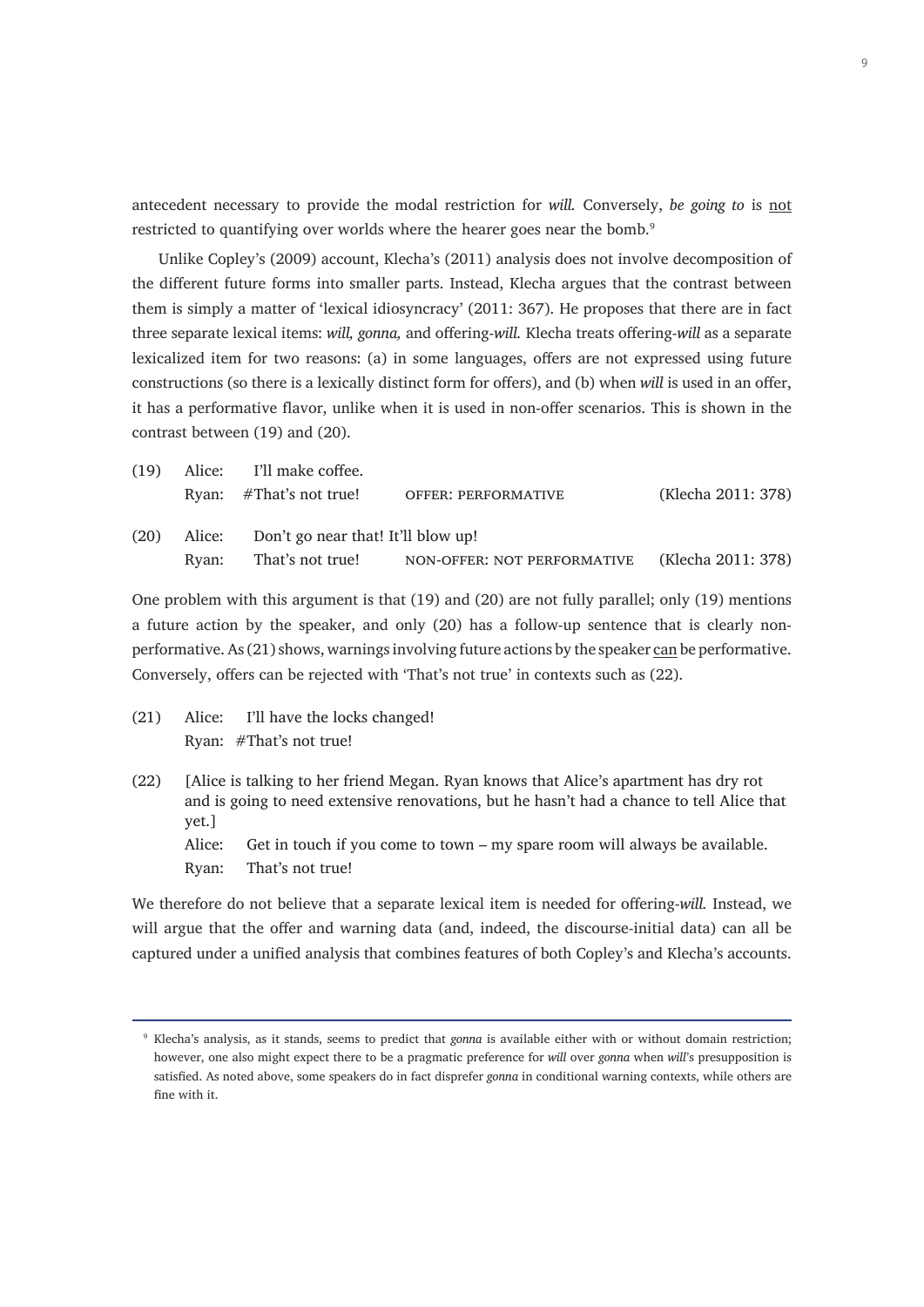#### **2.3 The two accounts contrasted**

The contrasts between Copley's and Klecha's analyses are summarized in (23).

| (23) | Copley:              |                                                                |
|------|----------------------|----------------------------------------------------------------|
|      |                      | $bare$ will $=$ necessity modal                                |
|      |                      | be going to $=$ PROG + necessity modal                         |
|      | Klecha:              |                                                                |
|      | $will_{\text{bomb}}$ | $=$ necessity modal with modal subordination presupposition    |
|      | gonna                | $=$ necessity modal without modal subordination presupposition |
|      | $will_{\rm offer}$   | $=$ separate lexical item                                      |
|      |                      |                                                                |

Above, we introduced three core sets of data from English, involving offers, warnings, and discourse-initial contexts. We have shown that Copley's analysis appears promising for offers, while Klecha's analysis offers important insights about warnings with *will*. However, Klecha's analysis alone cannot account for the judgments of speakers for whom *be going to* is infelicitous in conditional warnings.

What about the discourse-initial cases, as in  $(9)$ – $(11)$ ? Copley aims to account for these contrasts through the Subinterval Property (SIP), which bare *will* lacks and progressive *be going to* has (2009: 70ff).<sup>10</sup> Roughly speaking, these contexts are situations in which the director is asserted to be committed to *p* at the moment of the utterance time.<sup>11</sup> Since bare *will* lacks the SIP, it cannot be applied to the single moment of the utterance time. Conversely, *be going to* is fine because it does have the SIP, due to the progressive: the situation of the director being committed to *p* holds throughout the entire larger interval. While this analysis captures the contrast, it is not quite clear to us why bare *will* lacks the SIP; Copley writes only that 'Bare futures we might expect to be -SIP' (2009: 70).

For Klecha, the distribution of *will* and *be going to* in discourse-initial contexts follows from the modal subordination account and requires no additional stipulations. In particular, *will*  is infelicitous in discourse-initial cases because there is no antecedent to provide the domain restriction *will* requires. On the other hand, *be going to* does not require a domain restrictor and is thus felicitous in cases with no antecedent.

Given the equivocal nature of the evidence coming from English, it is worthwhile turning to cross-linguistic data to attempt to shed light on the debate. So far, cross-linguistic work has not got very far in this respect. While similar semantic contrasts to the offer data in (1) and (6) have been

<sup>10</sup> A predicate *p* of times has the Subinterval Property if and only if for all times *t,* for all subintervals *t'* of *t,* the truth of *p(t)* entails the truth of *p(t')* (Bennett and Partee 1978; this formulation taken from Copley 2009: 5).

<sup>&</sup>lt;sup>11</sup> The director may include 'the world', in the case of rain.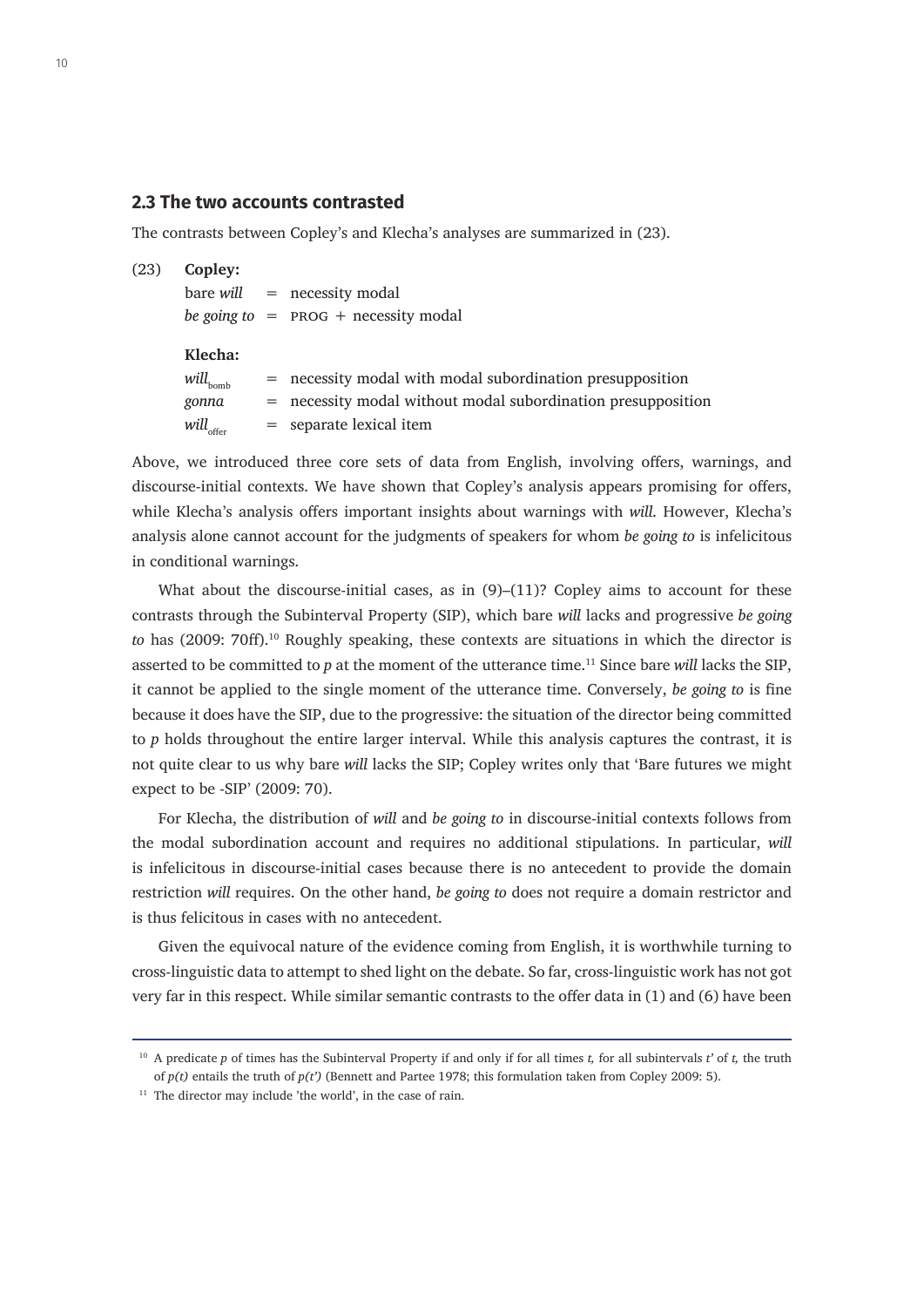found in Indonesian and Turkish (Copley 2009), St'át'imcets (Salish; Glougie 2007), and Siamou (Niger-Congo; Toews 2015), the forms which are dispreferred in offer contexts do not normally overtly contain progressive morphology. Blackfoot (Algonquian; Reis Silva 2009) is, as far as we know, the only non-English language in which a correlation has been established between nonoffer contexts and progressive (or more precisely for Blackfoot, imperfective) morphology.

In the remainder of this paper, we address the following questions: (a) Do any other languages show a contrast between *will-*like and *be going to*-like futures? (b) Is there cross-linguistic support for the proposal that some futures contain progressive aspect? (c) Can cross-linguistic data shed light on the debate about English?

In the next section we begin answering these questions by turning to Gitksan. We show that (a) Gitksan displays a contrast between *will-*like and *be going to-*like futures; (b) their distribution provides cross-linguistic support for modal subordination in the former type of futures, and for progressive aspect in the latter type, and (c) Gitksan contributes to the debate about the nature of futures in English. We argue that Copley is right about *be going to*-type futures – they do contain progressive – and that Klecha is right about *will-*type futures: we can cover all three core facts about *will* if we assume modal subordination. Gitksan future constructions can thus be captured with a blend of parts of Copley's and Klecha's analyses. We also argue that the Gitksan data do not support Klecha's proposal that offering-*will* and *gonna*  are lexically idiosyncratic, because Gitksan, like English, uses the same lexical item for ordinary futures as for offers, and it transparently composes non-offering (*gonna-*type) futures by using the progressive.

# **3 Two futures in Gitksan**

#### **3.1 Introduction to** *dim* **and** *yukw*

Future time reference in Gitksan is expressed by the pre-predicative marker *dim* (Rigsby 1986: 279). *Dim* is both necessary and sufficient for a future interpretation. Its obligatoriness is illustrated in (24). The temporal adverbial *t'aahlakw* 'tomorrow' conveys future time reference, but nevertheless *dim* is obligatory.

(24) \*(**Dim**) limx=t / siipxw=t James t'aahlakw. \*(**prosp**) sing=pn / sick=pn James tomorrow ʻJames will sing / be sick tomorrow.' (Matthewson 2013: 357)

*Dim'*s sufficiency for a future interpretation is illustrated in (25), where *dim* is incompatible with eventualities that are ongoing at the utterance time, and (26), where *dim* is incompatible with past adverbials. See also Jóhannsdóttir and Matthewson (2007), Matthewson (2013), and Matthewson and Todorović (2018) for discussion.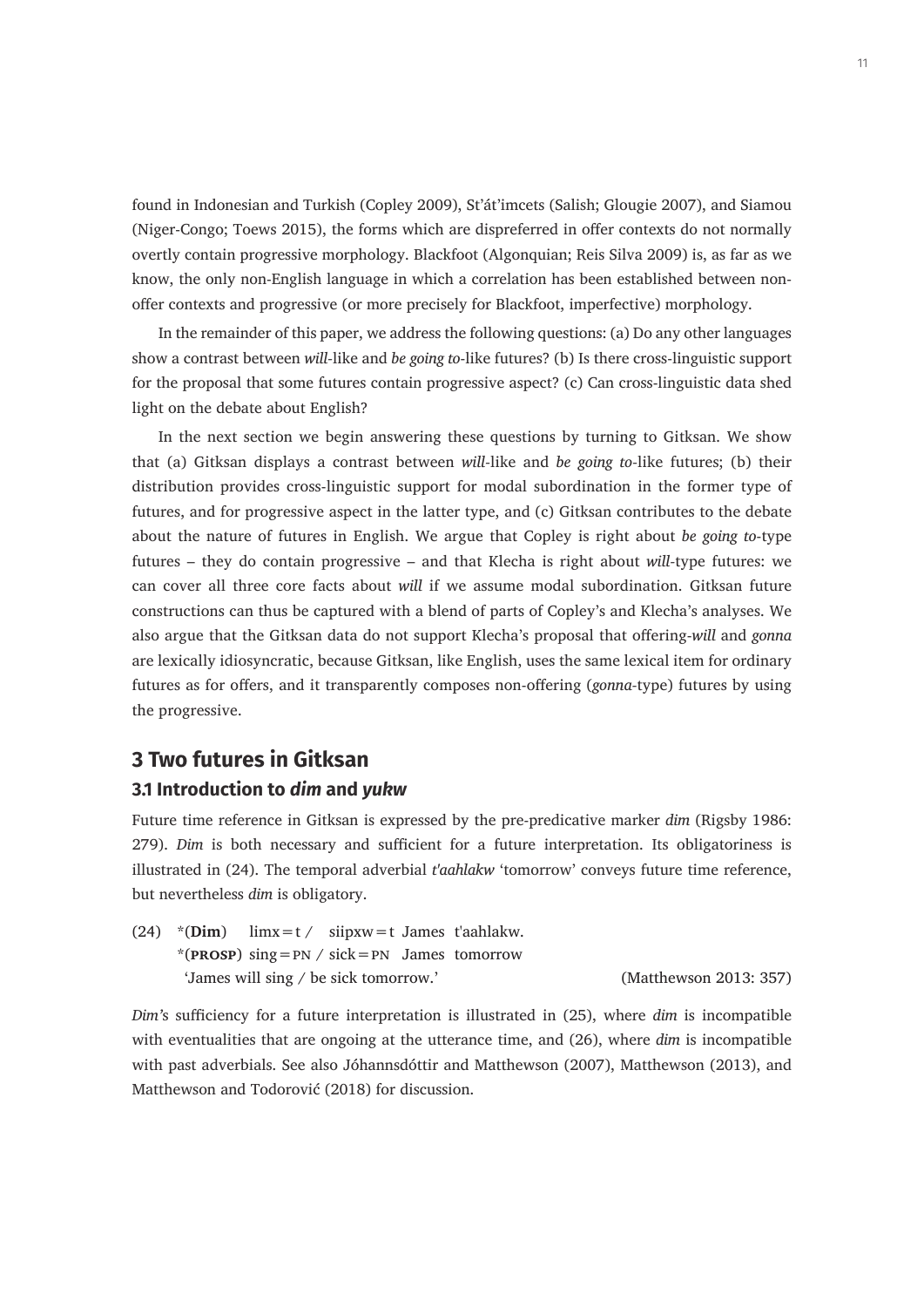(25) [James ate some rotten bacon this morning and is right now throwing up in the bathroom. A friend pops in to visit, knowing nothing about this, and asks how your family are doing. You say:]

```
#Dim siipxw=t James.
prosp sick=pn James
'James will be sick.'
```
(26) [James ate some rotten bacon yesterday, after which he threw up in the bathroom. A friend pops in to visit today, knowing nothing about this, and asks how your family are doing. You say:]

\***Dim** siipxw=t James ky'oots. **prosp** sick=pn James yesterday 'James will be sick yesterday.'

*Dim* appears in a range of other contexts involving future time reference, for example with circumstantial modals (Matthewson 2013; see also section 4.2) and under certain attitude verbs (Matthewson and Todorović 2018), indicating the future temporal orientation of their complements.

Another relevant element is the progressive marker *yukw.* According to Rigsby (1986: 253), progressive *yukw* is syntactically an intransitive verb which combines with a clausal complement (with dependent-order agreement), as in (27).

(27) **Yukw**=hl miilugw-i'y. **prog**=cn dance-1sg.ii 'I'm dancing.' (Rigsby 1986: 167)

Schwan (2019) provides a range of empirical diagnostics to show that *yukw* is a progressive aspect. For example, although *yukw* is compatible with ongoing events, it is unacceptable in habitual contexts; it is not a general imperfective. This is shown in (28).

(28) [Cheyenne has been training lately for a marathon. She's really into this running thing. She isn't good yet, but she's trying. I'm telling a friend about Cheyenne's new thing. Cheyenne is sitting a few seats away in a café, reading a book.]

| a. $\text{Bax} = t$ Cheyenne.       |                  |
|-------------------------------------|------------------|
| $run = PN$ Cheyenne                 |                  |
| 'Cheyenne runs.'                    | (Schwan 2019: 8) |
| b. $\#$ Yukw = hl bax = s Cheyenne. |                  |
| $PROG = CN$ run = PN Cheyenne       |                  |
| 'Cheyenne is running.'              | (Schwan 2019: 8) |
|                                     |                  |

Like the English progressive, *yukw* is rejected with individual-level states, as in (29).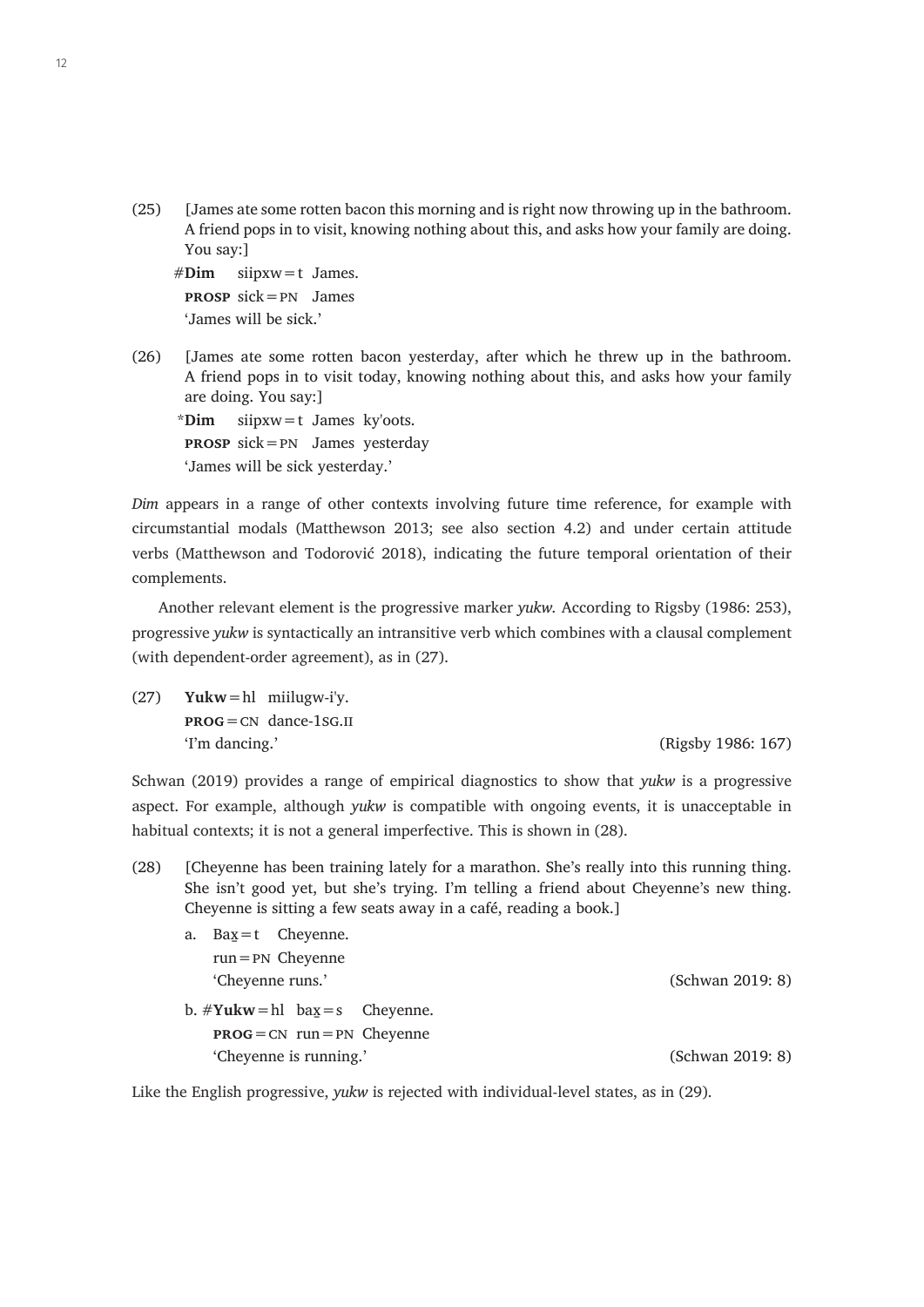- (29) a. Wilaay-i=s Mary=hl wa-t / simhe. know- $TR = PN$  Mary  $= CN$  name-3.ii / truth 'Mary knows his name/the truth.'
	- b.  $*Yukw=t$  wilaax = s Mary = hl wa-t /simhe. **prog**=3sg.ii know=pn Mary=cn name-3.ii /truth *Consultants' comments*: "It's like saying, 'She's knowing the truth." "*Yukw* and *wilaax* don't match." (Schwan 2019: 14)

Interestingly, however, *yukw* is compatible with stage-level (temporary) states. This is the case in English too, to a certain extent (Jóhannsdóttir 2011, among others), but Gitksan *yukw* is even more open to it, as in (30).

- (30) a. **Yukw**=hl a'lax-diit. prog=cn angry-3pl.ii 'They are angry.'
	- b. **Yukw**=hl siipxw-t.  **sick-3.<sub>II</sub>** 'S/he is sick.'

Importantly, the future *dim* and the progressive *yukw* can combine. There is thus a contrast between 'plain *dim'* and *yukw dim*, as in (31).

- (31) a. **Dim** wis. **prosp** rain 'It will rain.'
	- b. **Yukw dim** wis. **prog prosp** rain 'It is going to rain.'

The English translations in (31) reflect the usual tendency for how speakers translate the two forms. In the following subsections, we present diagnostics to show that plain *dim* corresponds to the behaviour established for *will,* while *yukw dim* has a distribution and meaning which closely parallel *be going to.* Note that in all the contexts discussed in sections 3.2–3.4, there is always a clear preference for the form that we predict will fit the given context. However, it is not always the case that the other form is outright rejected in the context. Sometimes, it is a matter of preference for one form over the other, which is established via a forced choice task.

#### **3.2 Offer contexts**

In offer contexts, plain *dim* is preferred, and the progressive future *yukw dim* is dispreferred ((32)–(34)). In some cases, we give two slightly different versions of the sentences, to show the responses from consultants who speak different dialects.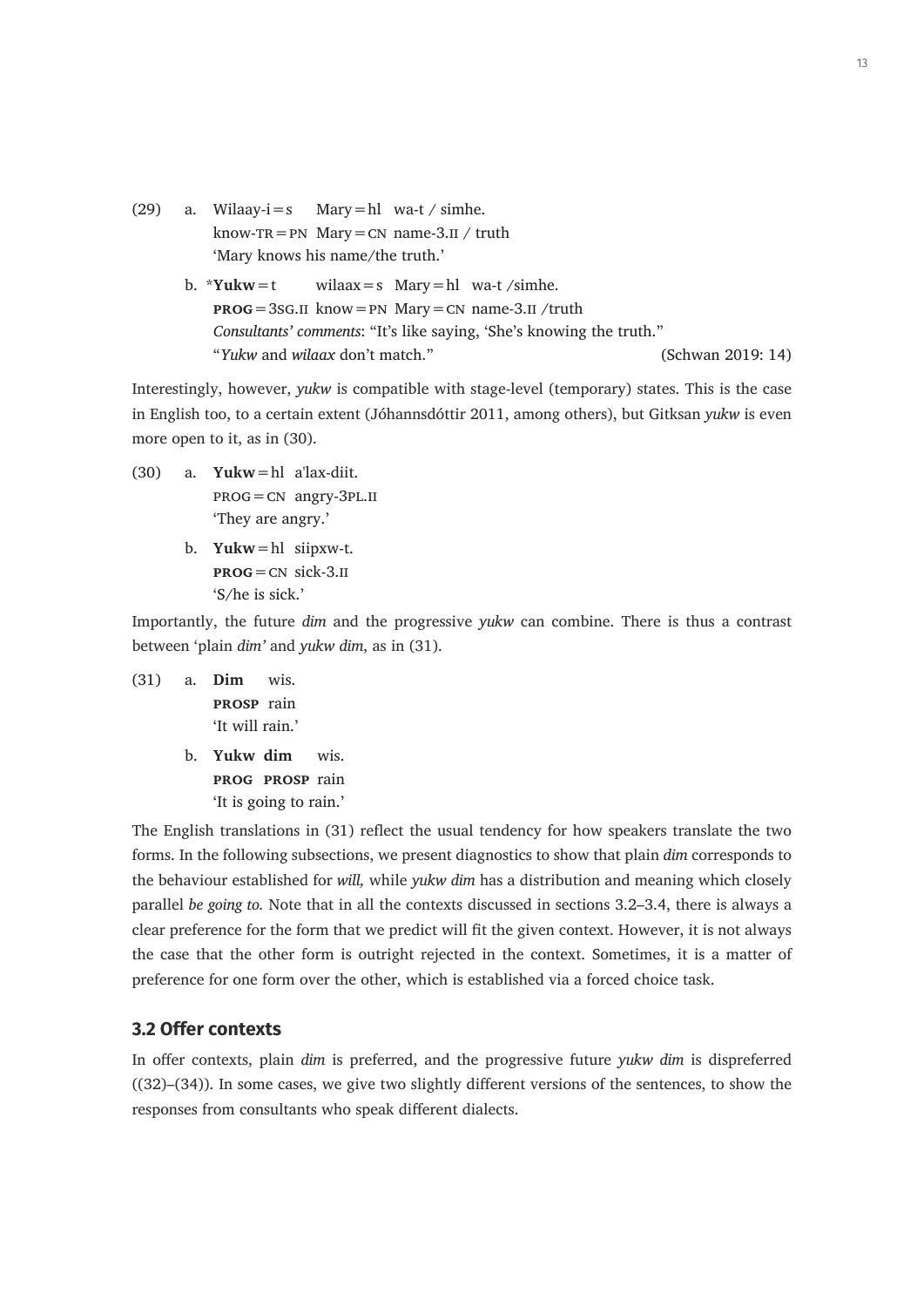- (32) [I am hosting a potluck dinner next week. You have no idea what you're going to bring because you haven't thought about it yet. I tell you 'Nobody has offered to bring fry bread, but I hope somebody does.' You decide to offer to bring it so you reply:]
	- a. **Dim** di-bagw-i-'y=hl eeja-m t'ilix. **PROSP** COM-arrive.PL-TR-1SG.II = CN fry-ATTR grease 'I'll bring fry bread.'
	- a'. **Dim** di-kw'itxw-i-'y eeja'a-m anaax. **PROSP** COM-arrive-TR-1SG.II fry-ATTR bread 'I'll bring fry bread.'
	- b. # **Yukw dim**=in di-bakw=hl eeja-m t'ilix. **PROG PROSP**=1sG.I COM-arrive.PL=CN fry-ATTR grease 'I'm going to bring fry bread.' *Consultant's comment*: "No, it's not offering to be the one to bring the fried bread, it's just saying that you're going to bring the fried bread."
	- b'.#**Yukw dim**=in di-kw'itxw eeja'a-m anaax. **PROG PROSP**=1sG.I COM-arrive fry-ATTR bread 'I'm going to bring fry bread.' *Consultant's comment*: "When you say *yukw dim,* it doesn't sound good in the context … when people use *yukw dim,* you are literally going to."

The examples in (33) contain an overt *if-*clause relating to the addressee's wishes (which further facilitates an offer scenario); plain *dim* is the preferred option.

#### (33) [Potluck context as in (32)]

- a. **Dim** ts'ilim 'nii'y e=hl eeja-m anaax, ji asag-an. **PROSP** bring 1sG.III PREP=CN fry-ATTR bread IRR want-2sG.II 'I'll bring fry bread, if you want.'
- b. #**Yukw dim** ts'ilim-i'y e=hl eeja-m anaax, ji asag-an. **prog prosp** bring-1sg.ii prep=cn fry-attr bread irr want-2sg.ii 'I'm going to bring fry bread, if you want.'

Example (34) is similar to Copley's billboard example. *Dim* is volunteered and accepted, as in (a) and (a'), but *yukw dim* is rejected, as in (b) and (b'). A third speaker commented about a *yukw dim* version of this sentence that "You don't use *yukw* when you're advertising."

(34) [Sign in the window of a hairdresser:] a. **Dim** <u>k'oj-i-'y</u> = hl ges-in  $a = h1$  xwsdins. **PROSP** cut-TR-1SG.II = CN hair-2sg.II PREP = CN five 'I'll cut your hair for five dollars.'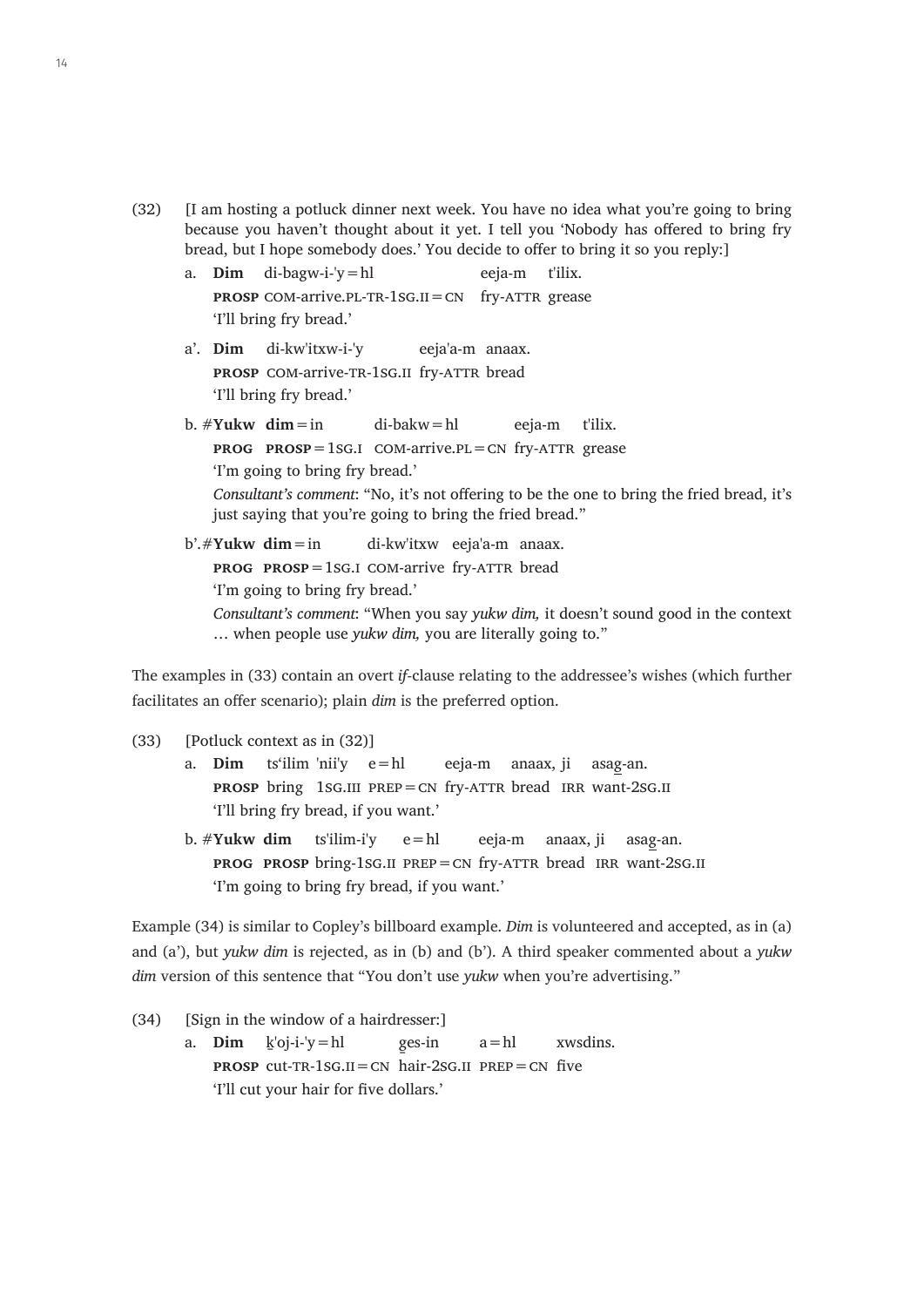- a'. Xwsdins = hl gwiikw **dim** win dip  $k'$ ots = hl ges-in.<sup>12</sup> five=cn groundhog **prosp** comp 1pl.i cut=cn hair-2sg.ii 'For five dollars we'll cut your hair.'
- b.  $\#$ Yukw = ni **dim** k ots = hl ges-in  $a = h1$  xwsdins. **prog**=1sg.i **prosp** cut-1sg.ii hair-2sg.ii prep=cn five 'I'm going to cut your hair for five dollars.'
- b'.#Xwsdins=hl gwiikw **yukw dim** win dip ḵ'ots=hl ges-in. five=cn groundhog **prog prosp** comp 1pl.i cut=cn hair-2sg.ii 'For five dollars we're gonna cut your hair.'

These data show that just like in English, the progressive future in Gitksan is dispreferred in offer contexts, while the plain future form is preferred.

#### **3.3 Conditional vs. inevitable warnings**

The Gitksan plain vs. progressive futures also pattern like English *will* vs. *be going to* in the warning cases. (35)–(36) show that *dim* is acceptable when a bomb's explosion is dependent on the addressee's actions (a conditional warning) and *yukw dim* is acceptable when the bomb is going to explode no matter what the addressee does (an inevitable warning).

- (35) [There is a bomb which explodes when somebody opens the door. You warn me:]
	- a. Ham ji das=hl aats'ip, **dim** x̱hluxw=hl bomb!  $don't.2SG IRR touch=CN door$  **PROSP**  $explode=CN bomb$ 'Don't touch the door, the bomb will explode!'
	- a'. Ham ji des=hl aats'ip, **dim** hluxw-t! don't.2sg irr touch=cn door **prosp** explode-3.ii 'Don't touch the door, it will explode!'
	- b. #Ham ji das=hl aats'ip, **yukw dim** xhluxw=hl bomb! don't.2sg irr touch=cn door **prog prosp** explode=cn bomb 'Don't touch the door, the bomb is gonna explode!' *Consultant's comment*: "When you say *Yukw dim xhluxwhl bomb*, there is a certainty at some point the bomb will explode whether you touch the door or not."
	- b'.? Ham ji des=hl aats'ip, **yukw dim** hluxw-t. don't.2sg irr touch=cn door **prog prosp** explode=3.ii 'Don't touch the door, it's gonna explode!' *Consultant's comment*: "*Yukw dim* means it's going to. It's something like a plan that you're gonna go through. [(35)a'] is better."

<sup>&</sup>lt;sup>12</sup> This consultant comments that the word *gwiikw* 'groundhog' can also be used for money, since groundhog pelts were used as currency.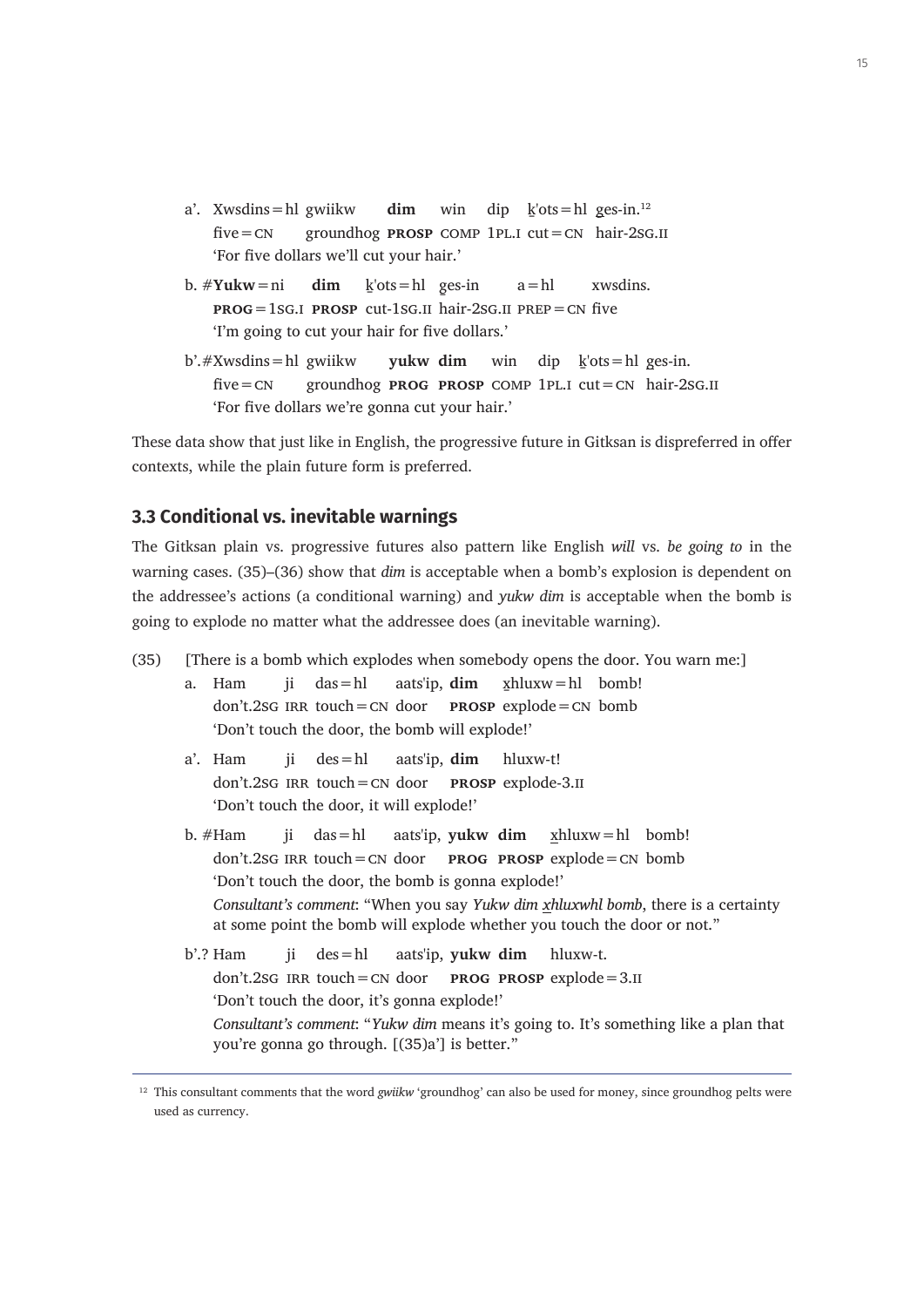- (36) [There is a time-bomb on the door which is set to explode in two minutes from now. You warn me:]
	- a. #Ham ii dulbin-t ... **dim** xhluxw=hl bomb! don't.2sg irr be.near-3sg.ii **prosp** explode=cn bomb 'Don't go near it, the bomb will explode!' *Consultant's comment*: "When you say *Dim x̲hluxwhl bomb,* it's if you touch the door."
	- $a'.#Ha'w$  ii hagwin yi-n loo-t, **dim** xhluxw-d=is! don't IRR toward go-2sG.II OBL-3.II **PROSP** explode-3.II=QUDD 'Don't go near it, it will explode!'
	- b. Ham ji dulbin-t ... **yukw dim** x̲hluxw=hl bomb! don't.2sg irr near-3sg **prog prosp** explode=cn bomb 'Don't go near it, the bomb is going to explode!'
	- b'. Ha'w ji hagwin yi-n loo-t, **yukw dim** xhluxw-d=is! don't IRR toward go-2sG.II OBL-3.II **PROG PROSP** explode-3.II = QUDD 'Don't go near it, it's going to explode!'

A third consultant accepts both *dim* and *yukw dim* in this inevitable warning context, but in a forced-choice task chooses the *yukw dim* version; this consultant also consistently volunteers the *yukw dim* version in this context (as do all the consultants).

In summary, we have seen that plain *dim* is preferred for conditional warnings, and progressive *yukw dim* is preferred for inevitable warnings. This matches our judgments for English *will* vs. *be going to.* As noted above, Klecha (2011) assumes that *be going to* is good in both types of warning in English. His analysis works well for Gitksan plain futures with *dim,* but does not fully account for the facts with *yukw dim*; applying Klecha's analysis of *gonna* to *yukw dim* would incorrectly predict that it should always be acceptable in conditional warnings.

## **3.4 Discourse-initial contexts**

Recall that in English, *will* is infelicitous in certain discourse-initial contexts and *be going to* is fine. The same is true for the Gitksan plain vs. progressive futures, as shown in (37).

- (37) [We are enjoying the sunshine in the garden. Suddenly you notice some black clouds have formed and it looks like it is about to rain. You say:]
	- a. #'Wihlii **dim** wis. indirect **prosp** rain 'It will rain!'
	- b. 'Wihlii **yugw**=ii **dim** wis. indirect **prog**=like **prosp** rain 'It's going to rain!'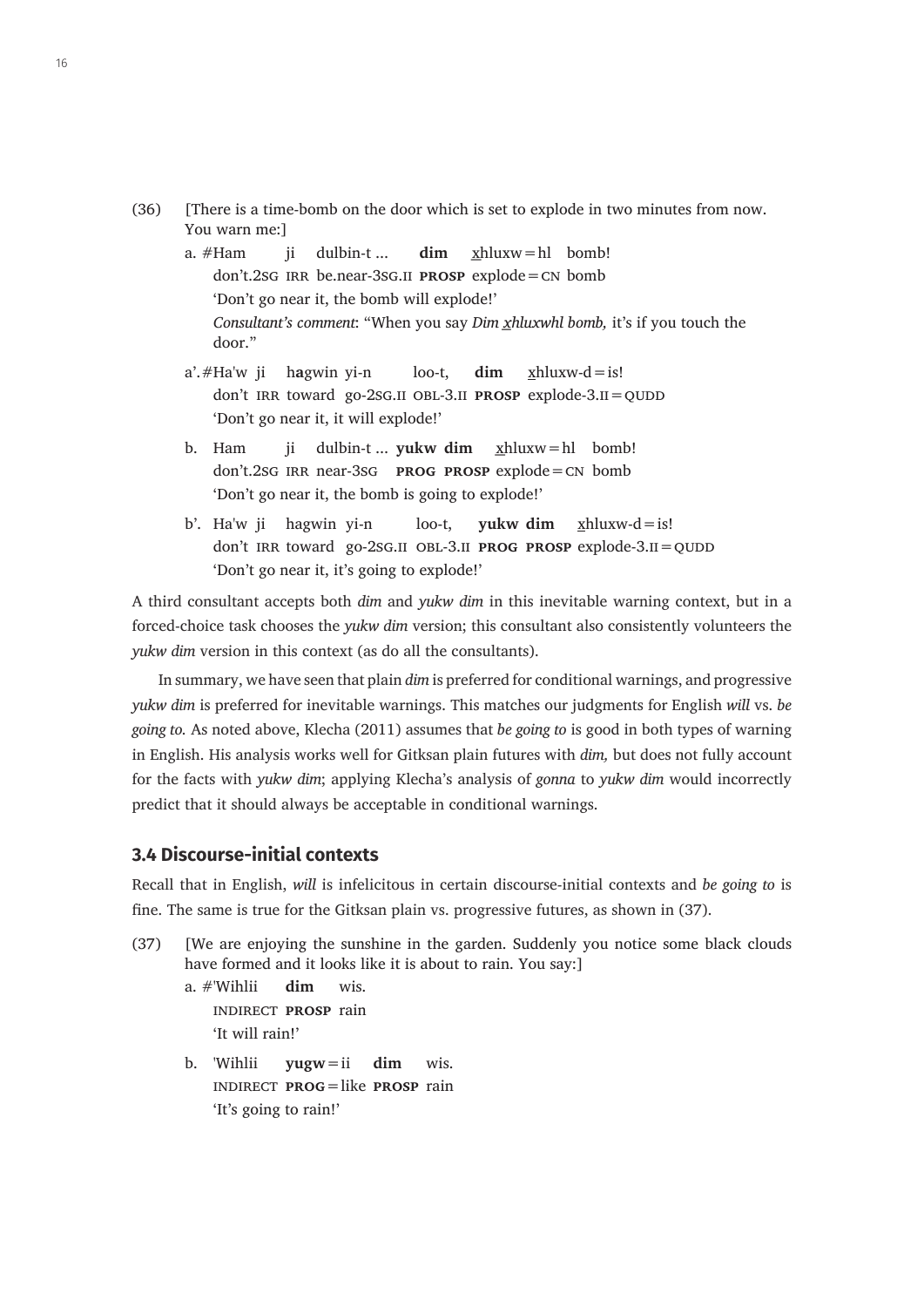For some speakers, the plain *dim* form is not outright rejected in these contexts; nevertheless, on forced-choice tasks, *yukw dim* versions are consistently preferred over *dim* versions. In (38)–(39), the order of the forms differs, reflecting how they were presented to the consultant, to avoid an ordering bias.

- (38) [You see someone on the edge of a bridge. You say 'Oh no! He's going to jump!'. Which of the following sounds better?]
	- a. Oo nee, **yukw**=hl **dim** saa gos-t! oh neg **prog**=cn **prosp** away jump-3.ii 'Oh no, he's going to jump!' chosen
	- b. Oo nee, **dim** saa gos 'nit! oh neg **prosp** away jump 3.iii 'Oh no, he'll jump!' NOT CHOSEN
- (39) [We are enjoying the sunshine in the garden. Suddenly you notice some black clouds have formed and it looks like it is about to rain. You say 'It's going to rain!' Which of the following sounds better?]
	- a. **Dim** wis! **prosp** rain 'It'll rain.' not chosen
	- b. **Yukw dim** wis! **prog prosp** rain 'It's gonna rain!' chosen

The marriage-announcement cases also pattern the same in Gitksan and English. As shown in (40), only *yukw dim* is possible here.

- (40) [Context: We run into Clarissa after not seeing her for a while and she is arm-in-arm with somebody and they look happy. Clarissa says to us:]
	- a. **Yukw**=hl **dim** neks-i'y! **prog**=cn **prosp** marry-1sg.ii 'I'm going to get married!'
	- b. #**Dim** neks-i'y!

**prosp** marry-1sg.ii

'I will get married!'

*Consultant's comment*: "She could be so excited she forgot some words [i.e., she forgot *yukw*]."

# **3.5 Empirical summary**

The data presented in this section have shown that there is a striking parallel between plain *dim*  and *will,* and between progressive *yukw dim* and *be going to.* The parallels hold for all three datasets: offers, warnings, and discourse-initial contexts.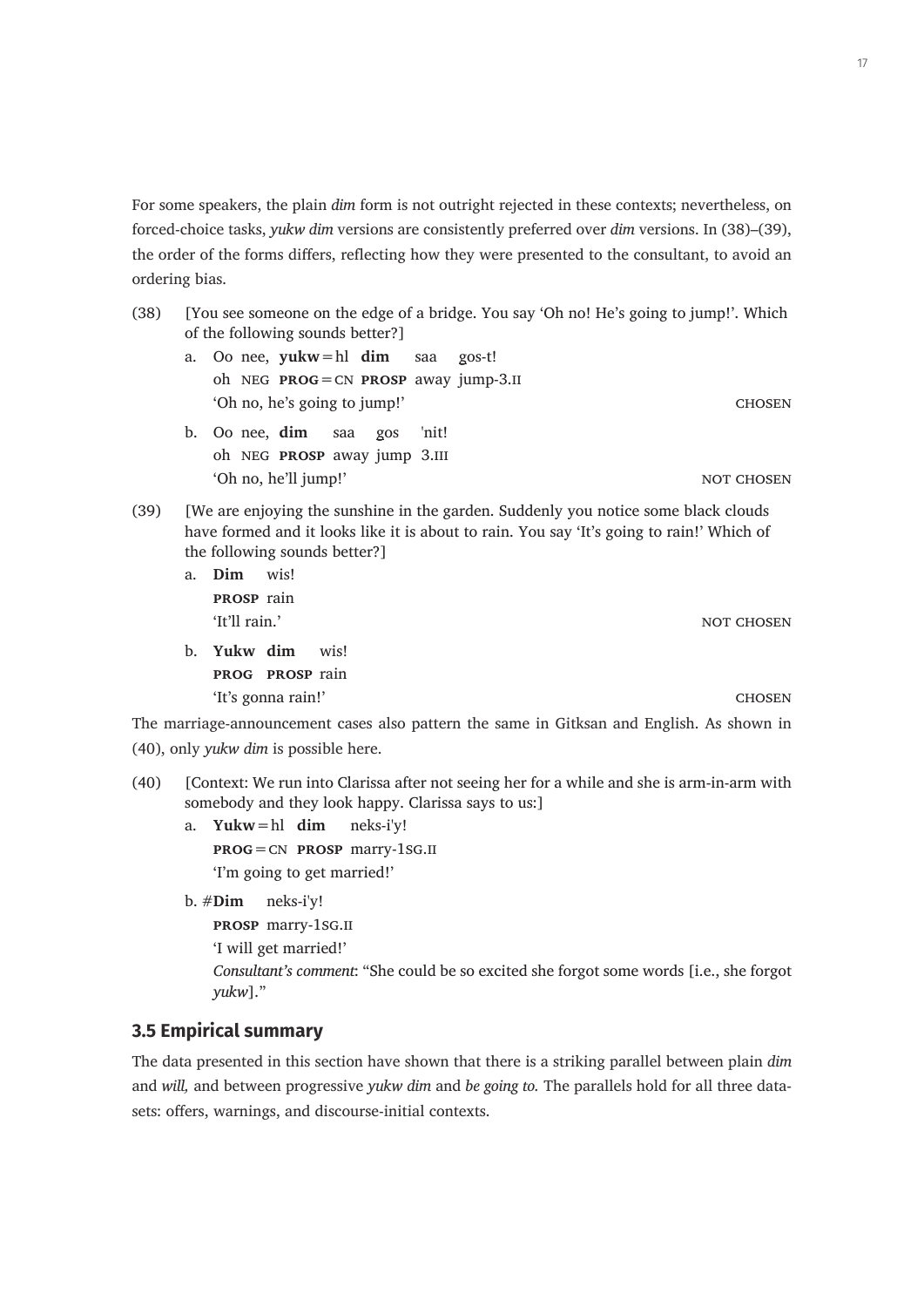# **4 Analysis**

In this section we present our analysis of Gitksan, which is extendable also to English, as will be argued in section 5.2. We adopt a neo-Reichenbachian analysis of tense and aspect, following Klein (1994). In this framework, *tenses* are elements that restrict the temporal relation between an evaluation time (in matrix clauses, usually the utterance time) and a reference (a.k.a. topic) time (the time about which the clause makes a claim). *Aspects* are elements that restrict relations between reference times and event (a.k.a. situation) times; the relations may either be of inclusion (e.g., perfective or imperfective / progressive), or of precedence (e.g., perfect or prospective).

We begin with our analysis of non-future temporal reference in Gitksan.

#### **4.1 Non-future tense**

We showed in section 3.1 that *dim* is necessary and sufficient for future time reference in Gitksan. However, the language does not grammaticize other tense distinctions: there is no overt past or present tense morphology. For example, the sentence in (41) is compatible both with contexts in which Yoko's running was happening before the utterance time or is happening right now.

 $(41)$  Bax $=$ t Yoko. run=pn Yoko 'Yoko ran' / 'Yoko is running.' (Jóhannsdóttir and Matthewson 2007)

Following Jóhannsdóttir and Matthewson (2007), we assume that Gitksan possesses a covert non-future tense, that restricts the reference time to being at or before the evaluation time  $t<sub>o</sub>$  In matrix contexts,  $t<sub>o</sub>$  is the utterance time.<sup>13</sup> This is modeled in (42) using a pronominal analysis of tense; the tense denotes a time interval, which precedes or coincides with  $t_o$ . The value of the reference time interval is a contextually salient time, given by the assignment function *g.*

(42)  $\blacksquare$  NON-FUT<sub>i</sub>  $\mathbb{I}^{g,t0,w0} = g(i)$ , defined only if  $g(i) \le t_0$ 

#### **4.2** *Dim*

We now turn to future time reference. We analyse *dim* as a prospective aspect rather than as a future tense, and we adapt ideas of Bohnemeyer's (2014) for how to model prospectives.<sup>14</sup>

<sup>&</sup>lt;sup>13</sup> See Aonuki (2021) and Todorović (2021a) for arguments that the Gitksan non-future tense is a relative tense; it is not always evaluated with respect to the utterance time. In section 4.2. we show examples in which  ${\rm t}_{{\rm o}}$  is not equal to the utterance time.

<sup>14</sup> We will continue to refer to *dim* and *yukw dim* informally as plain future and progressive future respectively; this does not mean that they contain literal future tenses.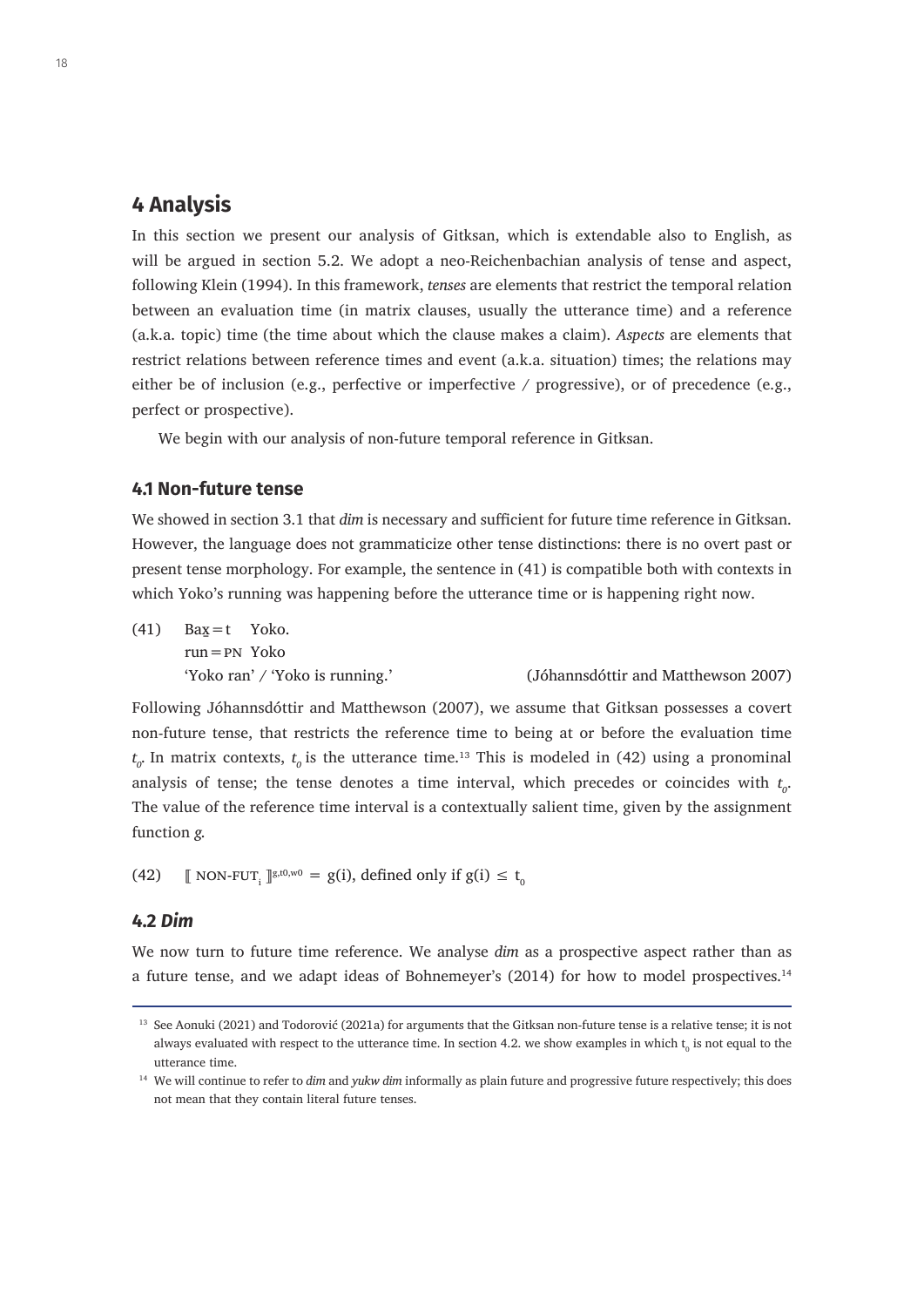As shown in (43), *dim* applies to a predicate of events *P* and outputs a predicate of times and events*.* For any event *e* and reference time *t, e* holds at *t* and *e* causes a *P*-event *e*ʹ that happens at a time *t*ʹ following *t.*<sup>15</sup>

(43)  $\left[\right] \dim \left]\right]^{g} = \lambda P_{\text{cl,st}}$ ,  $\lambda t \lambda e \lambda w$  .  $\tau(e) = t \& \exists e' \exists t' \left[t < t' \& e \gg e' \& \tau(e') = t' \& P(e')(w)\right]$ 

The pre-event *e* can be thought of as some event (or state) that is a precursor of the later *P*-event. For example, in a case of predicting rain, *e* might be the gathering of clouds while *e*ʹ is the raining event itself.

*Dim* co-occurs with the non-future tense, which provides the reference time argument *t*. This is parallel to a common analysis of English *will/would,* as containing an abstract futurity marker WOLL which combines with present/past tense (Abusch 1985). In English, WOLL  $+$ present (pronounced as *will*) places the event time after the utterance time, while WOLL  $+$  past (pronounced as *would*) places the event time after some past reference time. As Gitksan does not distinguish present from past, and the non-future tense is phonologically null, the combination of *dim* and tense is always pronounced as *dim*.

This analysis, involving a prospective aspect *dim* combining with the non-future tense, correctly predicts that *dim* can be used either for ordinary future time reference, or for 'past futures', as in (44); see Jóhannsdóttir and Matthewson (2007), Rullmann and Matthewson (2018) and Todorović (2021a) for further discussion. The progressive future *yukw dim* also has 'past future' readings*,* as shown in (45).

- (44) Gilbil=hl ganuutxw=hl hli=daa=t mahl-i=s Diana **dim** wil yee-t two=cn week=cn prt=spt=3.i tell-t=pn Diana **prosp** compgo-3.ii  $\text{goo}=h1$  Winnipeg ji hlaa (am) k'i'y=hl ganuutxw.  $LOC = CN$  Winnipeg IRR PROX (only) one  $= CN$  week 'Diana said two weeks ago that she would go to Winnipeg after one week.' (Rullmann and Matthewson 2018: 292; adapted from Jóhannsdóttir & Matthewson 2007)
- (45) [I visited Aidan and while we were chatting, I asked him what he was doing later that day. Now I'm telling you what he replied.] Mahl-d-i-s Aidan loo-'y **yukw dim** iija-m anaax-t. tell-t-tr=pn Aidan obl-1sg.ii **prog prosp** fry-attr bread-3.ii 'Aidan told me that he was going to cook fried bread.'

So far, we have not assigned any modal semantics to future time reference in Gitksan. Like the majority of the literature, we assume that reference to future events involves modality (see

<sup>&</sup>lt;sup>15</sup> In the formula, the symbol  $\gg$  indicates causation. See also Copley (2018) for the role of causality in futurates.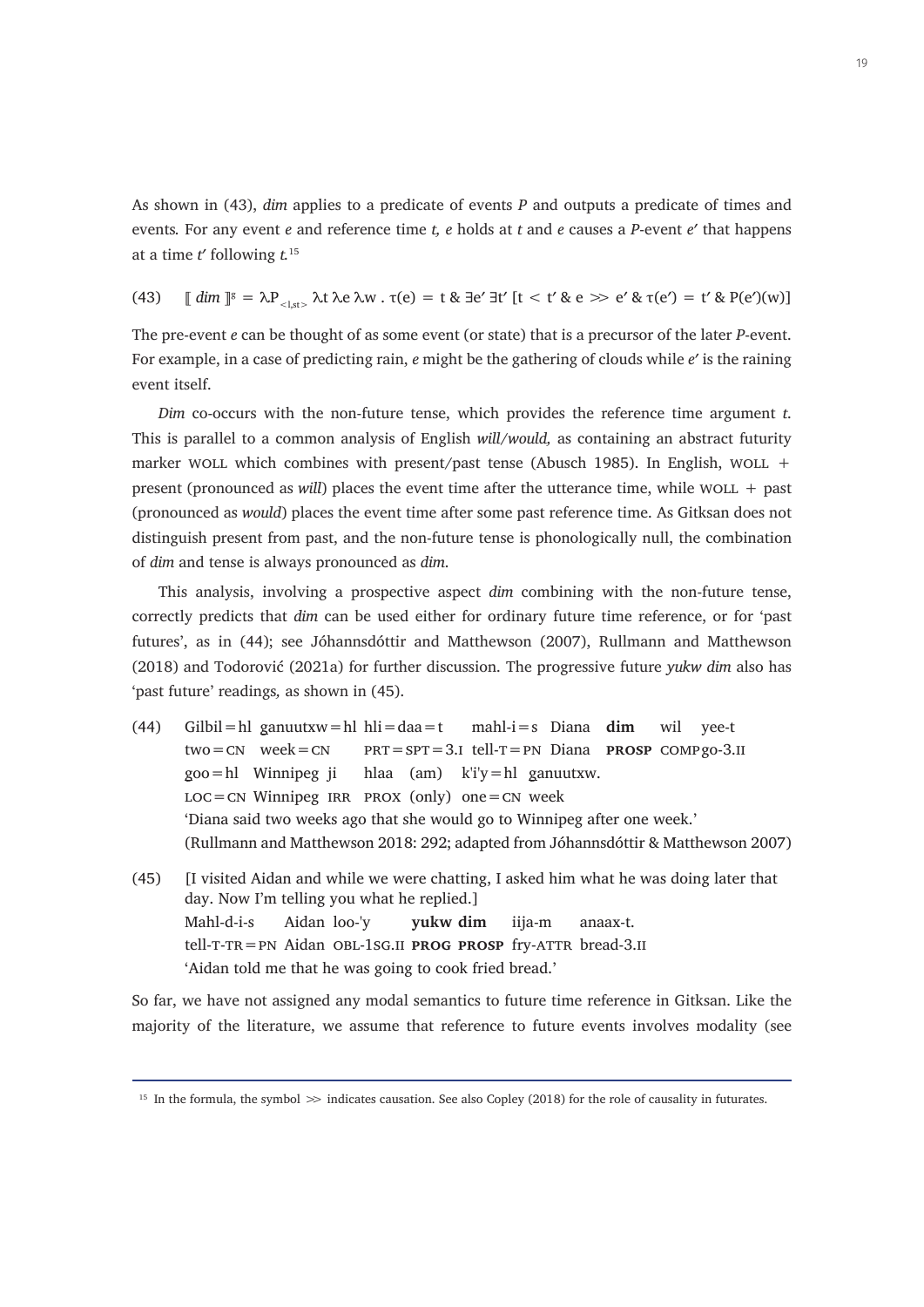Cariani and Santorio 2018 and references therein for recent contributions to this debate<sup>16</sup>). However, rather than assigning modal semantics to *dim* itself, we propose that *dim* combines with a separate modal, which can be phonologically null.

The main motivation for proposing that *dim* can co-occur with a covert modal is that *dim*  freely co-occurs with *overt* modals. They encode various modal flavours and strengths, as in  $(46)–(47)$ .

- (46) **Da'aḵhlxw**-i=s Henry #(**dim**) jam-t. **cIRC.POSS-TR** = PN Henry  $#(\text{PROSP})$  cook-3.II 'Henry is able to cook.' / 'Henry was able to cook.' (Matthewson 2013: 371)
- (47) **Sgi**  $\#$ (dim) (ap) ha'w=s Lisa. **circ.necess** #(**prosp**) (verum) go.home-pn Lisa ʻLisa should/must go home.' / 'Lisa should have gone home.' (Matthewson 2013: 380)

Matthewson (2013) argues that when *dim* co-occurs with these modals, *dim* merely provides temporal ordering (i.e., prospective aspect); *dim* provides the temporal orientation of the modal, in the sense of Condoravdi (2002). Thus, in (46), the modal *da'akhlxw* conveys circumstantial possibility, and *dim* gives future orientation. Henry being able to cook means it is possible for him to cook at some time after the reference time (which is either the utterance time or some other salient time, depending on the context). In (47), *sgi* is a circumstantial necessity modal and again, *dim* provides future orientation. Lisa's return home happens after the time of the obligation, either the utterance time or some salient previous time. (For the idea that circumstantial modals are future-oriented, see Abusch 2012; Thomas 2014; Klecha 2016; Chen et al. 2017, i.a.).

Finally, (48) shows that *dim* can co-occur with epistemic modals, providing future temporal orientation. Crucially, when *dim* is not there, as in (49), temporal orientation is present or past. Given that the modal flavor and strength stay the same in (45)–(46), but the temporal orientation changes, these examples provide evidence that *dim* is responsible for the temporal orientation of the modal and does not itself contribute modality. For the idea that futurity can stem from a prospective aspect below a modal rather than the modal itself, see Kratzer (2011), Matthewson (2012), Rullmann and Matthewson (2018), among others.

<sup>&</sup>lt;sup>16</sup> Cariani and Santorio (2018) propose a re-analysis of future modals to deal with well-known problems when these modals combine with negation. According to them, future modals do not involve quantification over possible worlds. These issues are outside our concerns.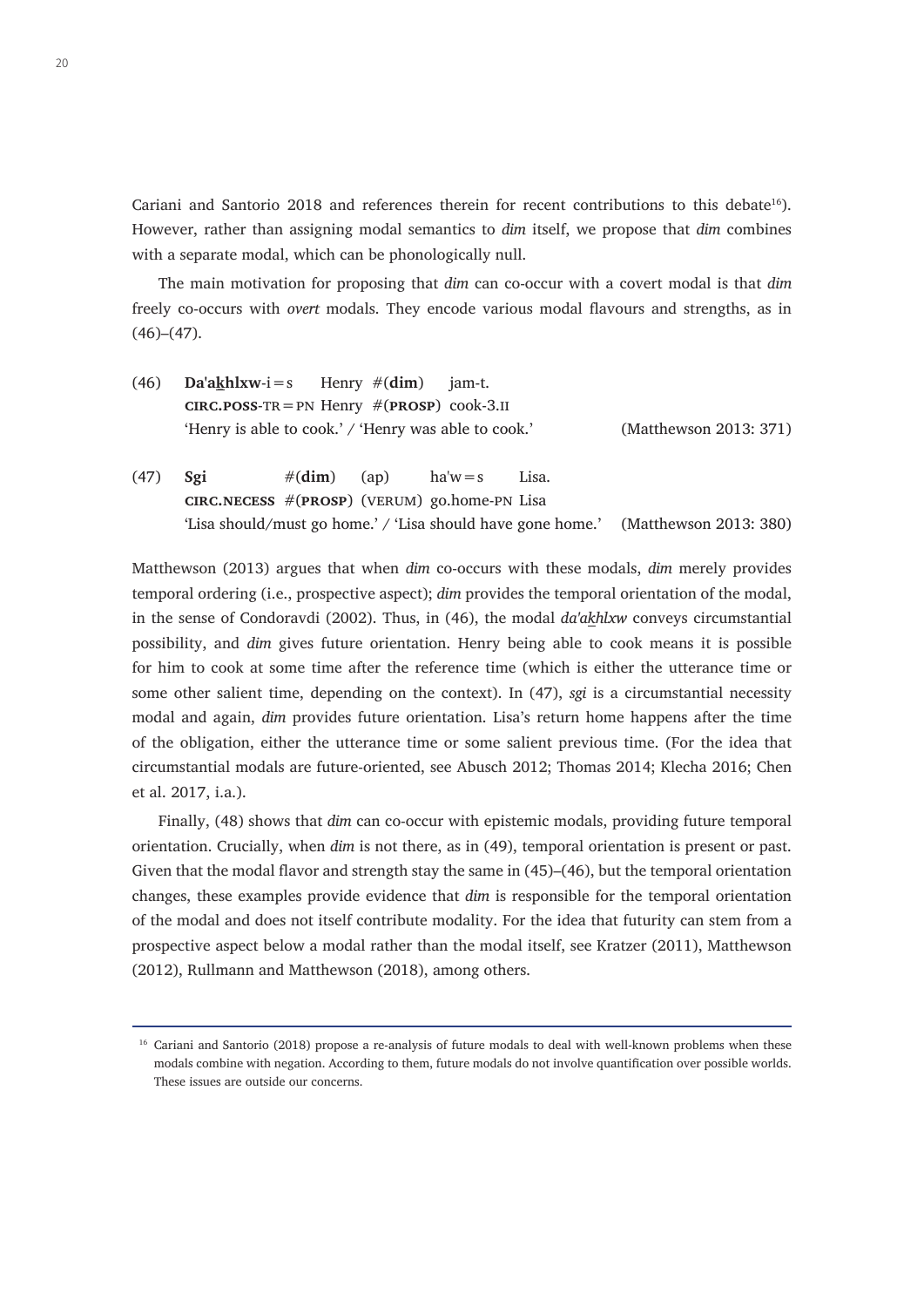- (48) Yugw=**imaa/ima**'=hl **dim** wis. ipfv=**epis**=cn **prosp** rain  $\neq$ 'It might have rained.' /  $\neq$ 'It might be raining.' / 'It might rain (in the future).' *#*Context: You see puddles, and the flowers looking fresh and damp. #Context: You hear pattering on the roof. √Context: You hear thunder, so you think it might rain soon. (Matthewson 2013: 365)
- (49) Yugw=**imaa/ima**'=hl wis.  $IPFV = EPIS = CN$  rain 'It might have rained.' / 'It might be raining.'  $/ \neq$ 'It might rain (in the future).' √Context: You see puddles, and the flowers looking fresh and damp. √Context: You hear pattering on the roof. #Context: You hear thunder, so you think it might rain soon. (Matthewson 2013: 364–365)

For parallelism with these cases, we propose that in plain future *dim* constructions, there is a covert modal, for which *dim* provides the temporal orientation. That is, the prospective aspect *dim* requires some kind of modal licensor, and if there is no overt modal, there is a null one.17 We do not go into the details of the flavour or strength of this null modal, but, for concreteness, we assume it is some kind of circumstantial necessity modal.<sup>18</sup> We also assume that this modal has a modal subordination requirement, as proposed by Klecha (2011) for English *will;* in other words, it is not the prospective *dim* that requires modal subordination, but the null modal.<sup>19</sup>

The denotation of the null modal is given in (50).

(50)  $\parallel$  MOD  $\parallel$ <sup>g,f,h</sup> is defined only if *f* is a circumstantial modal base that is familiar in the discourse and *h* is a stereotypical ordering source If defined,  $\llbracket$  MOD  $\rrbracket^{g,f,h} = \lambda Q_{\leq i, \leq l, s'>}$   $\lambda t \lambda e \lambda w$ .  $\forall w' \llbracket w' \in \text{BEST}_{h(w,t)}(\cap f(w,t)) \rightarrow Q(t)(e)(w')$ 

(51) shows the syntactic structure that supports the composition of Gitksan futures. The vP provides the predicate of events *P* that is the first argument of *dim*; MOD introduces modality, and a *P*-event is asserted to take place in all the best worlds given by the modal base and the ordering source, at a time after the time provided by the non-future tense.

<sup>&</sup>lt;sup>17</sup> For the idea that future-denoting elements need to be syntactically licensed, see Todorović (2021b).

<sup>&</sup>lt;sup>18</sup> Some research explicitly investigates the conversational backgrounds of future modals. For example, Tonhauser (2011) claims that the Paraguayan Guaraní future marker has a circumstantial or an epistemic modal base, and Giannakidou and Mari (2018) claim that Italian and Greek futures are epistemic.

<sup>&</sup>lt;sup>19</sup> We are providing only an informal rendition of the modal subordination requirement (a presupposition that the modal base is familiar in the discourse). Klecha (2011) provides a more in-depth definition, but his analysis is couched within dynamic semantics, which we are not using.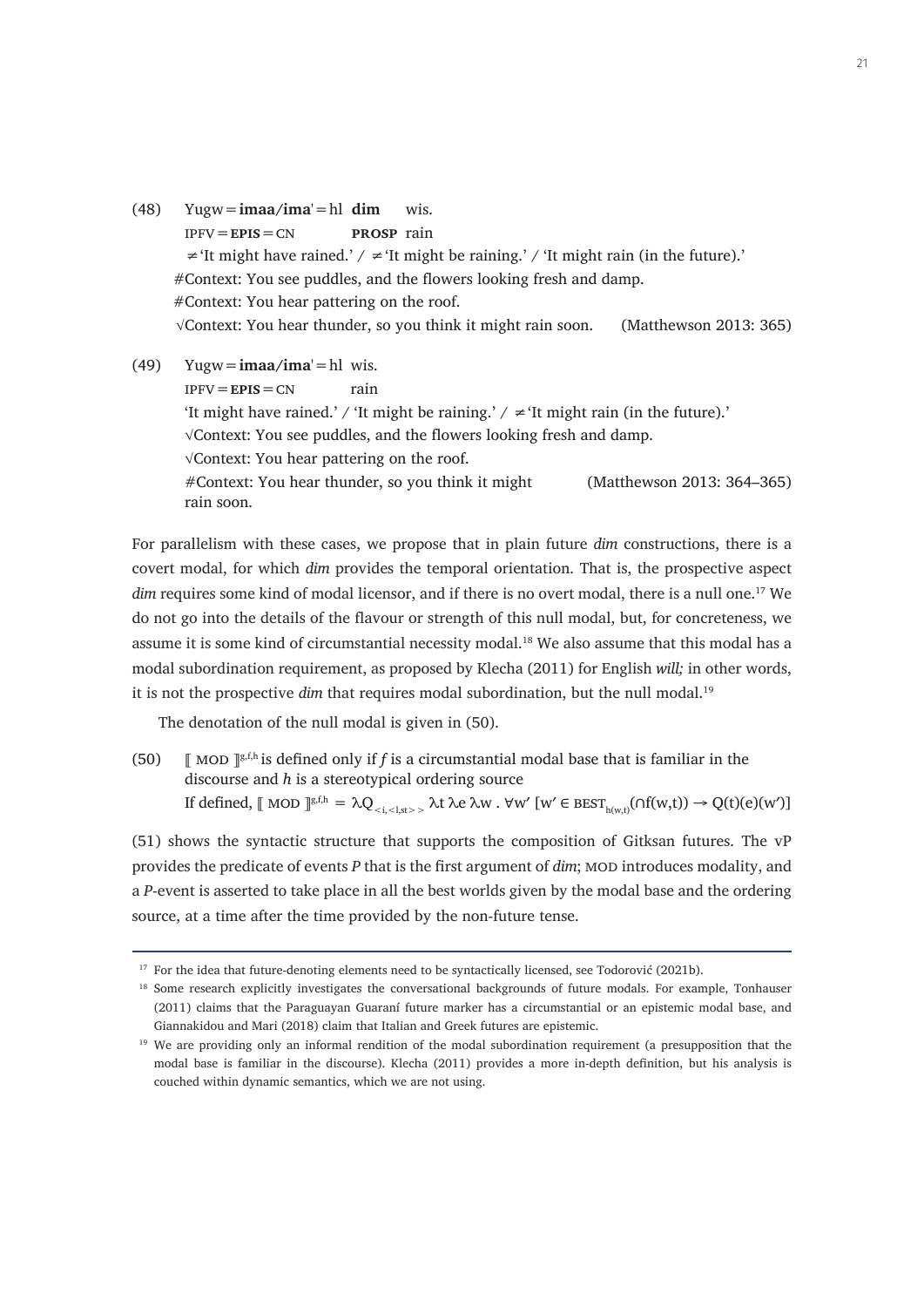

The semantics of the sentence in (52), uttered in a world  $w_o$  at time  $t_o$ , are given in (53). We assume that the contextually salient reference time is  $t_o$ , the utterance time.

- (52) **Dim** wis. **prosp** rain 'It will rain.'
- $(53)$   $[[ (52)]]^{g,t0,w0,f,h} = [[ MOD(dim(wis))] ]^{g,t0,w0,f,h}([NON-FUT_{i}]]^{g,t0,w0,f,h}) =$ ∃e ∀w′ [w′ ∈ best $_{h(w0,0)}(\\Omega(f(w_0,t_0)) \to [\tau(e) = t_0 & \text{Re } \exists e' \exists t' [t_0 < t' \& e \gg e' \& \tau(e') = t'$ &  $rain(e')(w')$ ]]]

According to (53), utterance of (52) in  $w_0$  at  $t_0$  asserts the following: there is an event *e* such that in all worlds *wʹ* that are compatible with the circumstantial modal base (which is familiar in the discourse), and that are ranked as best by the stereotypical ordering source, *e* takes place at  $t_o$  and there is an event  $e'$  and a time  $t'$  such that  $t'$  follows  $t_{o'}$  e causes  $e'$ , and  $e'$  is a raining event that takes place at *tʹ.* Put simply, (52) is true if and only if in all circumstantially accessible stereotypical worlds, it rains within a time interval which follows the utterance time.

#### **4.3 Progressive futures**

We adopt a modal analysis of the progressive *yukw*. Modal analyses of the progressive have a long line of support in the literature for English (Dowty 1979; Portner 1998; among many others). As mentioned above, Schwan (2019) also argues for a modal approach in Gitksan. In addition, there is extensive evidence that reference to events is necessary for an empirically adequate account of the progressive; see, for example, Landman (1992). The analysis of Portner (1998) combines modality with reference to events, and we adapt a version of it here.

Our denotation for the progressive is given in (54). We follow Portner (1998) in assuming that the progressive relies on a circumstantial modal base; this modal base picks out the set of propositions that are relevant to whether the event is completed as an event of the right type. The progressive also relies on an ordering source, a set of propositions that ensure that the event is not interrupted. When applied to a predicate  $P$  in a world  $w_{o^{\prime}}$  the progressive asserts that there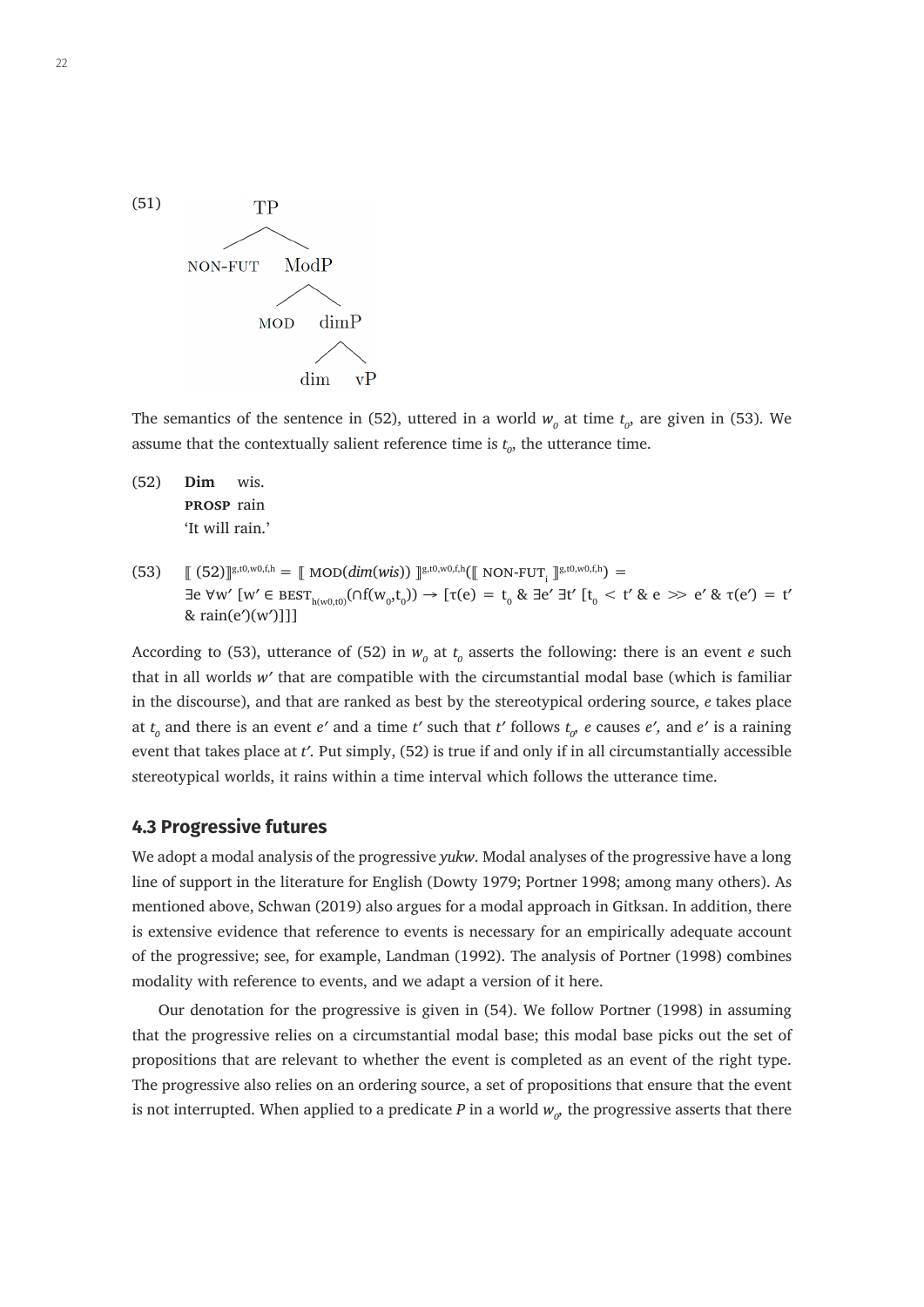is an event going on in  $w_o$  at  $t_o$  which, if it is not interrupted, will become an event of type  $P$  (see Portner 1998: 774).

(54)  $\mathbb{I}$  prog  $\mathbb{I}^{g,f,h} = \lambda P_{\leq l,s,t>}$ .  $\lambda t \lambda e \lambda w$ .  $\tau(e) = t \& in(w,e) \& \forall w' \in \text{BEST}_{h(w,t,e)}(\cap f(w,t,e)) \rightarrow$ ∃eʹ ∃tʹ [t ⊂ tʹ & e ⊂ eʹ & τ(eʹ) = tʹ & P(eʹ)(wʹ)]] (adapted from Portner 1998: 774)

The application of progressive *yukw* to a non-future predication is illustrated in (55)–(56). In a context where the salient reference time  $g(i)$  is the utterance time, the sentence asserts that there is an event *e* going on at UT and in all the best worlds in which *e* is not interrupted, *e* is part of a larger event *e'* which is an event of raining.

- (55) **Yukw**=hl wis. **prog**=cn rain 'It is raining.'
- $(56)$   $[[ (55) ]^{\text{g},t0,w0,f,h} = [[ \text{PROG}(wis) ]^{\text{g},t0,w0,f,h} ([[ \text{ NON-FUT}_i ]^{\text{g},t0,w0,f,h}) =$ ∃e. τ(e) = g(i) & in(w<sub>o</sub>,e) & ∀w′ [w′ ∈ best<sub>h(w0,g(i),e)</sub>(∩f(w<sub>o</sub>,g(i),e)) → ∃e′ ∃t′ [g(i) ⊂ t′ & e  $\subset$  e' &  $\tau(e') = t'$  & rain $(e')(w')$ ]]

Now we turn to the final step: progressive futures. The progressive denotation given in (54) takes as its first argument a predicate of type  $\langle 1, \langle s,t \rangle$  (a predicate of events, provided by the vP in cases like (55)). In *yukw dim* constructions, we need a type-shifted version of the progressive: *dim* has already introduced a time argument, so the first argument of *yukw* needs to be of type  $\langle i, \langle s, t \rangle > \rangle$ . The type-shifted version of *yukw* is given in (57).

(57)  $\Box$  prog  $\Box$ <sup>g,f,h</sup> =  $\lambda P_{\langle i, \langle s \rangle}$ ,  $\lambda t \lambda e \lambda w$ .  $\tau(e) = t \& \text{ in}(w,e) \& \forall w' \lbrack w' \in \text{BEST}_{h(w,t,e)}$  $(\bigcap f(w,t,e)) \rightarrow \exists e' \exists t' \ [t \subset t' \& e \subset e' \& P(t')(e')(w')]$ 

Putting all the pieces together, we obtain the denotation in (59) for sentence (58). We are assuming that the contextually salient time  $g(i)$  for the utterance of (58) is the utterance time  $t_o$ . (As shown in (44)–(45), 'past futures' also exist, and the extension to them is straightforward.)

- (58) **Yukw dim** wis. **prog prosp** rain 'It is going to rain.'
- $(59)$   $[[ (57) ]^{\text{g},t0,w0,f,h} = [[ \text{PROG}(\text{MOD}(dim(wis))) ]^{\text{g},t0,w0,f,h}([ \text{NON-FUT}_i ]^{\text{g},t0,w0,f,h}) =$ ∃e. τ(e) = t<sub>0</sub> & in(w<sub>0</sub>,e) & ∀w′ [w′ ∈ best<sub>h(w0,t0,e)</sub>(∩f(w<sub>0</sub>,t<sub>0</sub>,e)) → ∃e′ ∃t′ [t<sub>0</sub> ⊂ t′ & e ⊂ e′  $\&$   $\forall$ w'' [w''  $\in$  BEST<sub>h(w't'</sub>)( $\cap$ f(w',t'))  $\rightarrow$   $\tau$ (e') = t'  $\&$   $\exists$ e''  $\exists$ t'' [t' < t''  $\&$  e' >  $>$  e''  $\&$   $\tau$ (e'') =  $t''$  & rain(e'')(w'')]]]]

This says that (58) is true if and only if there is an event  $e$  in  $w_o$  at  $t_o$  such that in all the best worlds *wʹ* in which *e* is not interrupted, *e* is part of an event *eʹ* and there is a time *tʹ* that includes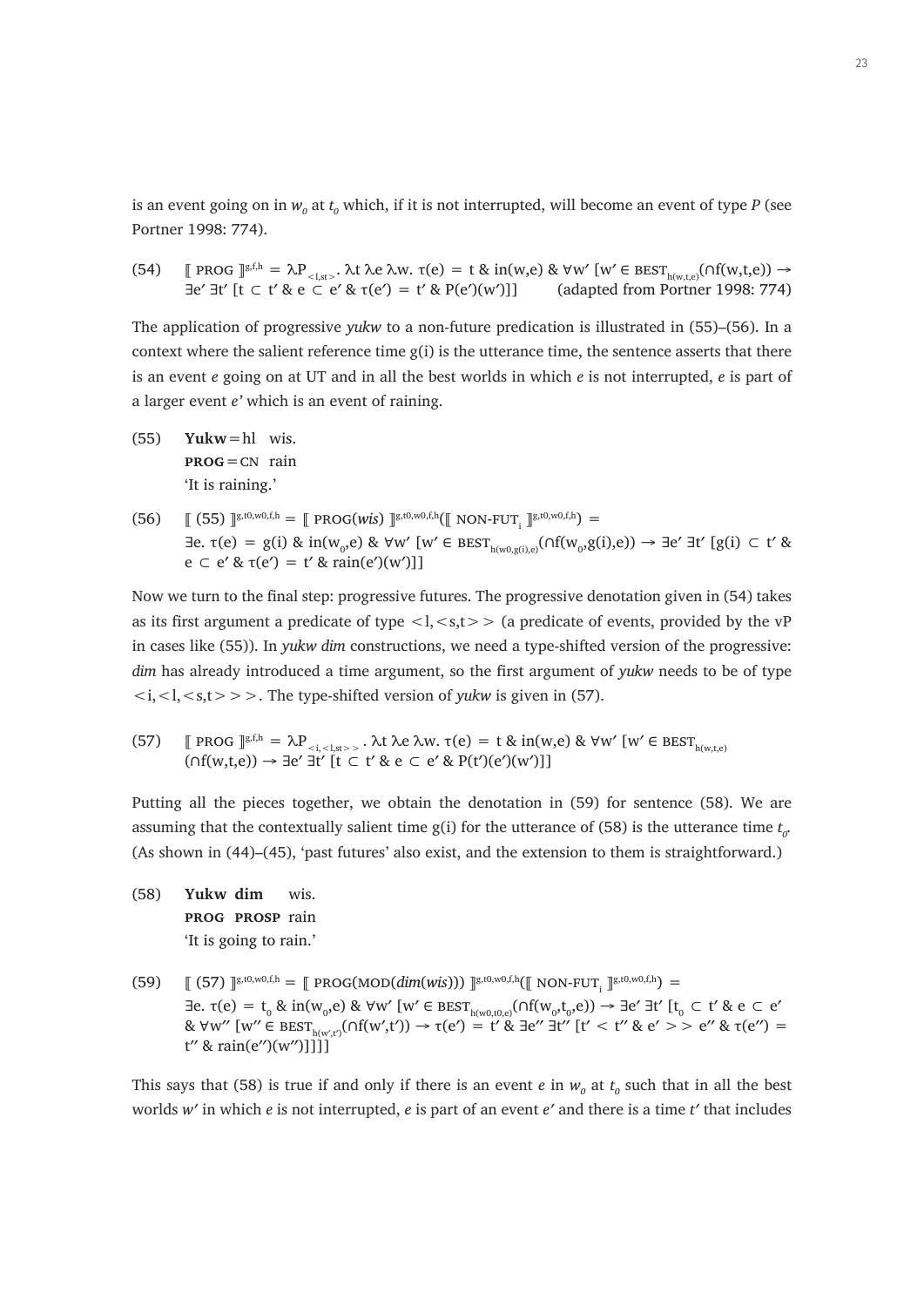*t 0* , and in all the best worlds that are accessible from *wʹ* and *tʹ*, *eʹ* takes place at *tʹ* and *eʹ* causes a further event *eʹʹ* that takes place at a time *tʹʹ* following *tʹ,* and *eʹʹ* is a raining event in *wʹʹ*.

This complex denotation makes reference to three separate events: there is an event *e* in  $w_o$  at  $t_o$  which, if it is not interrupted, will become an event  $e'$ , and  $e'$  precedes (and causes) an event *eʹʹ* of it raining. This complexity is a result of the combination of our prospective analysis of *dim* (which involves preparatory events that cause the event described by the predicate), and Portner's event-based analysis of the progressive. In fact, Portner suggests something along similar lines for futurates (constructions which convey future time reference without overt future marking); he refers to Dowty (1979) for the original idea. $^{20}$ 

(i) Max was running the next day (but he got sick and had to stay in bed).

These could be handled within the present system in terms of a preparatory or planning event. The idea is that Max's event e of planning/preparing to run may be sufficient to make it the case that he runs in all worlds in Best (Circ, NI, e).<sup>21</sup> In particular, we need to allow for a notion of interruption that applies to preparatory events, and say that Max's preparations were interrupted by his getting sick. (Portner 1998: 776)

The idea is similar in our analysis of progressive futures: it is the preparatory event that is progressivized. In other words, the precursor event of something happening has already started at the reference time in the actual world, and continues/completes in all the best accessible worlds. A similar example to Portner's (i) is felicitous with *yukw dim* in Gitksan (60); here, what is progressivized is the preparatory state before Hector talks:

(60) [I asked Hector to tell me a story about his feast last month. He wanted to share it only with me, and he almost started, when Michael walked in and he never told me the story.]

**Yukw** (hli)<sup>22</sup> **dim** mehl-i=s Hector=hl wila wil-t dis wil=hl kw′itxw=s **PROG** (HYP) **PROSP** tell-T=pn Hector=CN MANR LVB-3.II TIME LVB=CN arrive=PN Michael. Michael

'Hector was going to tell a story when Michael showed up.'

Importantly, our analysis preserves Copley's original intuition that one core difference between *will* and *be going to* is whether the modal backgrounds are calculated at a moment, or at a larger interval. A progressive future sentence asserts that there is an event that follows  $t_o$  in all worlds

<sup>&</sup>lt;sup>20</sup> See also Cipria and Roberts (2000) and Arregui et al. (2014) for a similar idea for Romance and Slavic imperfectives.

<sup>&</sup>lt;sup>21</sup> 'Circ' is the circumstantial modal base and 'NI' is the non-interruption ordering source.

<sup>22</sup> For Tarpent (1987: 417), writing about the closely related Nisga'a, *hli dim* encodes 'an event that could happen or could have happened but did not.' Indeed, our consultant's comment for (60) with *hli* is that "there is a hint that it didn't happen."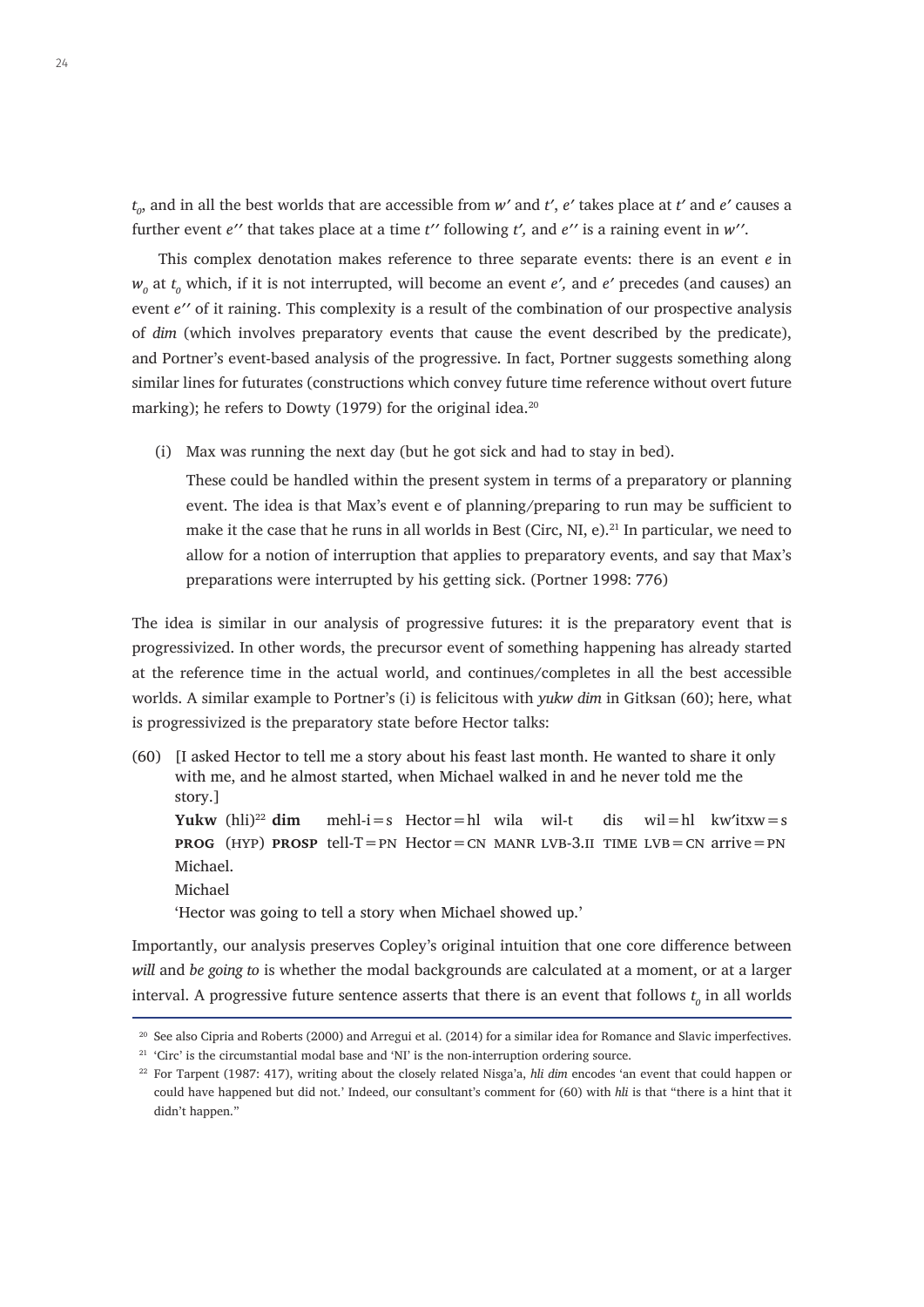that are compatible with the modal's conversational backgrounds at an interval  $t'$  surrounding  $t_{o'}$ that is, an interval that began before  $t_o$ . Conversely, a plain future sentence accesses the modal background at  $t_o$ . Consequently, progressive futures, but not plain futures, convey that the future event is already determined before  $t<sub>o</sub>$  (insofar as future events are ever 'determined': they will take place in all the best worlds in the modal base).

An important point to clarify is that we are proposing that in *yukw dim* constructions*, dim*  combines with the modal progressive *yukw,* and there is no co-occurring null modal. Since we assume that the modal subordination requirement is introduced only by the null modal (as part of its lexical entry)*,* we predict that there will be no modal subordination requirement in *yukw dim*  constructions. This prediction is confirmed by the data, as we will make clear in the next sub-section.

#### **4.4 How the analysis captures the contrasts**

The analysis presented above can capture the three core contrasts between plain and progressive futures in Gitksan and English.

Consider first offering contexts. In a context like (61) (repeated from (32)), plain *dim* is fine because the modal subordination requirement of its null modal is satisfied: I will bring fry bread *if you want it.* The progressive future *yukw dim* is ruled out because its modal backgrounds are calculated at a super-interval of the utterance time. This means that the speaker will bring fried bread in all the best worlds compatible with the facts at a time beginning *before* the utterance time. In other words, the speaker had already decided to bring fried bread, regardless of whether the addressee wants it. This is not a good offer and *yukw dim* is correctly ruled out.

- (61) [I am hosting a potluck dinner next week. You have no idea what you're going to bring because you haven't thought about it yet. I tell you 'Nobody has offered to bring fry bread, but I hope somebody does.' You decide to offer to bring it so you reply:]
	- a. **Dim** di-bagw-i-'y=hl eeja-m t'ilix. **PROSP** COM-arrive-TR-1SG.II  $=$  CN fry-ATTR grease 'I'll bring fry bread.'
	- b. #**Yukw dim**=in di-bakw=hl eeja-m t'ilix. **PROG PROSP**=1sG.I COM-arrive=CN fry-ATTR grease 'I'm going to bring fry bread.'

Conditional warnings (i.e., warnings that are contingent on the addressee's actions) are correctly predicted by our analysis to be fine with *dim* and dispreferred with *yukw dim*. In (62)a, repeated from (35)b, the plain future involves a modal conversational background that is assessed at the utterance time, and its modal subordination requirement is satisfied by the implicit restriction *if you touch the door.* In (62)b, the progressive future clause asserts that in all the best worlds compatible with the relevant facts at a time beginning *before* the UT, the bomb will explode. This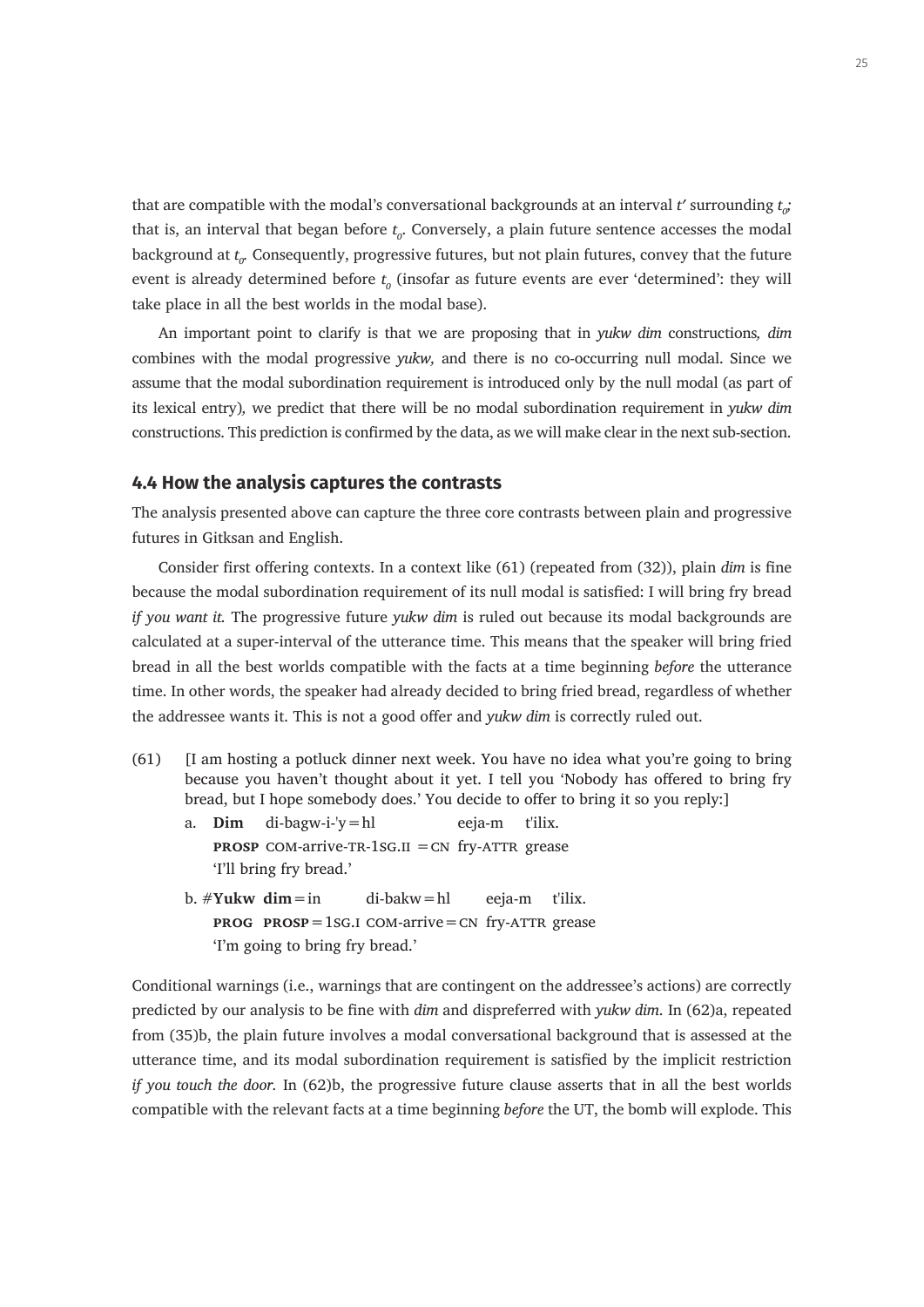does not fit the context, where it is not yet determined at UT that the bomb will explode (i.e., it depends on whether someone opens the door).<sup>23</sup>

- (62) [There is a bomb which explodes when somebody opens the door. You warn me:]
	- a. Ham ji das=hl aats'ip, **dim** x̱hluxw=hl bomb! don't.2sg irr touch=cn door **prosp** explode=cn bomb 'Don't touch the door, the bomb will explode!'
		- b. #Ham ji das=hl aats'ip, **yukw dim** xhluxw=hl bomb! don't.2sg irr touch=cn door **prog prosp** explode=cn bomb 'Don't touch the door, the bomb is gonna explode!'

The proposed analysis also explains the facts for inevitable warning contexts, such as in (63), repeated from (36). The time-bomb is set to explode in two minutes, i.e. the explosion is determined before the utterance time, so *yukw dim* is felicitous. Plain *dim* is infelicitous in this context, since the *if-*clause required for modal subordination does not fit here; the bomb will explode regardless of the actions of the hearer.

- (63) [There is a time-bomb on the door which is set to explode in two minutes from now. You warn me:]
	- a. #Ham ii dulbin-t ... **dim** xhluxw=hl bomb! don't.2sg irr be.near-3sg.ii **prosp** explode=cn bomb 'Don't go near it, the bomb will explode!'
	- b. Ham ji dulbin-t ... **yukw dim** xhluxw=hl bomb! don't.2sg irr near-3sg **prog prosp** explode=cn bomb 'Don't go near it, the bomb is going to explode!'

Our analysis also explains why plain *dim* is dispreferred in discourse-initial cases as in (64), repeated from (39).

(64) [We are enjoying the sunshine in the garden. Suddenly you notice some black clouds have formed and it looks like it is about to rain. You say 'It's going to rain!' Which of the following sounds better?]

| a. | <b>Dim</b> wis!   |                        |               |
|----|-------------------|------------------------|---------------|
|    | <b>PROSP</b> rain |                        |               |
|    | 'It'll rain.'     |                        | NOT CHOSEN    |
|    |                   | b. Yukw dim wis!       |               |
|    |                   | <b>PROG PROSP</b> rain |               |
|    |                   | 'It's gonna rain!'     | <b>CHOSEN</b> |

<sup>23</sup> Recall that for English, Klecha (2011) claims that *gonna* is good in conditional warning contexts (see footnotes 4 and 9). This is because for Klecha, *gonna* has optional modal subordination, and is therefore acceptable in contexts involving modal subordination. In Gitksan, the progressive future is degraded in conditional warning contexts, and applying Klecha's analysis of *gonna* directly to *yukw* dim would incorrectly rule in (62).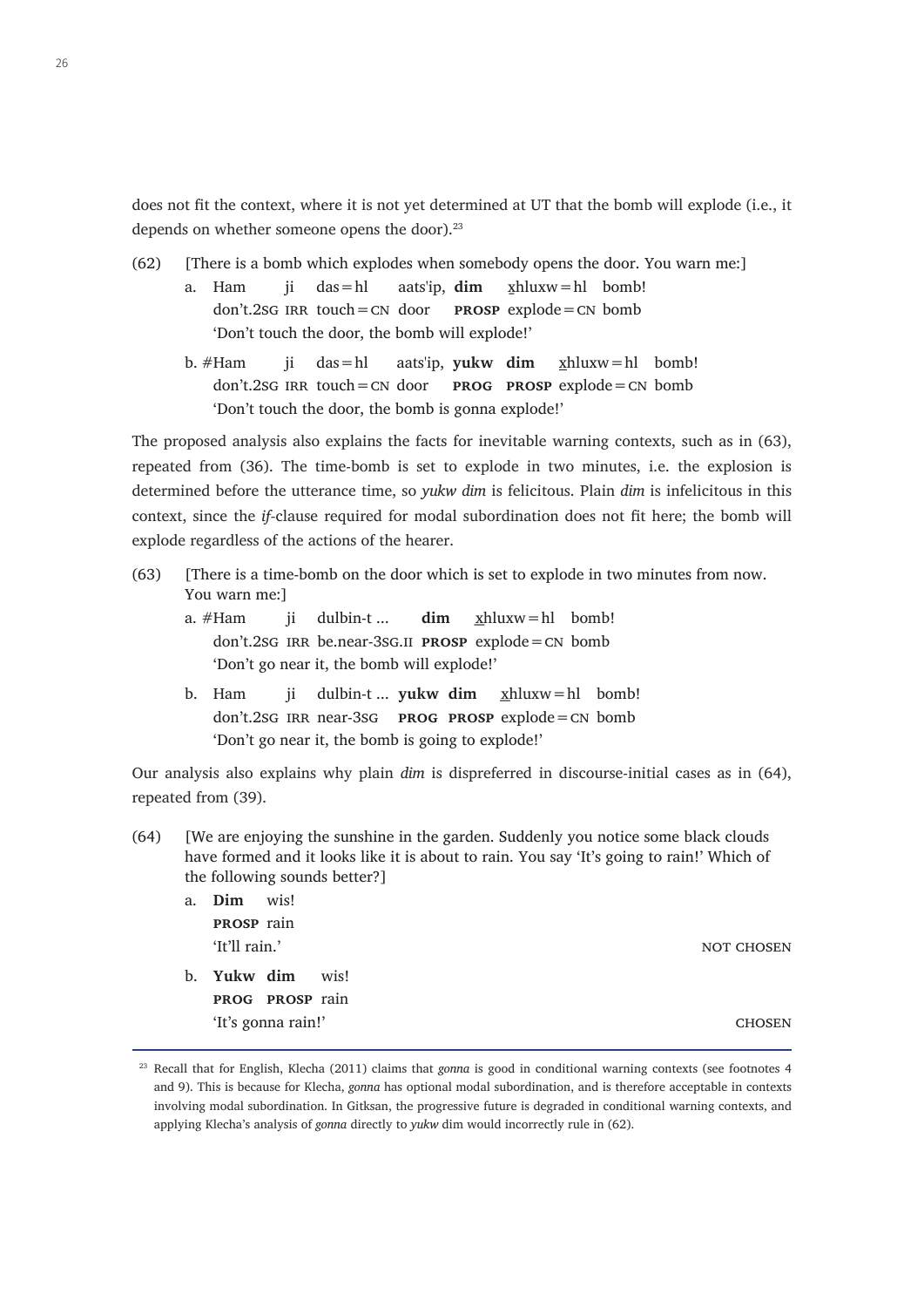The null modal that co-occurs with *dim* in (64)a enforces modal subordination, yielding the interpretation 'if X happens, it will rain'. However, since it is already pretty certain that the rain will happen, an *if-*clause does not make sense here and the modal subordination requirement of the null modal is not satisfied. The progressive future *yukw dim* is correctly predicted to be felicitous in this context, because the future raining is already determined: in all the best worlds compatible with the facts at a time beginning *before* the utterance time, it is going to rain.

The same reasoning can be extended to the jumping and marriage announcement cases, repeated in (65)–(66). In (65), it looks as if the person on the bridge is necessarily going to jump. This clashes with the semantics of plain *dim:* due to modal subordination*, dim* would force the interpretation to be 'He will jump if X happens', but no X is provided by the context. Progressive *yukw dim* again makes reference to a super-interval surrounding the utterance time, so the jumping is determined before the utterance time, which matches the context.

- (65) [You see someone on the edge of a bridge. You say 'Oh no! He's going to jump!'. Which of the following sounds better?]
	- a. Oo nee, **yukw**=hl **dim** saa gos-t! oh neg **prog**=cn **prosp** away jump-3.ii 'Oh no, he's going to jump!' chosen

b. Oo nee, **dim** saa gos 'nit! oh neg **prosp** away jump 3.iii 'Oh no, he'll jump!' not chosen and the set of the set of the set of the set of the set of the set of the set of the set of the set of the set of the set of the set of the set of the set of the set of the set of the set of

Similarly in (66), the decision about marriage has already been made. *Yukw dim* is felicitous for the same reason as in (65), and plain *dim* is infelicitous*,* since it requires there to be a condition 'They will get married if X happens'.

- (66) [Context: We run into Clarissa after not seeing her for a while and she is arm-in-arm with somebody and they look happy. Clarissa says to us:]
	- a. **Yukw**=hl **dim** neks-i'y! **prog**=cn **prosp** marry-1sg.ii 'I'm going to get married!'
	- b. #**Dim** neks-i'y! **prosp** marry-1sg.ii 'I will get married!'

# **5 Conclusion 5.1 Summary of proposals**

Our first goal in this paper was to establish whether a contrast similar to that between English *will*  and *be going to* can be found in languages other than English. We investigated Gitksan plain vs. progressive future constructions, and we provided evidence that these two forms of future time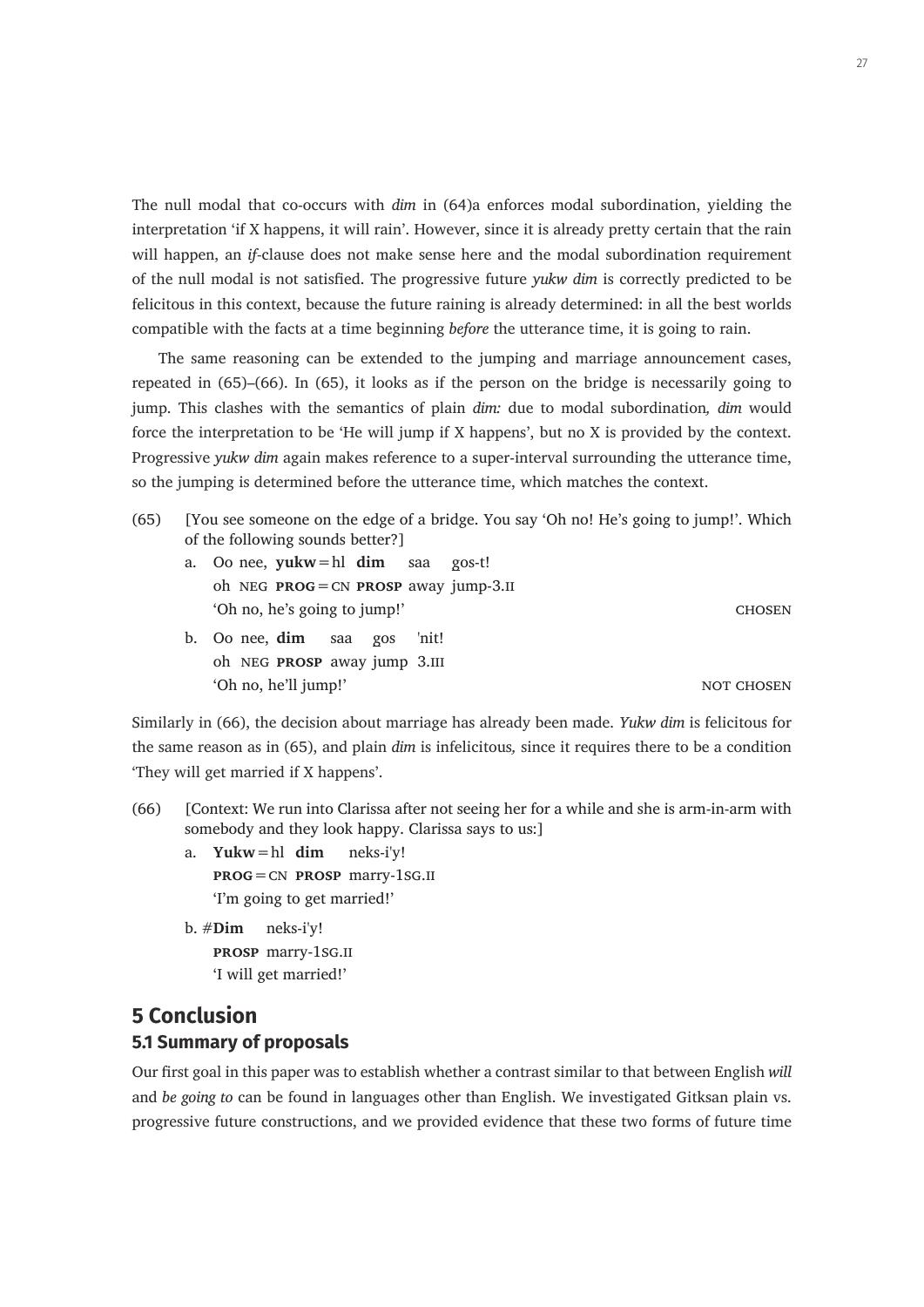reference show the same meaning contrasts as English *will* vs. *be going to.* In both languages, the plain future (*will* or *dim*) is compatible with offers and conditional warnings, and incompatible with inevitable warnings and discourse-initial contexts. And in both languages, the progressive future (*be going to* or *yukw dim*) is dispreferred in offer and conditional warning contexts, and fully acceptable in inevitable warnings and discourse-initially.

We have analyzed Gitksan *dim* as a prospective aspect, which places the time at which a predicate holds after some precursor event that takes place at the reference time. *Dim* co-occurs with an overt or covert modal; this modal provides the quantification over possible worlds appropriate for assertions about the future. When *dim* co-occurs with a covert modal, we have plain future constructions; these involve obligatory modal subordination (lexically specified on the covert modal, following the spirit of Klecha 2011). *Dim* constructions also involve covert nonfuture tense; this gives rise to either ordinary future readings, or past-future readings, depending on whether the non-future tense picks out the utterance time or a past time.

Our second task was to determine if there is cross-linguistic support for positing progressive aspect in some futures. The answer is yes. We showed that Gitksan *yukw dim* transparently contains the progressive *yukw.* The effect of the progressive above *dim* is to extend the time interval of the preparatory event which precedes the prejacent's future event. Since that longer time interval crucially begins before the relevant reference point, this gives rise to the meaning that the future event is already determined (due to happen in all the best worlds compatible with the relevant facts). Such an analysis correctly predicts that inevitable warnings, which involve events determined before the utterance time, are felicitous with the progressive future *yukw dim.* The same holds for discourse-initial contexts. *Yukw dim* asserts that the future event of, for example, jumping in (65), is already determined prior to the reference time, so it is correctly ruled in. The analysis also correctly predicts that *yukw dim* is incompatible with offers or conditional warnings; these do not make assertions about already decided events, but are crucially dependent on the addressee's desires or actions.

On the other hand, plain future *dim* is felicitous in exactly those contexts (offers and conditional warnings). More generally, plain future *dim* is felicitous whenever there is sensitivity to the circumstances at the utterance time; this is due to the obligatory modal subordination on the null modal. This also explains why plain *dim* is infelicitous with inevitable warnings or discourse-initial contexts, because in those contexts, the utterance time circumstances do not affect the future outcome of the action.

In sum, we have advanced an analysis of Gitksan *dim* and *yukw dim* future constructions which draws on elements of both Copley's (2009) and Klecha's (2011) analyses. The analysis is compositional and uses only independently-required building blocks: the prospective aspect *dim,*  the progressive *yukw,* and a covert modal element in plain *dim* constructions.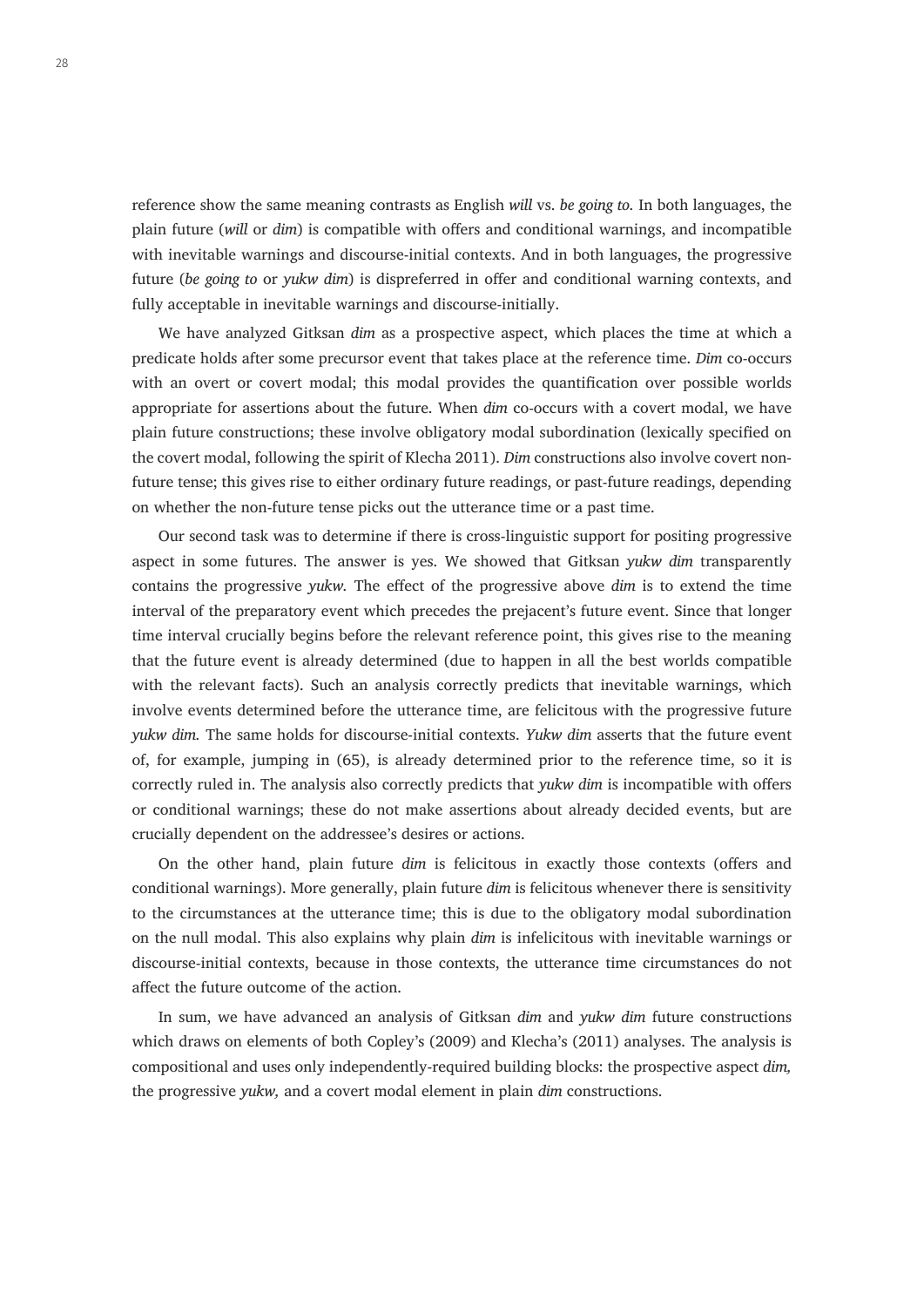#### **5.2 English, and the big picture: Building blocks in future constructions**

The third question we asked was whether cross-linguistic data shed light on the debate about English. We believe that our approach to Gitksan can be fruitfully extended to English, with full empirical coverage. Moreover, we argue that a combination of features from both Copley's and Klecha's analyses is required to cover the full range of facts.

Recall that Copley derives the contingency of *will* in offer contexts (i.e., the fact that offers crucially depend on the addressee's wishes) from a pragmatic requirement on offering (see (14)). As we pointed out above, this approach does not straightforwardly extend to the warning data. Conversely, Klecha's account involving modal subordination works well for warnings – conditional warnings involve modal subordination and inevitable warnings do not – but he himself asserts that the account should not be extended to offering data.

Our analysis incorporates from Klecha's account the idea that the plain future modal has obligatory modal subordination. Modal subordination narrows down the worlds being quantified over to those that include the hearer's desires or actions, and we have argued that this applies in a parallel fashion both to offers and to warnings: every accessible world *where you want the fried bread* or *where you touch the door* is a world where I'll bring the fried bread or the bomb will explode. Thus, unlike Klecha, we do not believe that offers require a separate lexical item offering-*will;* on the contrary, the modal subordination analysis of *will* extends nicely to offers.

The modal subordination idea also successfully captures the discourse-initial context data (which, again, are not fully explained by Copley's analysis alone): these contexts are not compatible with modal subordination and hence are only good with progressive futures, in English as well as in Gitksan.

Our analysis can also help to resolve the controversy about whether English *be going to* contains progressive semantics. Here is where Copley's analysis has a critical insight to contribute, and where her cross-linguistic predictions are upheld. Gitksan wears the progressivity of its progressive futures on its sleeve, in an even more transparent way than English does. Our analysis of Gitksan is compositional, and it uses only independently-motivated building blocks: the prospective aspect *dim,* a covert modal in plain *dim* constructions, and crucially the progressive *yukw*.

The Gitksan data, and the Gitksan-English comparison, enable us to advance a unified picture about how future constructions are composed in the two languages. The core idea is that languages combine smaller semantic building blocks to create complex temporal/aspectual meanings (cf. von Fintel and Matthewson 2008), as shown in **Table 1**. In both languages, futures that allow offers and conditional warnings, but disallow discourse-initial contexts, are composed of a covert modal (that has obligatory modal subordination – annotated as  $\mathcal{O}_{\text{ModSub}}$ ) plus an overt prospective aspect (woll or *dim;* woll is spelled out as *will* or *would*). Futures that disallow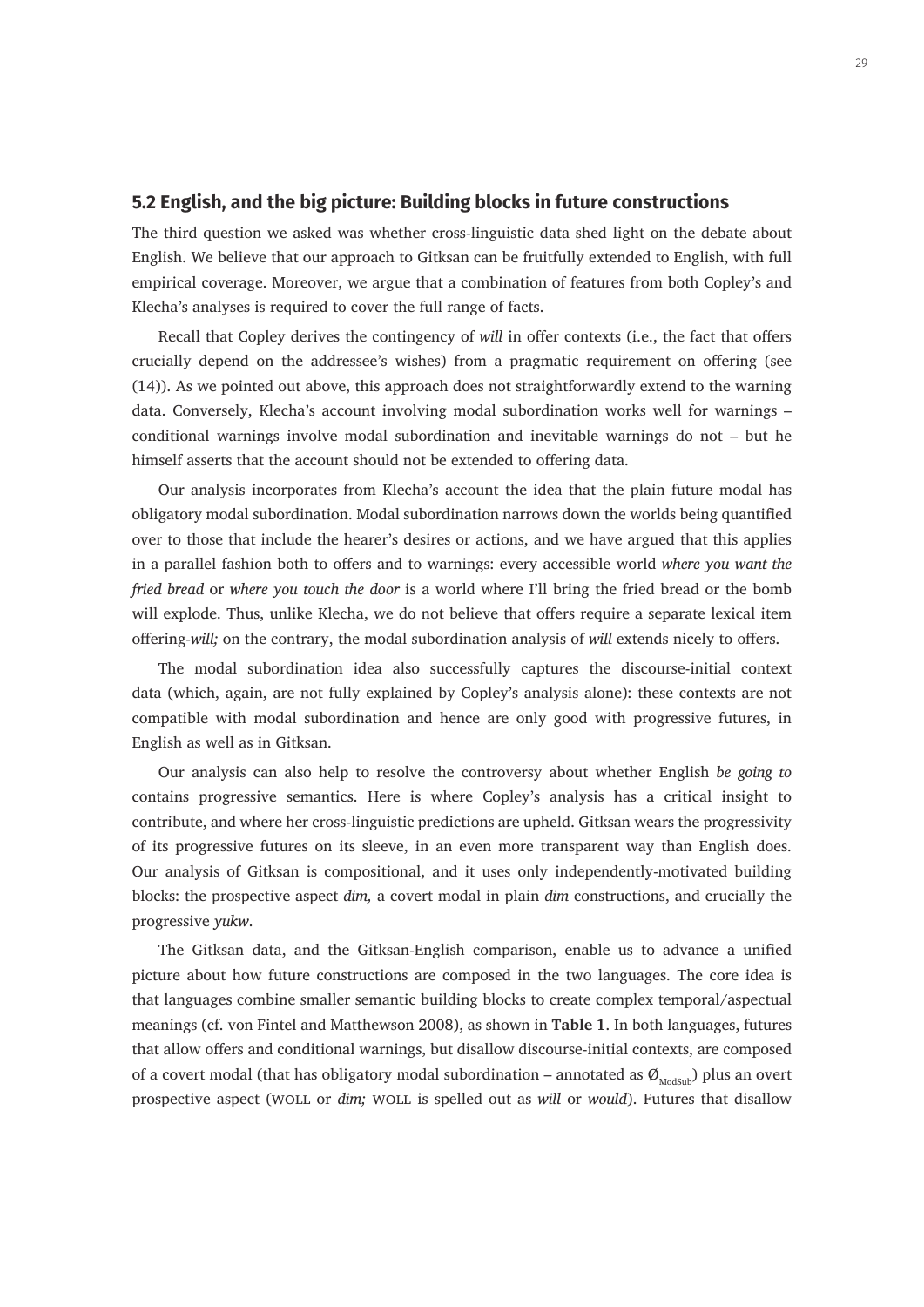offers or conditional warnings, but allow discourse-initial contexts, are composed of progressive (*-ing* or *yukw*) plus prospective. If we tentatively assume that English uses the verb *go* as a prospective aspect, we have overt prospective in all cases.24 In **Table 1**, 'offer' stands as shorthand for the collection of properties that plain futures have.

|         |           | <b>MOD</b>             | <b>PROG</b> | <b>PROSP</b> | spell-out   |
|---------|-----------|------------------------|-------------|--------------|-------------|
| English | offer     | Ø<br>ModSub            |             | <b>WOLL</b>  | will        |
|         | non-offer |                        | -ing        | go           | is going to |
| Gitksan | offer     | $\phi_{\text{ModSub}}$ |             | dim          | dim         |
|         | non-offer |                        | yukw        | dim          | yukw dim    |

**Table 1:** Building blocks in plain vs. progressive futures in English and Gitksan.

#### **5.3 Future research**

Much more research remains to be done. One issue that deserves further investigation is the status of English *be going to* in conditional warning contexts (*Don't touch the door! The bomb is going to explode!)*. As pointed out in footnote 9, Klecha's analysis predicts that *be going to*  is semantically acceptable here, but might be pragmatically dispreferred as *will* is a better choice because its presupposition is met. Given the disagreements about judgments in the literature, a first useful step would be to establish some firm empirical generalizations. In doing so, it would be good to avoid some complicating factors, such as the presence of a definite article in *the bomb,* which introduces potentially interfering presuppositions into the context.

In terms of the analysis of *be going to*, we showed that our inclusion of progressive semantics rules *be going to* out in conditional warnings, because the progressive asserts that the exploding will happen in all the best worlds compatible with the facts at a time beginning *before* the speaker touches the door. This works well for Gitksan, where the progressive future is degraded in conditional warnings, and for some English speakers, but the analysis would need tweaking for English speakers who allow *be going to* here.

Within Gitksan, there is one more building block that appears in future constructions: the pre-predicative marker *hlaa,* which we tentatively analyze as a marker of proximity, as does Jóhannsdóttir (2006). The effect of *hlaa* on plain *dim* futures is illustrated in (67). Futures with *hlaa* place the event time close to the reference time; a compositional analysis remains to be developed for these constructions.

<sup>&</sup>lt;sup>24</sup> Thanks to Hotze Rullmann (p.c.) for leading us to this idea.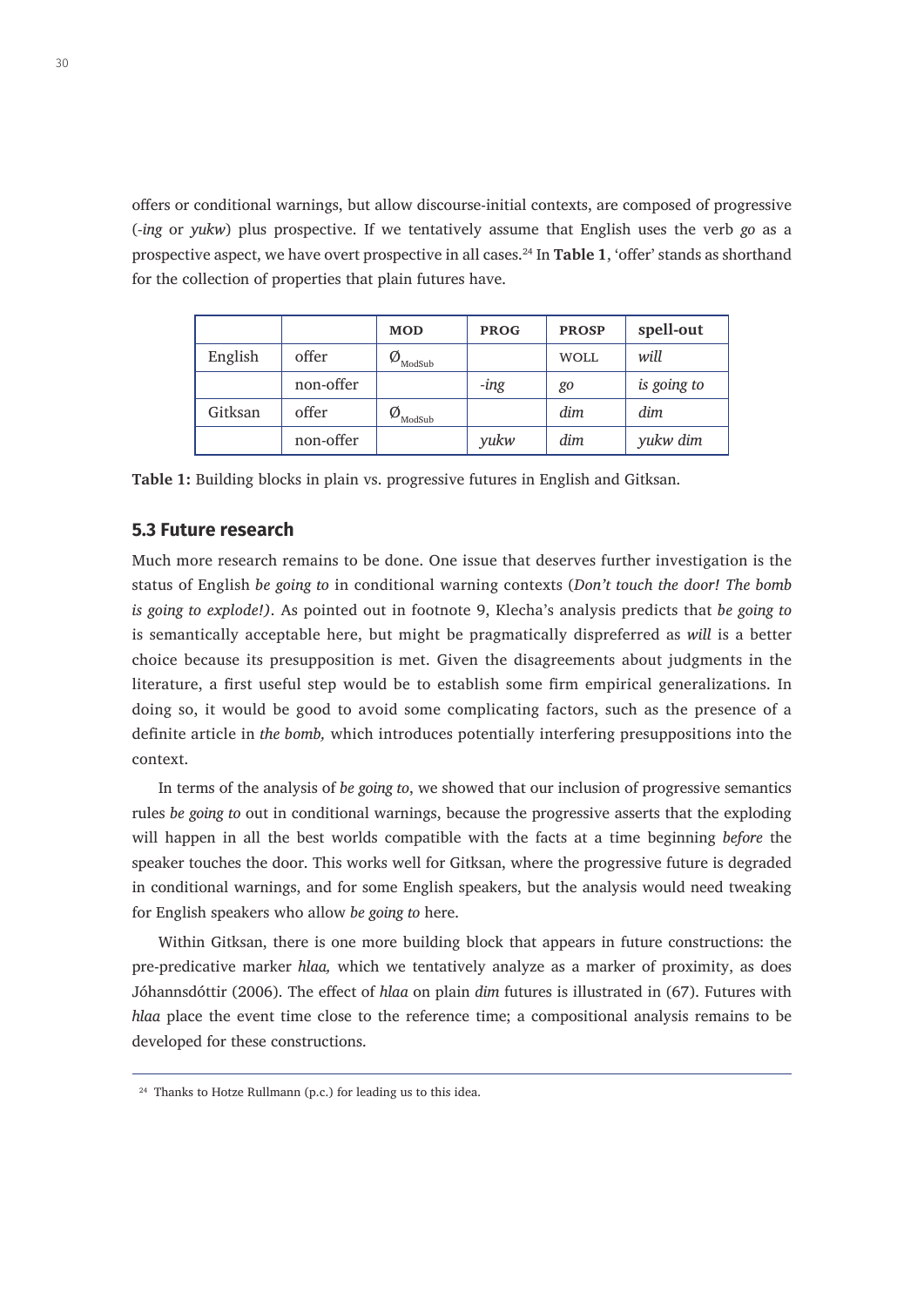(67) a. **Dim**  $k'$ ots-d-i-'y=hl es-in. **PROSP** cut-T-TR-1sG.II=CN hair-2sG.II 'I'll cut your hair.' *Consultant's comment:* "It'll either be right now, or in the future." b. **Hlaa**  $\dim = \text{in}$  $k'$ ots = hl ges-in. **prox**  $\text{PROSP} = 1$ **sg.i cut = CN hair-2sg.ii** 

'I'm about to cut your hair.' *Consultant's comment:* "Means five minutes, ten minutes, I'm gonna cut your hair."

There is also more investigation to be done on whether other aspects, including *yukw,* can appear below *dim.* According to our analysis, progressive *yukw* scopes over prospective *dim*, and *dim*  selects for a vP (see (51)). If *yukw* needs to be located in an AspP, we predict that *yukw* cannot appear under *dim.*<sup>25</sup>

The facts in this regard are not clear-cut. On the one hand, sentences with *yukw dim yukw* are dispreferred, and often judged as unacceptable. In (68) the speaker volunteered a single *yukw*, and when asked about the possibility of double *yukw,* commented that "It's okay in English but it doesn't sound good in Gitsenimx [Gitksan]."

(68) [Your relatives are coming for a visit. They say they are going to arrive at 5pm. You say:] Nem=dii di~t'aa ji hlaa bekw-si'm, **yukw dim** (\***yukw**) ixw-i'y. neg+fut=foc dur~sit irr prox arrive-2pl.ii **prog prosp (prog)** fish-1sg.ii 'I won't be home when you guys get here, I'm going to be fishing.'

Further, *yukw* is rejected under plain *dim,* as shown in (68).

- (69) a. **Yukw dim** bax̱-t. **prog prosp** run-3.ii 'He's going to run.'
	- b. \***Dim yukw** bax̱-t. **prosp prog** run-3.ii

On the other hand, structures as in (68) are occasionally accepted by some consultants, as for example in (70)a,b. One speaker offered a contrast between (70)b, which contains a lower *yukw* and means the people are already singing when you come in, and (70)c, which does not contain a lower *yukw,* and conveys that "People will start singing when you come in."

<sup>&</sup>lt;sup>25</sup> Unless we posit an AspP inside of a vP, along the lines of Travis (2010).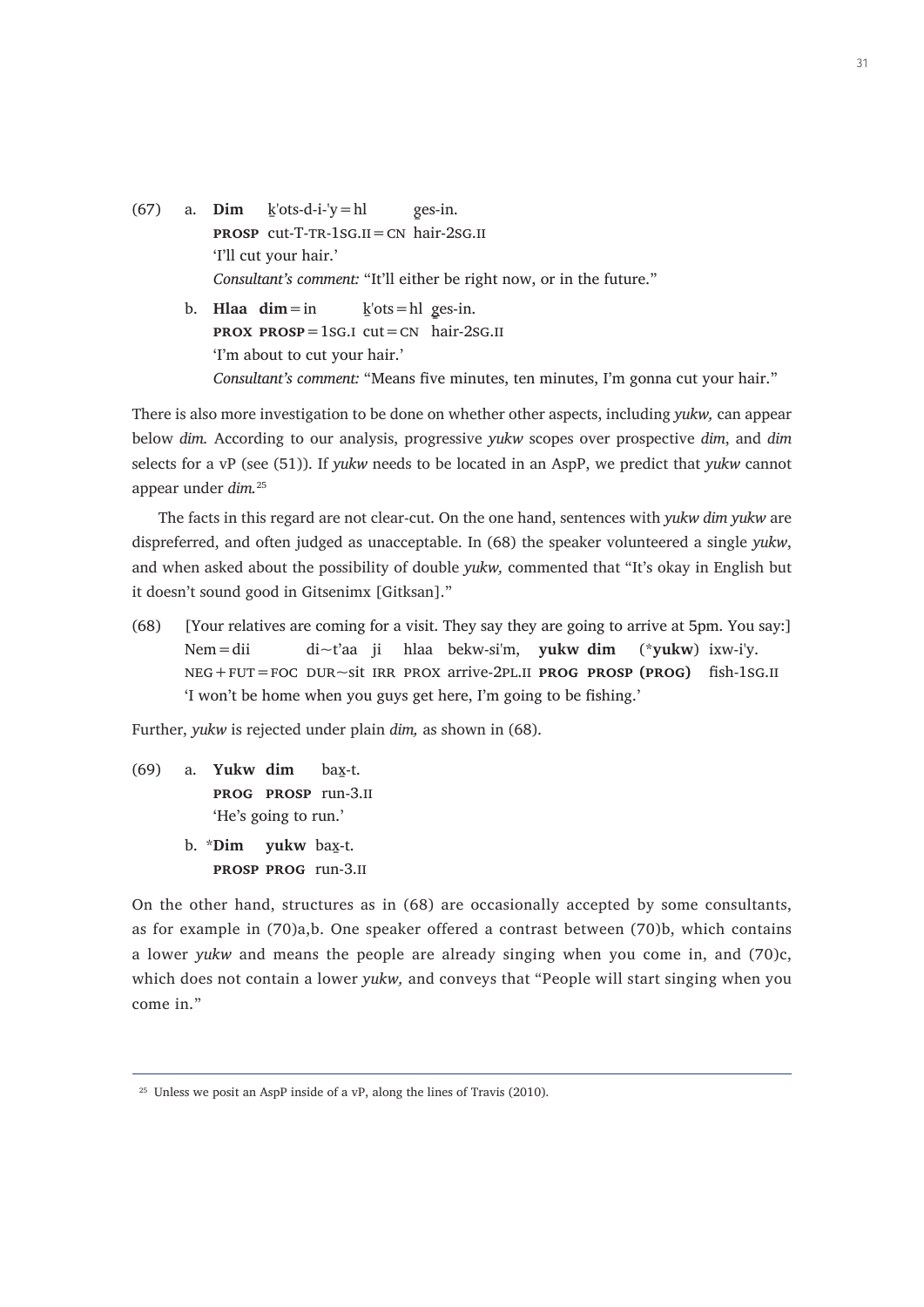- (70) [You are arriving late to a ceremony and you're being told to be discreet when you enter because there will be a man singing and you shouldn't interrupt.]
	- a. **Yukw dim yukw** limx=hl get wil ts'in-in. **prog prosp prog** sing=cn man comp enter-2sg.ii 'The man is going to be singing when you go in.'
	- b. **Yukw dim yukw**=hl limx=hl get, ji hlaa ts'in-in. **prog prosp prog**=cn sing=cn man irr prox enter-2sg.ii 'People will be singing when you come in.'
	- c. **Yukw dim** limx=hl get, ji hlaa ts'in-in. **prog prosp** sing=cn man irr prox enter-2sg.ii 'People will sing when you come in.'

One possible explanation for the acceptability of lower *yukw* for some speakers comes from an independently attested homophonous verb *yukw,* which means 'busy'. In other words, the examples in (70) could be paraphrased as 'people will be busy singing upon your entry'; the verbal *yukw* forms a resultative verbal compound with *limx* 'sing' meaning 'busy singing'.26 However, because there is no consensus on the acceptability of *yukw dim yukw* cases, we have to leave this question for future research.

It is also worth asking how speakers who reject *(yukw) dim yukw* express future progressive meanings (as opposed to the progressive future meanings we have been discussing throughout the paper). Can they simply use *yukw dim?* In other words, can the construction that we argued means 'be going to V' (progressive future) also be used to convey 'will be V-ing' (future progressive)?<sup>27</sup> Further research is needed here, but we do not believe so. Even though, as shown in (68), speakers can use *yukw dim* in a context where the event will already be in progress at some later salient time interval, *yukw dim* is also perfect in contexts where the event is not already in progress at a future time. This includes, for example, the discourse-initial contexts such as 'It is going to rain' ( $\neq$  'It will be raining') and 'He is going to jump' ( $\neq$  'He will be jumping.').<sup>28</sup>

In general, much more remains to be revealed about viewpoint aspect in Gitksan. It is noteworthy that the syntax of the progressive *yukw* – sitting very high in the tree and taking a

<sup>26</sup> Progressive *yukw* is likely a recent grammaticization from *yukw* 'busy'. The two *yukw*s unambiguously appear in different syntactic contexts. The progressive *yukw* triggers dependent agreement, but for independent reasons, these changes would not show up in the structure embedded under the lower *yukw* in (70). We leave these issues for further research.

<sup>&</sup>lt;sup>27</sup> We thank a reviewer for prompting us to clarify this point.

<sup>28</sup> There are additional problems for treating *yukw dim* as ambiguous between a progressive future ('be going to V') and a future progressive ('will be V-ing'). For example, this would raise the question for English of why we have a fourway distinction between *I will fish, I will be fishing, I am going to fish,* and *I am going to be fishing.* Gitksan-internally, this idea would also have the prima facie problem that *yukw* is higher in the syntactic structure than *dim,* so compositionally it makes more sense to have *yukw* semantically applying after *dim* does, as in our analysis.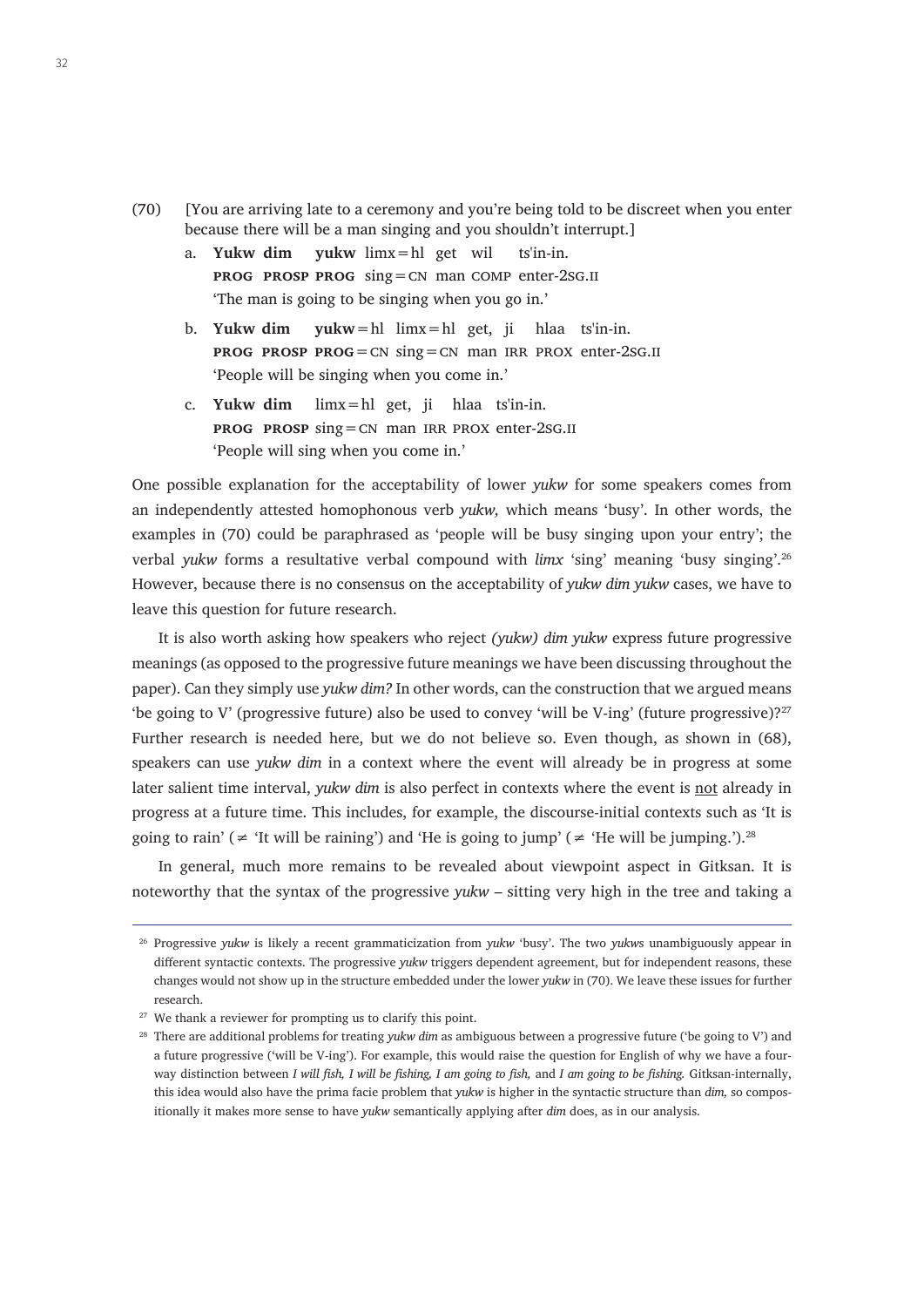subordinate clause – is quite different from that of the English progressive. There is also obviously much to be done in a wider range of languages on interactions between future markers and viewpoint aspect. We do not necessarily expect that our analysis will extend to all languages that have two contrasting grammaticalized means of expressing future time reference. Nevertheless, the close parallels between English and Gitksan, two unrelated languages, suggest that it is at least worth entertaining the hypothesis that our analysis has wider cross-linguistic validity. We also believe that the unification of offers with conditional warnings, as both deriving from obligatory modal subordination, provides a step forward in our understanding of the English facts.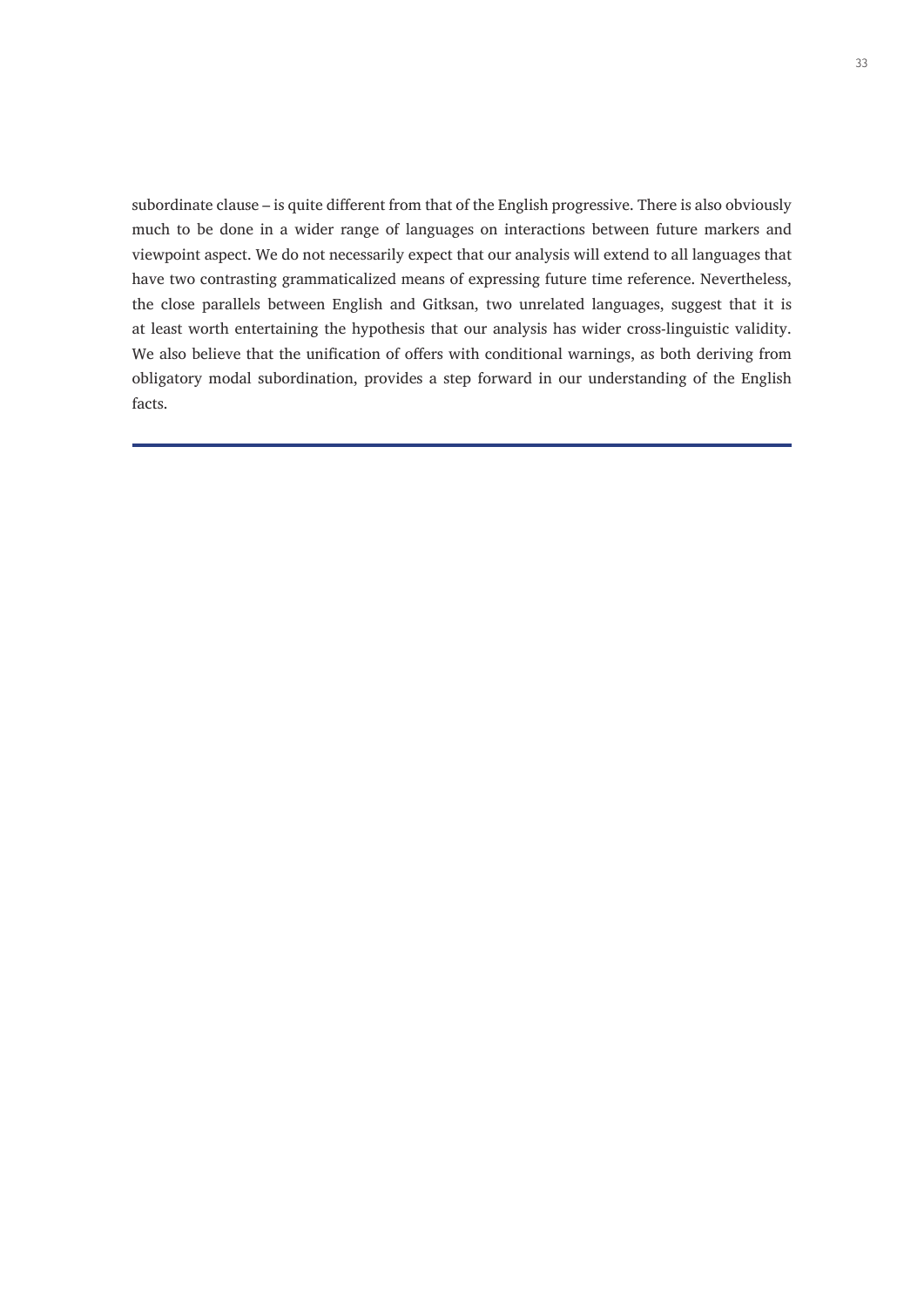# **Abbreviations**

 $1 =$  first person,  $2 =$  second person,  $3 =$  third person,  $1/11/111 =$  pronoun series,  $ATTR =$ attributive,  $COM =$  comitative,  $CIRC =$  circumstantial,  $COMP =$  complementizer,  $CN =$  common noun connective,  $DUR =$  durative,  $EPIS =$  epistemic,  $FOC =$  focus,  $FUT =$  future,  $HYP =$ hypothetical,  $INDP =$  independent,  $IRR =$  irrealis,  $LOC =$  locative,  $LVB =$  light verb,  $MANR =$ manner, NECESS = necessity, NEG = negation, OBL = oblique, PL = plural, PN = proper noun connective,  $PREF = preposition$ ,  $Poss = poss$  = possessive,  $PROG = progressive$ ,  $PROX = proximal$ ,  $PROSP$  = prospective,  $PRT$  = partitive,  $Q$  = question,  $QUDD$  = question under discussion,  $SPT =$  spatio-temporal,  $SG =$  singular,  $SX =$  intransitive subject extraction,  $T = 'T'$  suffix,  $TR = transitive$ ,  $VAL = value$  valency adjusting morpheme,  $YNO = yes$ -no question

# **Acknowledgements**

We are very grateful to our Gitksan language consultants for their contributions, insight, and patience: Vincent Gogag, Jeannie Harris, Hector Hill, Ray Jones, Herb Russell, Barry Sampere, Barbara Sennott and Louise Wilson – ha'miyaa / t'oyax̱si'm 'nisi'm. We thank the members of the Tense and Aspect in the Pacific Lab and the Gitksan Research Lab at UBC for their comments and suggestions throughout this research. Thank you to the audiences at the Societas Linguistica Europaea Conference 52 in 2019, Semantics of Under-Represented Languages in the Americas 11 in 2020, and the University of Indiana in 2021 for their helpful questions and comments. We especially thank Henry Davis, Angelika Kratzer, Hotze Rullmann and three reviewers (two anonymous, one who was Seth Cable) for their thoughtful comments and suggestions.

# **Funding information**

This paper draws on research supported by the Social Science and Humanities Research Council (grant number: 435-2016-0381) and the Jacobs Research Fund.

# **Competing interests**

The authors have no competing interests to declare.

# **References**

Abusch, Dorit. 1985. *On verbs and time*. Amherst, MA: University of Massachusetts dissertation.

Abusch, Dorit. 2012. Circumstantial and temporal dependence in counterfactual modals. *Natural Language Semantics* 20. 273–297. DOI: <https://doi.org/10.1007/s11050-012-9082-5>

Aonuki, Yurika. 2021. *Relative pronominal tense: Investigation in English, Japanese, and Gitksan*. Vancouver, Canada: University of British Columbia MA thesis.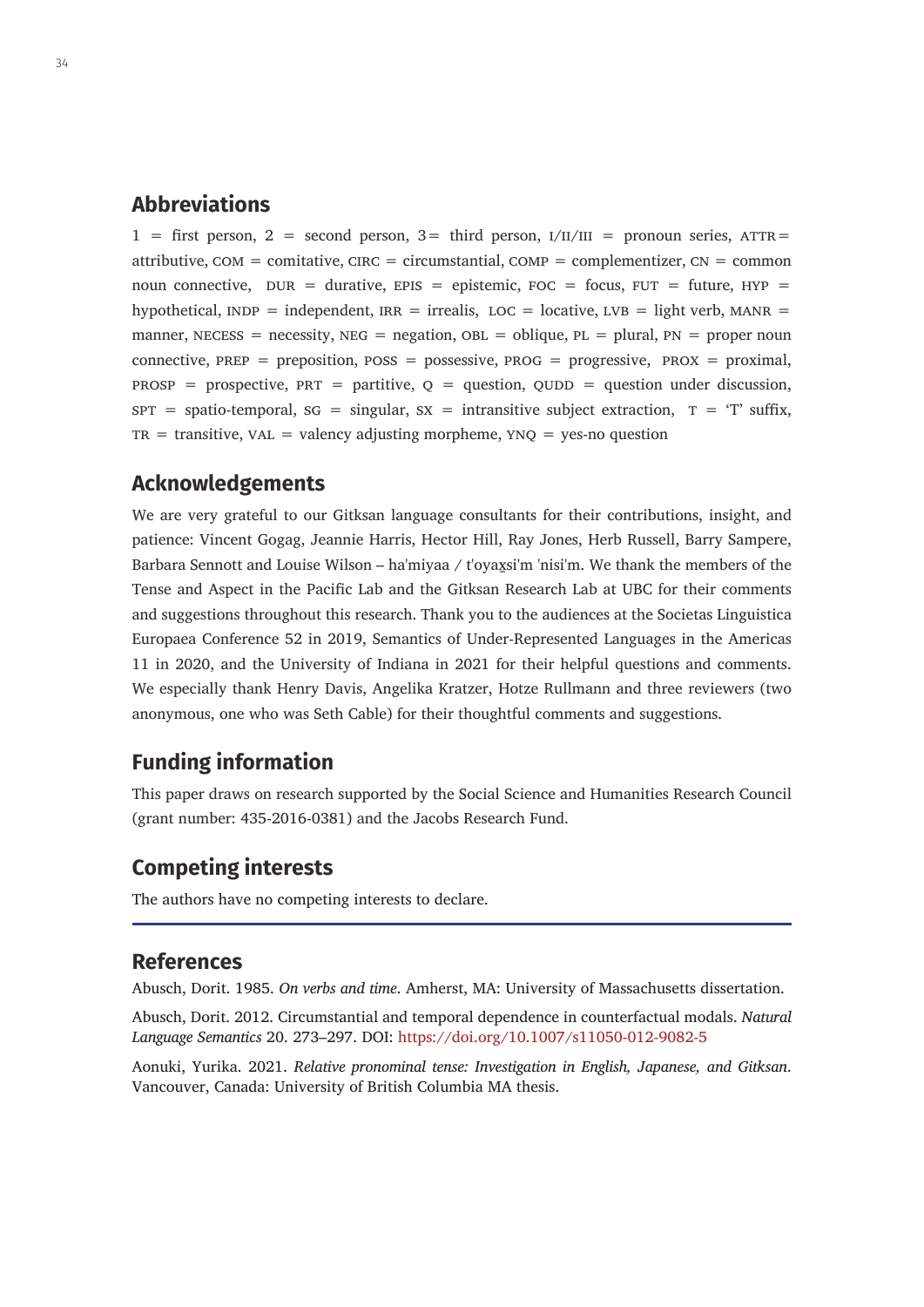Arregui, Ana & Rivero, María Luisa & Salanova, Andrés. 2014. Cross-linguistic variation in imperfectivity. *Natural Language and Linguistic Theory* 32. 307–362. DOI: [https://doi.org/10.1007/](https://doi.org/10.1007/s11049-013-9226-4) [s11049-013-9226-4](https://doi.org/10.1007/s11049-013-9226-4)

Bennett, Michael & Partee, Barbara. 1978. Toward the logic of tense and aspect in English. Bloomington: Indiana University Linguistic Club. Reprinted in Partee, Barbara. 2010. In *Compositionality in formal semantics: Selected papers by Barbara H. Partee*, 59–109. Oxford: Blackwell. DOI: <https://doi.org/10.1002/9780470751305.ch4>

Bicevskis, Katie & Davis, Henry & Matthewson, Lisa. 2017. Quantification in Gitksan. In Paperno, Denis & Keenan, Edward (eds.), *Handbook of quantification in natural languages*, vol. 3*,* 281–382*.*  Dordrecht: Springer. DOI: [https://doi.org/10.1007/978-3-319-44330-0\\_6](https://doi.org/10.1007/978-3-319-44330-0_6)

Binnick, Robert. 1971. *Will* and *be going to. Chicago Linguistic Society (CLS)* 7. 40–52.

Bohnemeyer, Jürgen. 2014. Aspect vs. relative tense: the case reopened. *Natural Language and Linguistic Theory* 32. 917–954. DOI:<https://doi.org/10.1007/s11049-013-9210-z>

Cariani, Fabrizio & Santorio, Paolo. 2018. *Will* done better: Selection semantics, future credence, and indeterminacy. *Mind* 127. 129–165. DOI: <https://doi.org/10.1093/mind/fzw004>

Chen, Sihwei & Hohaus, Vera & Laturnus, Rebecca & Louie, Meagan & Matthewson, Lisa & Rullmann, Hotze & Simchen, Ori & Turner, Claire K. & Vander Klok, Jozina. 2017. Past possibility cross-linguistically: Evidence from 12 languages. In Arregui, Ana & Rivero, Maria-Luisa & Salanova, Andres (eds.), *Modality across syntactic categories*, 236–287*.* Oxford: Oxford University Press. DOI: <https://doi.org/10.1093/acprof:oso/9780198718208.003.0012>

Cipria, Alicia & Roberts, Craige. 2000. Spanish imperfecto and pretérito: Truth conditions and Aktionsart effects in a situation semantics. *Natural Language Semantics* 8. 297–347. DOI: [https://](https://doi.org/10.1023/A:1011202000582) [doi.org/10.1023/A:1011202000582](https://doi.org/10.1023/A:1011202000582)

Condoravdi, Cleo. 2002. Temporal interpretation of modals: Modals for the present and the past. In Beaver, David & Casillas Martinez, Luis & Clark, Brady & Kaufmann, Stefan (eds.), *The construction of meaning*, 59–88*.* Stanford, CA: CSLI Publications.

Copley, Bridget. 2009. *The semantics of the future*. New York: Routledge. DOI: [https://doi.](https://doi.org/10.4324/9780203880258) [org/10.4324/9780203880258](https://doi.org/10.4324/9780203880258)

Copley, Bridget. 2018. Dispositional causation. *Glossa: a journal of general linguistics* 3(1). 137. DOI:<https://doi.org/10.5334/gjgl.507>

Dowty, David. 1979. *Word meaning and Montague Grammar*. Dordrecht: Reidel. DOI: [https://doi.](https://doi.org/10.1007/978-94-009-9473-7) [org/10.1007/978-94-009-9473-7](https://doi.org/10.1007/978-94-009-9473-7)

Dunlop, Britt & Gessner, Suzanne & Herbert, Tracey & Parker, Aliana. 2018. *Report on the status of B.C. First Nations languages*. Brentwood Bay, BC: First Peoples' Cultural Council.

Giannakidou, Anastasia & Mari, Alda. 2018. A unified analysis of the future as epistemic modality: The view from Greek and Italian. *Natural Language and Linguistic Theory* 36. 85–129. DOI:<https://doi.org/10.1007/s11049-017-9366-z>

Glougie, Jennifer. 2007. Aspect in St'át'imcets future expressions. In Jóhannsdóttir, Kristin M. & Oberg, Martin A. (eds.), *Papers for the international conference on Salish and neighbouring languages*  42, vol. 20, 220–235. Vancouver: UBC Occasional Papers in Linguistics.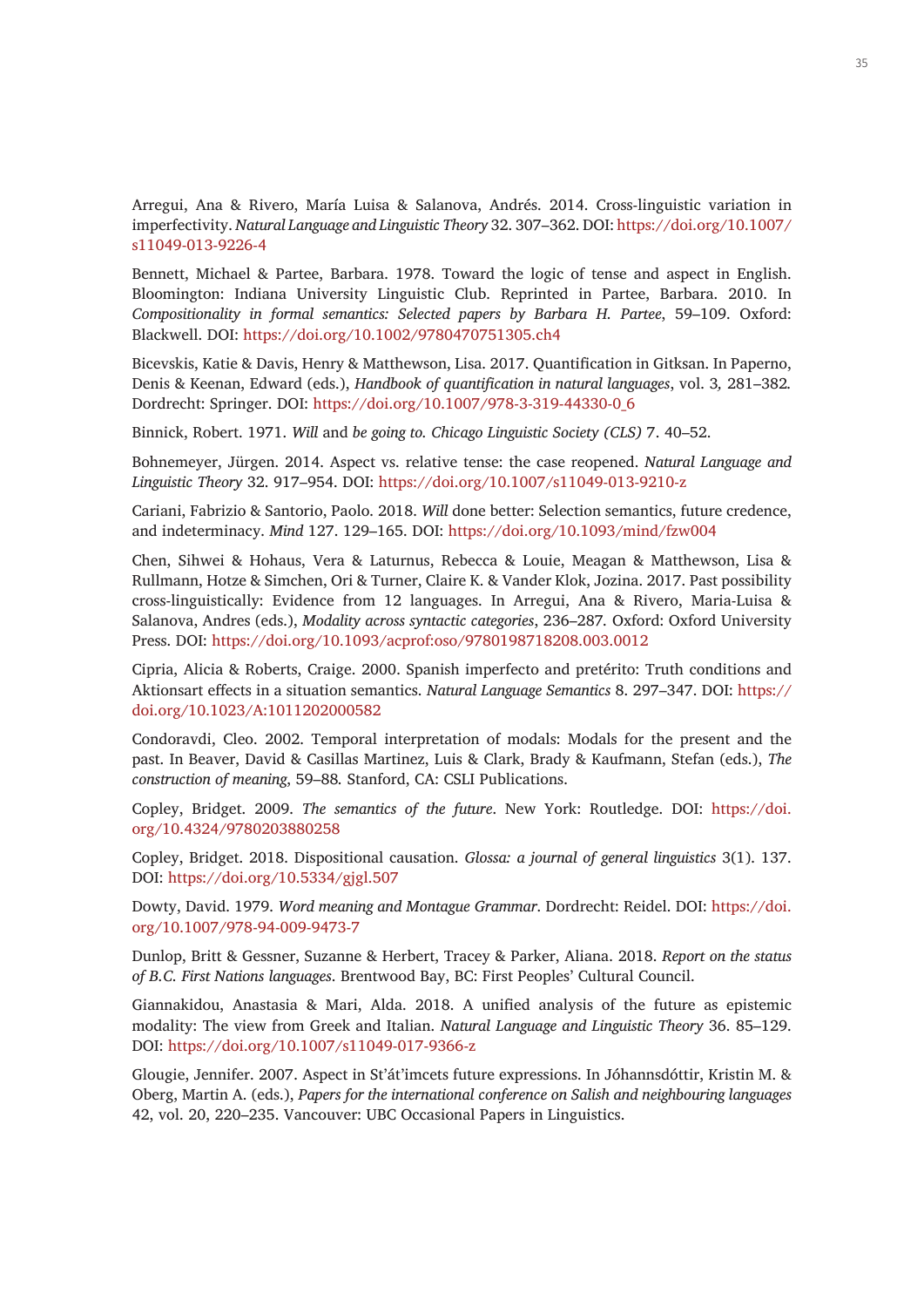Heim, Irene. 1982. *The semantics of definite and indefinite noun phrases*. Amherst, MA: University of Massachusetts dissertation.

Hunt, Katharine. 1993. *Clause structure, agreement and case in Gitksan*. Vancouver, Canada: University of British Columbia dissertation.

Jóhannsdóttir, Kristin. 2006. Aspect in Gitxsan. In Fujimori, Atsushi & Reis Silva, M. Amélia (eds.) *Proceedings of WSCLA* 11. 82–94. UBC: Working Papers in Linguistics and Pacific Northwest Languages and Literature Press.

Jóhannsdóttir, Kristin. 2011. *Aspects of the progressive in English and Icelandic*. Vancouver, Canada: University of British Columbia dissertation.

Jóhannsdóttir, Kristin & Matthewson, Lisa. 2007. Zero-marked tense: The case of Gitxsan. In Elfner, Emily & Walkow, Martin (eds.), *Proceedings of the North East Linguistics Society* 37. 299– 310. BookSurge Publishing.

Klecha, Peter. 2011. Optional and obligatory modal subordination. In Reich, Ingo & Horch, Eva & Pauly, Dennis (eds.), *Proceedings of Sinn und Bedeutung* 15. 365–379*.* Saarbrücken: Saarland University Press.

Klecha, Peter. 2016. Modality and embedded temporal operators. *Semantics and Pragmatics* 9. 1–55. DOI: <https://doi.org/10.3765/sp.9.9>

Klecha, Peter & Jalbert, Joseph & Munn, Alan & Schmitt, Cristina 2008. Explaining why *gonna* precedes *will* in acquisition. In Chain, Harvey & Enkeleida, Hapia & Jacob, Heather (eds.) *Supplement of the proceedings of the 32nd Annual Boston University Conference on Language Development*. Somerville: Cascadilla Press.

Klein, Wolfgang. 1994. *Time in language*. New York: Routledge.

Kratzer, Angelika. 2011. *What "can" can mean*. Paper presented at Semantics and Linguistic Theory Conference 21, Rutgers; Lecture notes, University of Massachusetts, Amherst.

Landman, Fred. 1992. The progressive. *Natural Language Semantics* 1. 1–32. DOI: [https://doi.](https://doi.org/10.1007/BF02342615) [org/10.1007/BF02342615](https://doi.org/10.1007/BF02342615)

Louie, Meagan. 2014. *The temporal semantics of actions and circumstance in Blackfoot*. Vancouver, Canada: University of British Columbia dissertation.

Matthewson, Lisa. 2012*.* On the (non-)future orientation of modals. In Aguilar Guevara, Ana & Chernilovskaya, Anna & Nouwen, Rick (eds.), *Proceedings of Sinn und Bedeutung 16*, vol. 2, 431–446. Cambridge, MA: MIT Working Papers in Linguistics.

Matthewson, Lisa. 2013. Gitksan modals. *International Journal of American Linguistics* 79. 349– 394. DOI: <https://doi.org/10.1086/670751>

Matthewson, Lisa & Todorović, Neda. 2018*.* Temporal properties of attitude Complements: The Serbian – Gitksan connection. In Johnson, Kimberly & Göbel, Alexander (eds.), *Proceedings of the Tenth Conference on the Semantics of Under-Represented Languages in the Americas*, 149–165. Amherst, MA: GLSA.

Portner, Paul. 1998. The progressive in modal semantics. *Language* 74(4). 760–787. DOI: [https://](https://doi.org/10.2307/417002) [doi.org/10.2307/417002](https://doi.org/10.2307/417002)